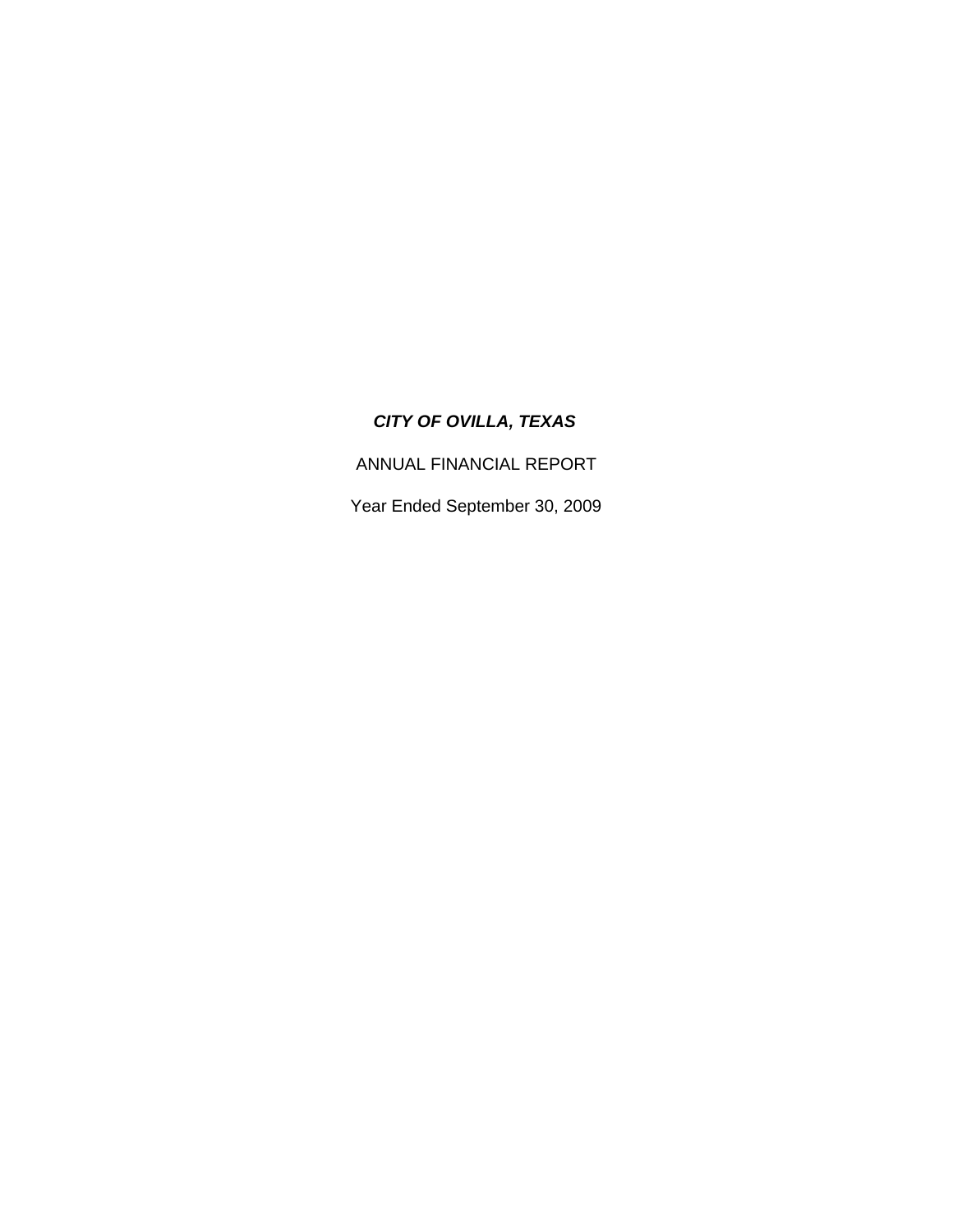## CITY OF OVILLA, TEXAS ANNUAL FINANCIAL REPORT Year Ended September 30, 2009

# TABLE OF CONTENTS

| <b>Table of Contents</b>                                                                                                                                  | <b>PAGE</b><br>I-II |
|-----------------------------------------------------------------------------------------------------------------------------------------------------------|---------------------|
| <b>Independent Auditor's Report</b>                                                                                                                       | $1 - 2$             |
| Management's Discussion and Analysis (unaudited)                                                                                                          | $3 - 10$            |
| <b>Basic Financial Statements:</b>                                                                                                                        |                     |
| <b>Government-wide Financial Statements:</b>                                                                                                              |                     |
| <b>Statement of Net Assets</b>                                                                                                                            | 11                  |
| <b>Statement of Activities</b>                                                                                                                            | 12                  |
| <b>Fund Financial Statements:</b>                                                                                                                         |                     |
| <b>Balance Sheet - Governmental Funds</b>                                                                                                                 | 13                  |
| Statement of Revenues, Expenditures, and Changes in Fund Balances -<br><b>Governmental Funds</b>                                                          | 14                  |
| Reconciliation of the Statement of Revenues, Expenditures, and<br>Changes in Fund Balances of Governmental Funds to the Statement of<br><b>Activities</b> | 15                  |
| Statement of Net Assets - Proprietary Fund                                                                                                                | 16                  |
| Statement of Revenues, Expenses, and Changes in Fund Net Assets -<br><b>Proprietary Fund</b>                                                              | 17                  |
| <b>Statement of Cash Flows - Proprietary Fund</b>                                                                                                         | 18                  |
| Notes to the Financial Statements                                                                                                                         | 19-45               |
| <b>Required Supplementary Information:</b>                                                                                                                | 46-47               |
| Schedule of Revenues, Expenditures, and Changes in Fund<br>Balance - Budget (Budget Basis) and Actual - General Fund                                      | 47                  |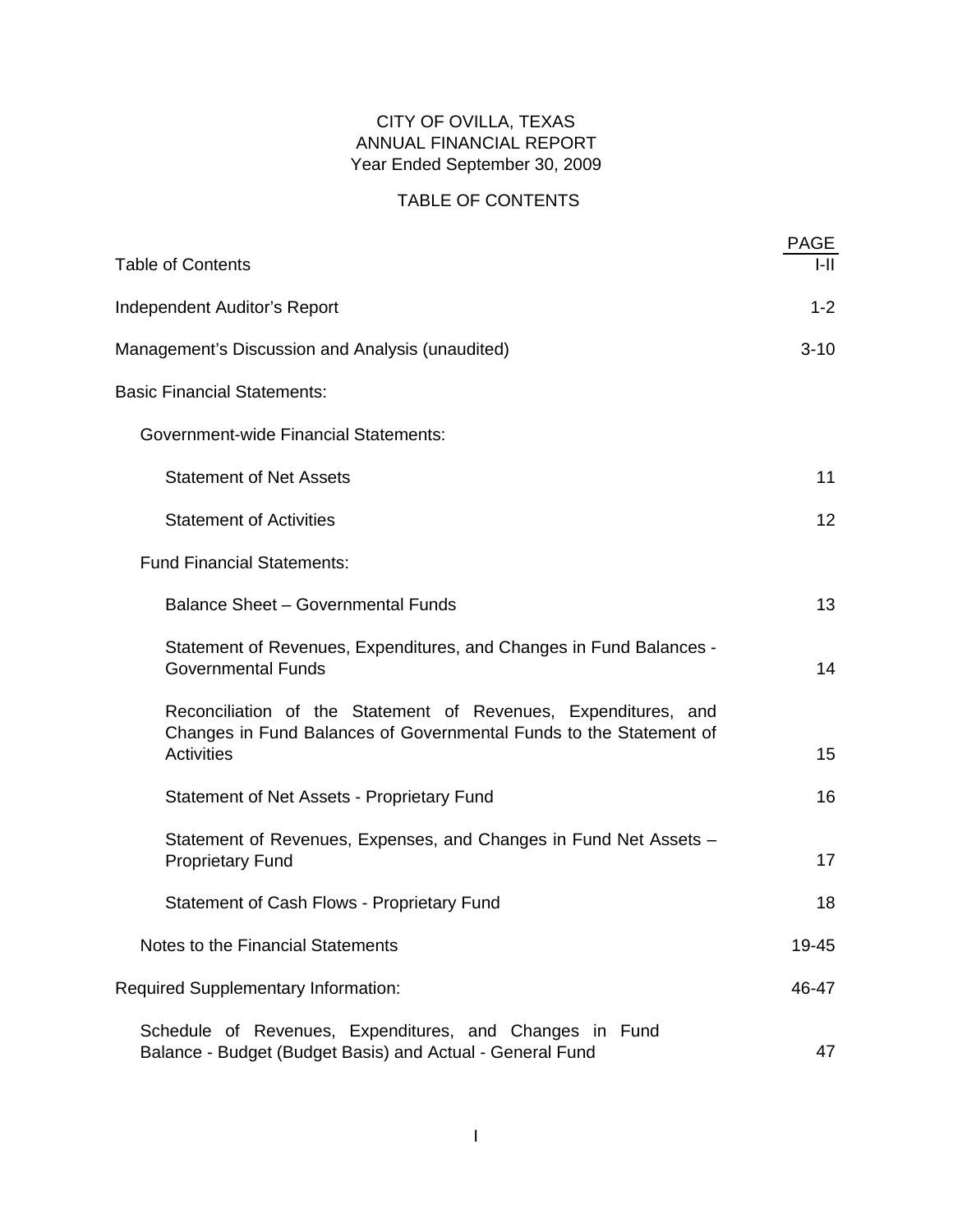## CITY OF OVILLA, TEXAS ANNUAL FINANCIAL REPORT Year Ended September 30, 2009

# TABLE OF CONTENTS (continued)

| Combining and Individual Fund Statements and Schedules:                                                                 | PAGE<br>48-54 |
|-------------------------------------------------------------------------------------------------------------------------|---------------|
| Combining Balance Sheet - Nonmajor Governmental Funds                                                                   | 49            |
| Combining Statement of Revenues, Expenditures, and Changes in<br>Fund Balances - Nonmajor Governmental Funds            | 50            |
| Schedule of Revenues, Expenditures, and Changes in Fund<br>Balance - Budget (GAAP Basis) and Actual - Debt Service Fund | 52            |
| Schedule of Operating Revenues and Expenses - Budget (Budget<br>Basis) and Actual - Enterprise Fund - Water and Sewer   | 54            |
| Supplementary Financial Data:                                                                                           | 55-56         |
| <b>Miscellaneous Statistical Facts</b>                                                                                  | 56            |
| Continuing Financial Disclosure Tables (Unaudited)                                                                      | 57-65         |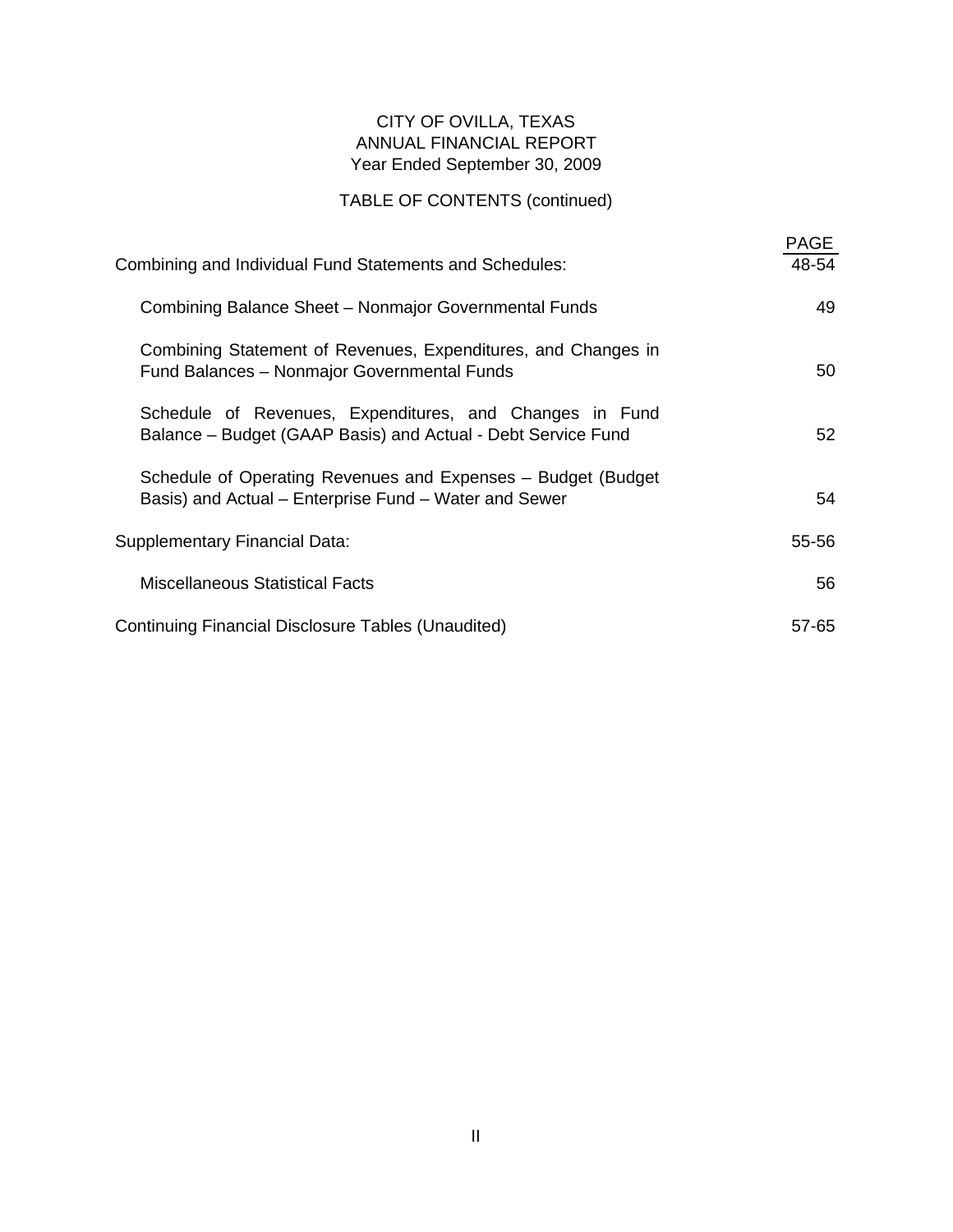# Witherspoon, Yeldell & Wilson

CERTIFIED PUBLIC ACCOUNTANTS (A PROFESSIONAL CORPORATION) Members of American Institute of Certified Public Accountants / Members of Private Companies Practice Section

> Gary D. Witherspoon, CPA / Greer Yeldell, CPA / Glen D. Wilson, CPA / Misty Culpepper, CPA Mary E. Coile, CPA / Brooke Farmer, CPA / Glenda Valek, CPA / Joyce Reeve, CPA

#### **INDEPENDENT AUDITOR'S REPORT**

To the City Council City of Ovilla, Texas

We have audited the accompanying financial statements of the governmental activities, the business-type activities, each major fund, and the aggregate remaining fund information of City of Ovilla, Texas, as of and for the year ended September 30, 2009, which collectively comprise the City's basic financial statements as listed in the table of contents. These financial statements are the responsibility of City of Ovilla, Texas' management. Our responsibility is to express opinions on these financial statements based on our audit.

We conducted our audit in accordance with auditing standards generally accepted in the United States of America. Those standards require that we plan and perform the audit to obtain reasonable assurance about whether the financial statements are free of material misstatement. An audit includes examining, on a test basis, evidence supporting the amounts and disclosures in the financial statements. An audit also includes assessing the accounting principles used and significant estimates made by management, as well as evaluating the overall financial statement presentation. We believe that our audit provides a reasonable basis for our opinions.

In our opinion, the financial statements referred to above present fairly, in all material respects, the respective financial position of the governmental activities, the business-type activities, each major fund, and the aggregate remaining fund information of the City of Ovilla, Texas, as of September 30, 2009, and the respective changes in financial position and, where applicable, cash flows thereof for the year then ended in conformity with accounting principles generally accepted in the United States of America.

The management's discussion and analysis on pages 3 through 10 and budgetary comparison information on page 47 are not a required part of the basic financial statements but are supplementary information required by accounting principles generally accepted in the United States of America. We have applied certain limited procedures, which consisted principally of inquiries of management regarding the methods of measurement and presentation of the required supplementary information. However, we did not audit the information and express no opinion on it.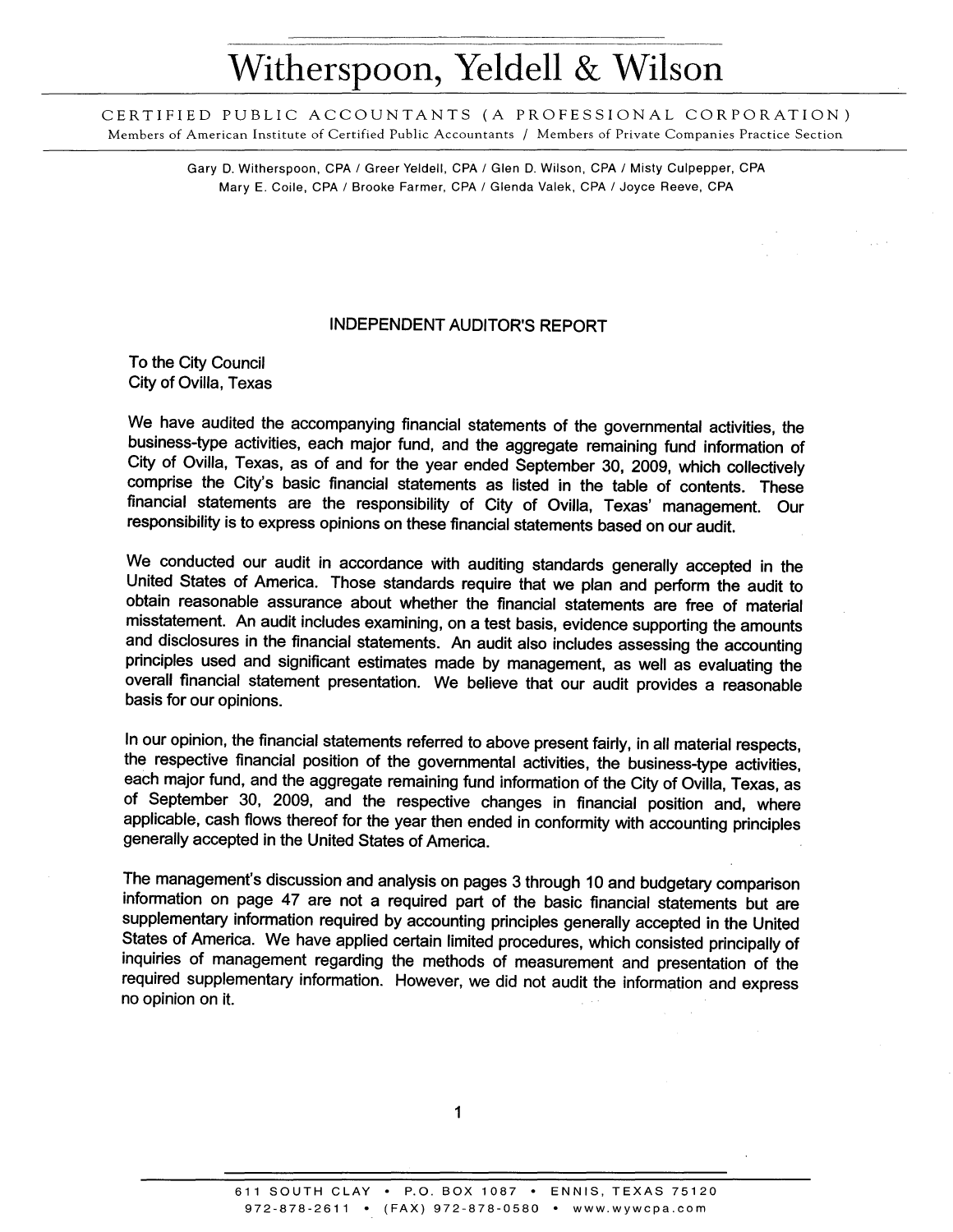**City Council** Page Two

Our audit was conducted for the purpose of forming opinions on the financial statements that collectively comprise the City of Ovilla, Texas' basic financial statements. The combining and individual fund financial statements and schedules, supplementary financial data, and continuing financial disclosure tables are presented for purposes of additional analysis and are not a required part of the basic financial statements. The combining and individual fund financial statements and schedules and the supplementary financial data have been subjected to the auditing procedures applied in the audit of the basic financial statements and, in our opinion, are fairly stated in all material respects in relation to the basic financial statements taken as a whole. The continuing financial disclosure tables have not been subjected to the auditing procedures applied in the audit of the basic financial statements and, accordingly, we express no opinion on them.

ang P

Witherpre, Veldels + Wilson, L.C.

Witherspoon, Yeldell & Wilson, P.C. **Certified Public Accountants** 

February 18, 2010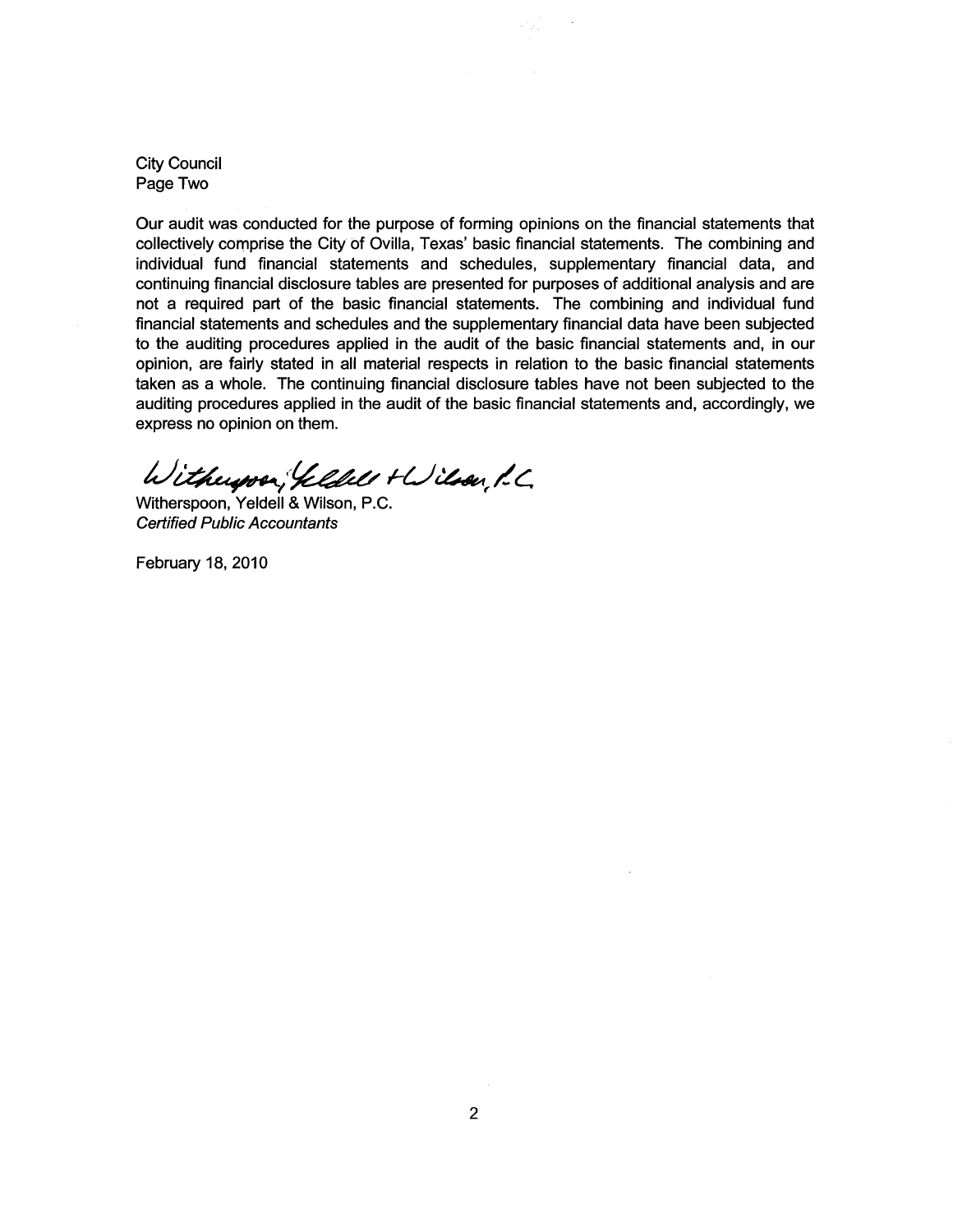

#### **MANAGEMENT'S DISCUSSION AND ANALYSIS**

As management of the City of Ovilla, we offer readers of the City's financial statements this narrative overview and analysis of the financial activities of the City for the fiscal year ended September 30, 2009.

#### **FINANCIAL HIGHLIGHTS**

- The liabilities of the City exceeded its assets at the close of the most recent fiscal year by \$530,272 (net deficit).
- The City's total net assets increased by \$304,641.
- As of the close of the current fiscal year, the City's governmental funds reported combined ending fund balances of \$994,646. Over 95% of this total amount, \$953,653 is unreserved and available for use within the City's designation and policies.
- At the end of the current fiscal year, unreserved fund balance for the general fund was \$779,126 or 39% of the total general fund expenditures.

#### **OVERVIEW OF THE FINANCIAL STATEMENTS**

This discussion and analysis is intended to serve as an introduction to the City's basic financial statements. The City's basic financial statements are comprised of three components: 1) government-wide financial statements, 2) fund financial statements and 3) notes to the financial statements. This report also contains other supplementary information in addition to the basic financial statements themselves.

Government-wide Financial Statements. The government-wide financial statements are designed to provide readers with a broad overview of the City's finances, in a manner similar to a private-sector business.

The Statement of Net Assets presents information on all of the City's assets and liabilities, with the difference between the two reported as net assets. Over time, increases or decreases in net assets may serve as a useful indicator of whether the financial position of the City is improving or deteriorating.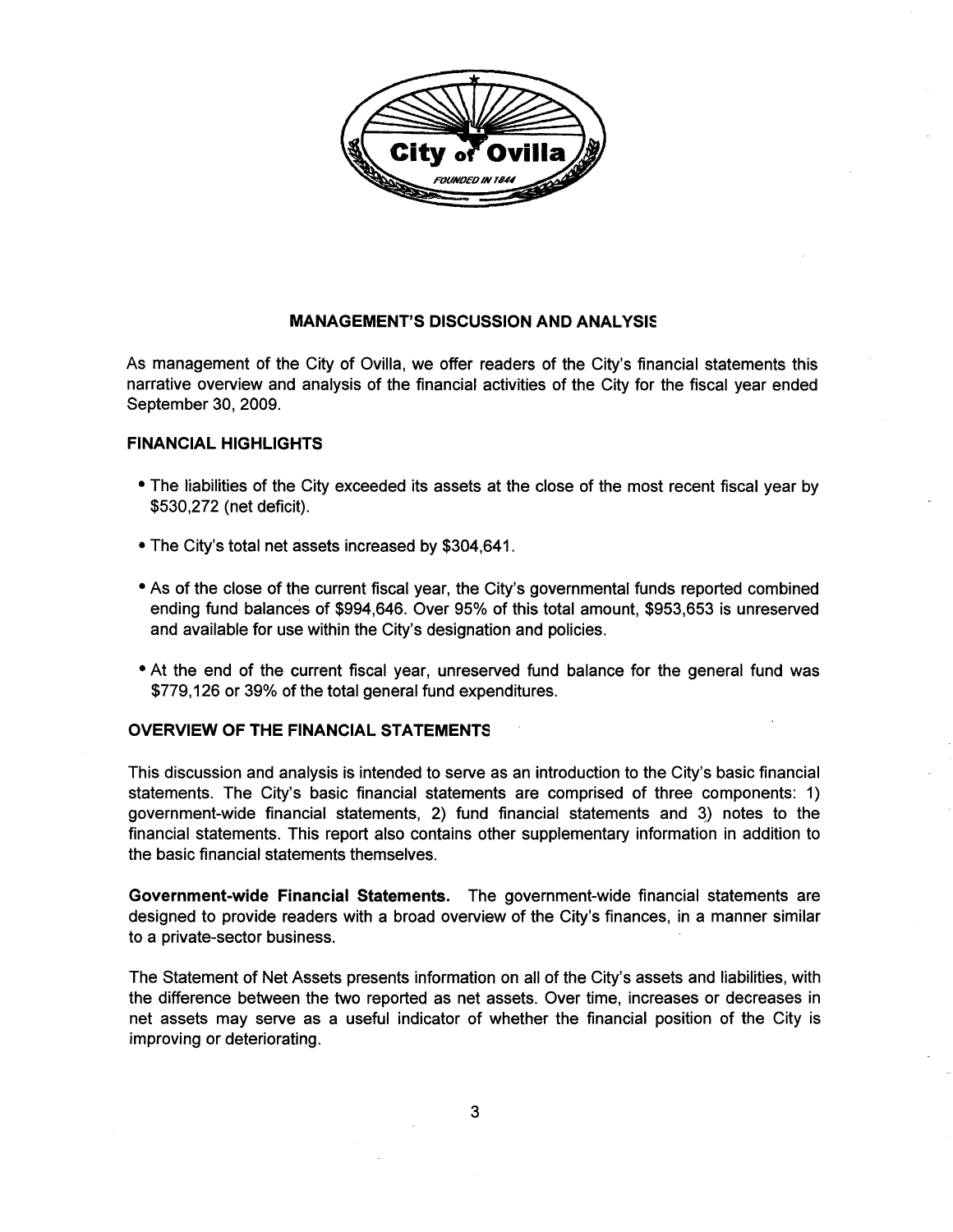The Statement of Activities presents information showing how the City's net assets changed during the most recent fiscal year. All changes in net assets are reported when the underlying event giving rise to the change occurs, regardless of the timing of related cash flows. Thus, revenues and expenses are reported in this statement for some items that will only result in cash flows in future fiscal periods (e.g., uncollected taxes and earned but unused compensated absences).

Both of the government-wide financial statements distinguish functions of the City that are principally supported by taxes and intergovernmental revenues (governmental activities) from functions that are intended to recover all or a significant portion of their costs through user fees and charges (business-type activities). The governmental activities of the City include general government, public safety, streets, cultural and recreational, solid waste and economic development. The business-type activities of the City include water and sewer operations.

The government-wide financial statements include not only the City itself, but also a legally separate economic development corporation which function for all practical purposes as part of the City, and therefore has been included as a blended component unit as a integral part of the primary government.

The government-wide financial statements can be found on pages 11-12 of this report.

**Fund Financial Statements.** A fund is a grouping of related accounts that is used to maintain control over resources that have been segregated for specific activities or objectives. The City, like other state and local governments, uses fund accounting to ensure and demonstrate compliance with finance-related legal requirements. All of the funds of the City can be divided into two categories- governmental funds and proprietary funds.

**Governmental Funds.** Governmental funds are used to account for essentially the same functions reported as governmental activities in the government-wide financial statements. However, unlike the government-wide financial statements, governmental fund financial statements focus on current sources and uses of spendable resources, as well as on balances of spendable resources available at the end of the fiscal year. Such information may be useful in evaluating a government's near-term financing requirements.

Because the focus of governmental funds is narrower than that of the government-wide financial statements, it is useful to compare the information presented for governmental funds with similar information presented for governmental activities in the government-wide financial statements. By doing so, readers may better understand the long-term impact of the government's near-term financing decisions. Both the governmental fund balance sheet and the governmental fund statements of revenues, expenditures, and changes in fund balances provide a reconciliation to facilitate this comparison between governmental funds and governmental activities.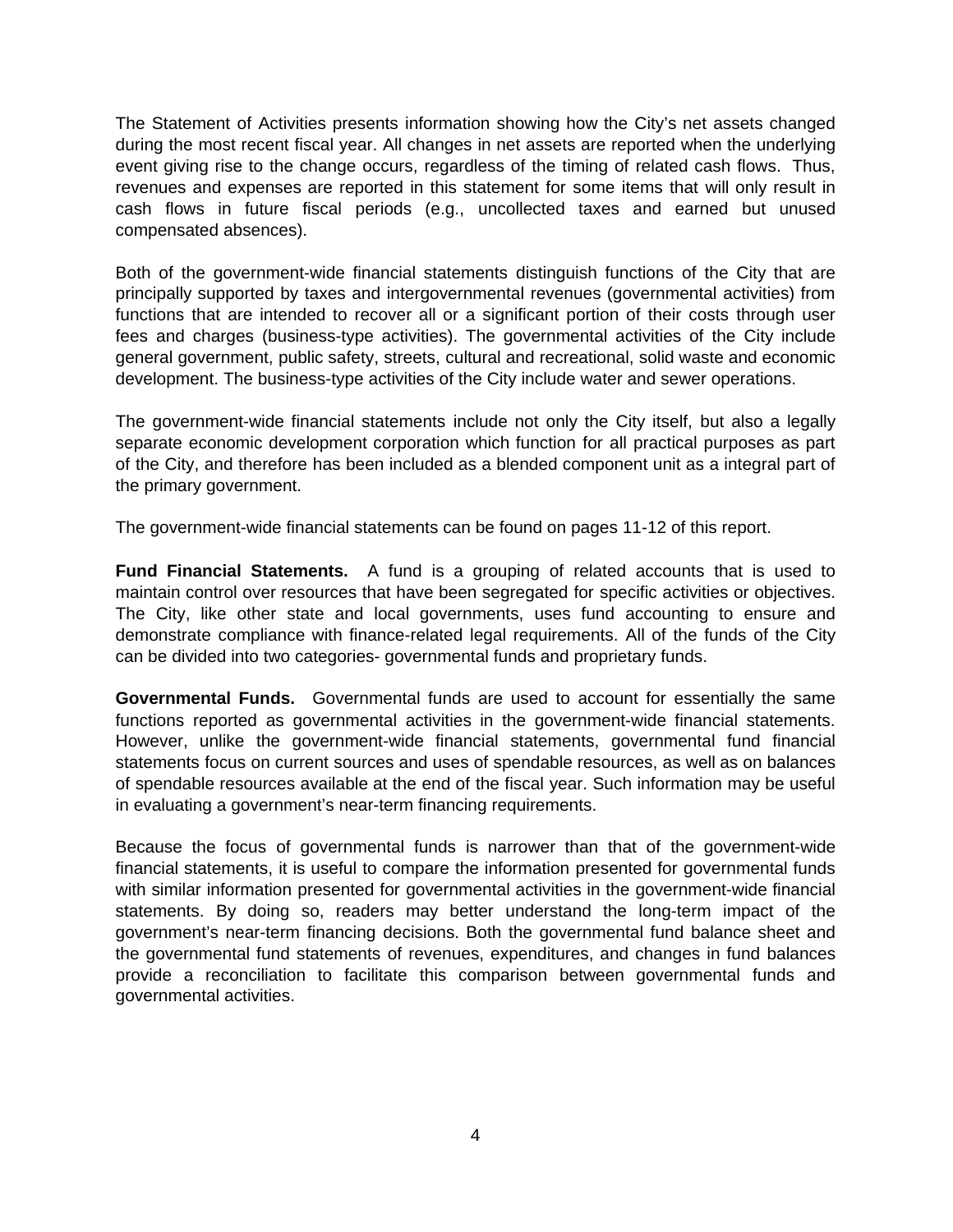The City maintains eight individual governmental funds. Information is presented separately in the Governmental Fund Balance Sheet and in the Governmental Fund Statement of Revenues, Expenditures, and Changes in Fund Balances for the General fund and Debt Service fund, both of which are considered to be major funds. Data from the other six funds are combined into a single, aggregated presentation. Individual fund data for each of these non-major governmental funds is provided in the form of combining statements elsewhere in this report.

The City adopts an annual appropriated budget for its general fund. A budgetary comparison statement has been provided for the general fund to demonstrate compliance with this budget.

The basic governmental fund financial statements can be found on pages 13-15 of this report.

**Proprietary Funds.** The City maintains one type of proprietary fund. The enterprise fund is used to report the same functions presented as business-type activities in the governmentwide financial statements. The City uses the enterprise fund to account for its water and sewer operations.

Proprietary funds provide the same type of information as the government-wide financial statements, only in more detail. The proprietary fund financial statements provide separate information for the Water and Sewer fund since it is considered to be a major fund of the City.

The basic proprietary fund financial statements can be found on pages 16-18 of this report.

**Notes to the Financial Statements.** The notes provide additional information that is essential to a full understanding of the data provided in the government-wide and fund financial statements. The notes to the financial statements can be found on pages 19-45 of this report.

**Other Information.** In addition to the basic financial statements and accompanying notes, this report also presents combining statements referred to earlier in connection with non-major governmental funds. Combining and individual statements and schedules can be found on pages 46-54 of this report.

#### **GOVERNMENT-WIDE FINANCIAL ANALYSIS**

As noted earlier, net assets (deficit) may serve over time as a useful indicator of a government's financial position. In the case of the City, liabilities exceeded assets by \$530,272 as of September 30, 2009.

A large portion of the City's net assets reflects its investments in capital assets (e.g., land, buildings, improvements, machinery and equipment, and infrastructure), less any debt used to acquire those assets that is still outstanding. The City uses these capital assets to provide service to citizens; consequently these assets are not available for future spending. Although the City's investment in its capital assets is reported net of related debt, it should be noted that the resources needed to repay this debt must be provided from other sources, since the capital assets themselves cannot be used to liquidate these liabilities.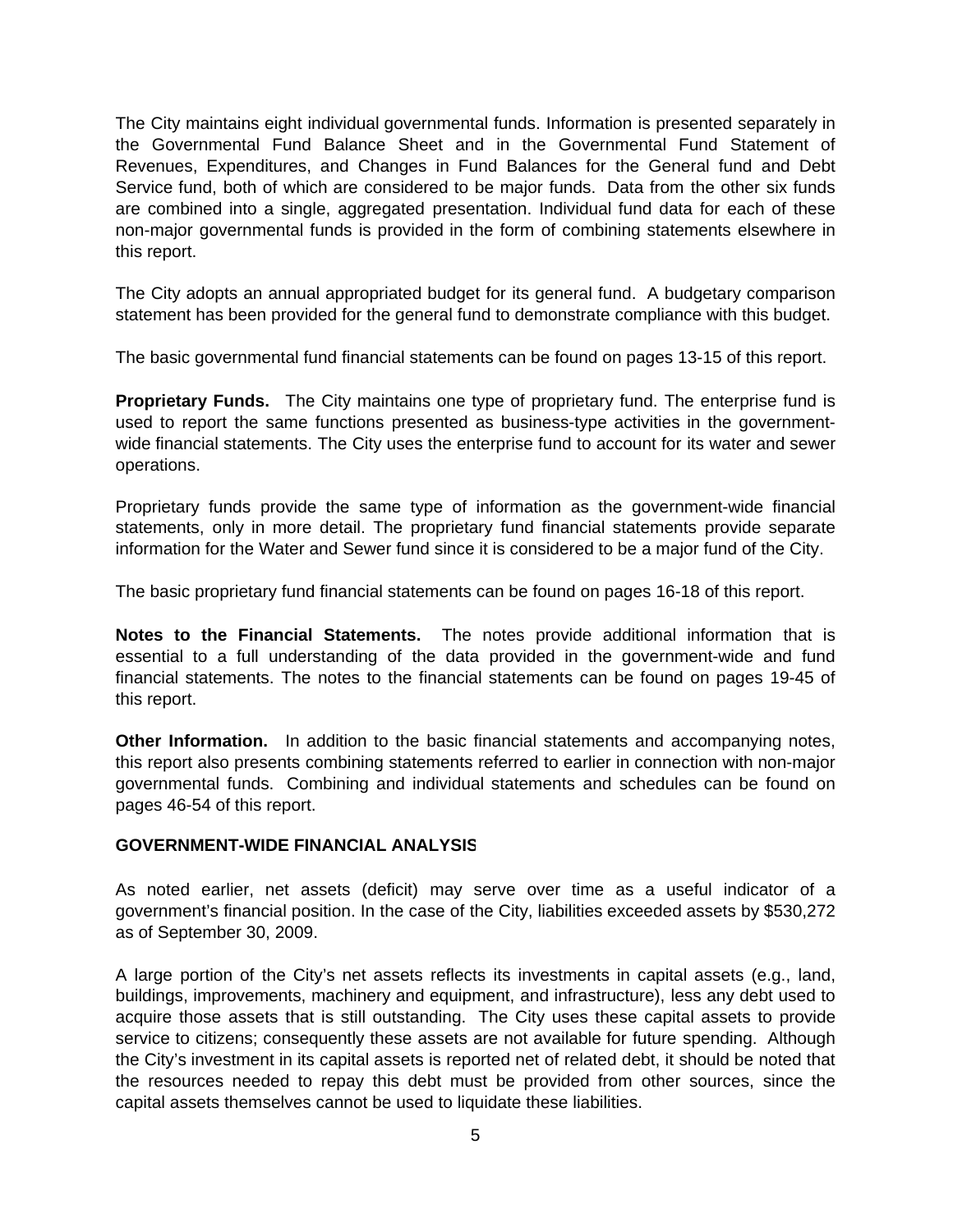|                                                    |   | Governmental |   |             |            | <b>Business-Type</b> |    |           |                  |      |             |
|----------------------------------------------------|---|--------------|---|-------------|------------|----------------------|----|-----------|------------------|------|-------------|
|                                                    |   | Activities   |   |             | Activities |                      |    |           | Total            |      |             |
|                                                    |   | 2009         |   | 2008        |            | 2009                 |    | 2008      | 2009             |      | 2008        |
| Current and other assets                           | S | 1,358,193    | S | 1,310,689   | \$         | 912.572              | \$ | 843,167   | \$<br>2,270,765  | \$   | 2,153,856   |
| Capital assets                                     |   | 2,036,805    |   | 2,172,617   |            | 3,490,011            |    | 3,531,907 | 5,526,816        |      | 5,704,524   |
| Total assets                                       |   | 3,394,998    |   | 3,483,306   |            | 4,402,583            |    | 4,375,074 | 7,797,581        |      | 7,858,380   |
| Long term liabilities                              |   | 6,360,003    |   | 6,590,216   |            | 1,632,777            |    | 1,720,351 | 7,992,780        |      | 8,310,567   |
| Other liabilities                                  |   | 241,879      |   | 237,024     |            | 93,194               |    | 145,702   | 335,073          |      | 382,726     |
| Total liabilities                                  |   | 6,601,882    |   | 6,827,240   |            | 1,725,971            |    | 1,866,053 | 8,327,853        |      | 8,693,293   |
| Net assets:                                        |   |              |   |             |            |                      |    |           |                  |      |             |
| Invested in capital assets,<br>net of related debt |   | 1,949,593    |   | 2,098,086   |            | 1,742,195            |    | 1,942,160 | 3,691,788        |      | 4,040,246   |
| Restricted                                         |   | 215,520      |   | 410,869     |            | 238,055              |    | 186,769   | 453,575          |      | 597,638     |
| Unrestricted                                       |   | (5,371,997)  |   | (5,852,889) |            | 696,362              |    | 380,092   | (4,675,635)      |      | (5,472,797) |
| Total net assets (deficit)                         | S | (3,206,884)  |   | (3,343,934) |            | 2,676,612            |    | 2,509,021 | \$<br>(530, 272) | - \$ | (834, 913)  |

#### **CITY OF OVILLA'S NET ASSETS**

Certain reclassifications have been made to the prior year data to conform with the current year presentation and reflect adjustments to prior year data.

An additional portion of the City's net assets represents resources that are subject to external restriction on how they may be used.

As noted on pages 9-10, the City's net assets invested in capital assets increased as a result of infrastructure improvements contributed by developers, while long-term debt decreased due to scheduled debt payments being made.

At the end of the current fiscal year, the City is able to report positive balances in all three categories of net assets, both for the government as a whole as well as for its separate categories – governmental and business-type activities.

**Analysis of the City's Operations.** The following table provides a summary of the City's operations for the year ended September 30, 2009. Governmental activities increased the City's net assets by \$137,050, accounting for 45% of the growth in net assets. Business-type activities increased the City's net assets by \$167,591, accounting for 55% of the growth in net assets.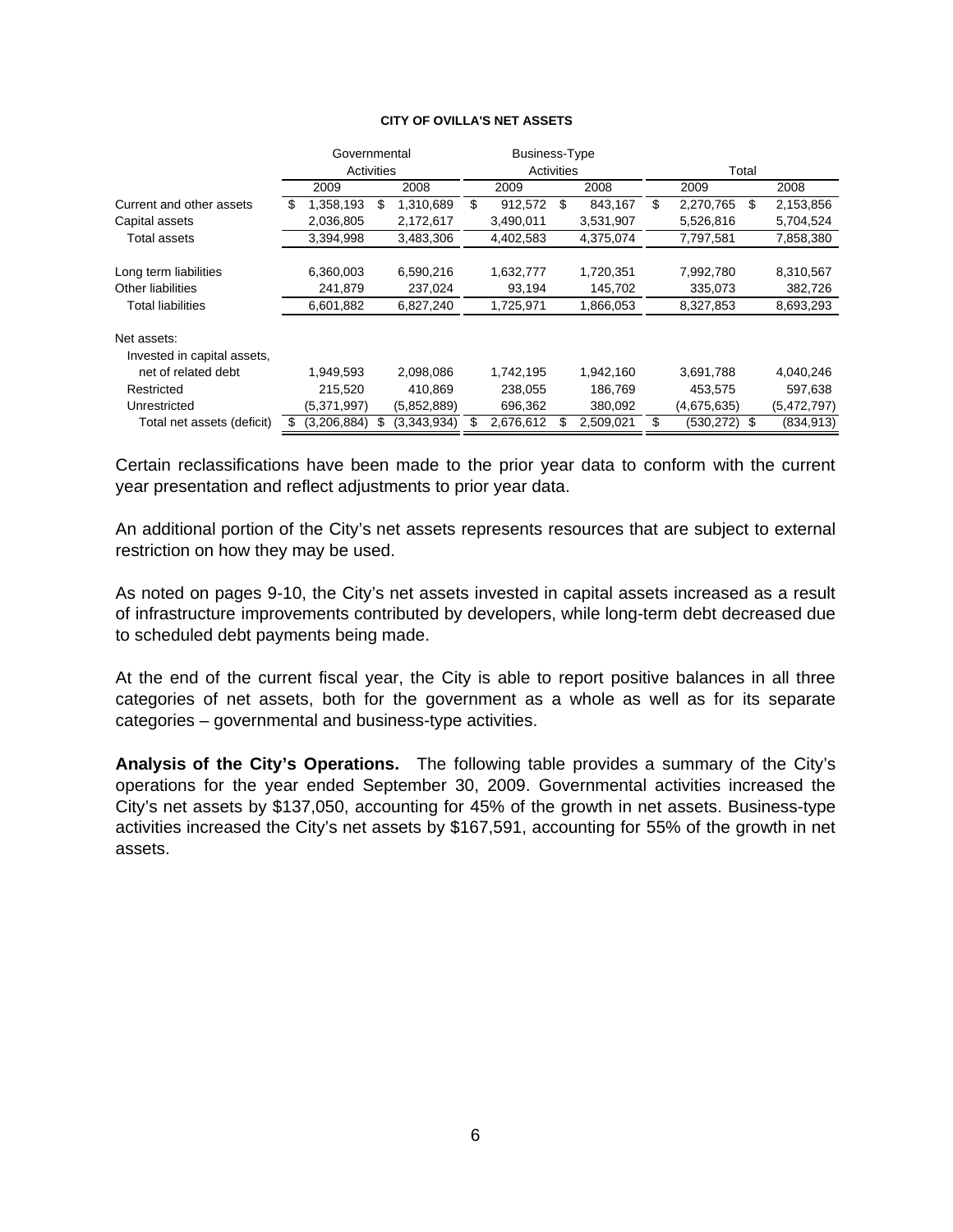|                         | Governmental      |                   | <b>Business-Type</b> |    |            |                       |       |             |  |
|-------------------------|-------------------|-------------------|----------------------|----|------------|-----------------------|-------|-------------|--|
|                         | <b>Activities</b> |                   | Activities           |    |            |                       | Total |             |  |
|                         | 2009              | 2008              | 2009                 |    | 2008       | 2009                  |       | 2008        |  |
| Revenues:               |                   |                   |                      |    |            |                       |       |             |  |
| Program revenues:       |                   |                   |                      |    |            |                       |       |             |  |
| Charges for services    | \$<br>425,458     | \$<br>521,162     | \$<br>1,057,916      | S  | 1,084,317  | \$<br>1,483,374       | \$    | 1,605,479   |  |
| Operating grants and    |                   |                   |                      |    |            |                       |       |             |  |
| contributions           | 28,946            | 51,346            |                      |    |            | 28,946                |       | 51,346      |  |
| Capital grants and      |                   |                   |                      |    |            |                       |       |             |  |
| contributions           |                   |                   | 10,000               |    |            | 10,000                |       |             |  |
| General revenues:       |                   |                   |                      |    |            |                       |       |             |  |
| Property tax            | 1,815,509         | 1,851,633         |                      |    |            | 1,815,509             |       | 1,851,633   |  |
| Sales tax               | 193,246           | 130,119           |                      |    |            | 193,246               |       | 130,119     |  |
| Franchise tax           | 139,006           | 134,900           |                      |    |            | 139,006               |       | 134,900     |  |
| Investment earnings     | 20,048            | 45,680            | 5,326                |    | 14,951     | 25,374                |       | 60,631      |  |
| Gain on sale of capital |                   |                   |                      |    |            |                       |       |             |  |
| assets                  |                   | 27,500            |                      |    |            |                       |       | 27,500      |  |
| Miscellaneous           | 89,648            | 37,152            |                      |    |            | 89,648                |       | 37,152      |  |
| <b>Total revenues</b>   | 2,711,861         | 2,799,492         | 1,073,242            |    | 1,099,268  | 3,785,103             |       | 3,898,760   |  |
| Expenses:               |                   |                   |                      |    |            |                       |       |             |  |
| General government      | 495,742           | 448,837           |                      |    |            | 495,742               |       | 448,837     |  |
| Public safety           | 1,254,529         | 1,405,355         |                      |    |            | 1,254,529             |       | 1,405,355   |  |
| <b>Streets</b>          | 279,864           | 116,016           |                      |    |            | 279,864               |       | 116,016     |  |
| Cultural and            |                   |                   |                      |    |            |                       |       |             |  |
| recreational            | 23,905            | 18,602            |                      |    |            | 23,905                |       | 18,602      |  |
| Solid waste             | 182,647           | 135,539           |                      |    |            | 182,647               |       | 135,539     |  |
| Economic development    | 2,827             |                   |                      |    |            | 2,827                 |       |             |  |
| Interest on long-       |                   |                   |                      |    |            |                       |       |             |  |
| term debt               | 310,258           | 314,859           |                      |    |            | 310,258               |       | 314,859     |  |
| Water and sewer         |                   |                   | 930,690              |    | 1,243,259  | 930,690               |       | 1,243,259   |  |
| Total expenses          | 2,549,772         | 2,439,208         | 930,690              |    | 1,243,259  | 3,480,462             |       | 3,682,467   |  |
| Increase in net assets  |                   |                   |                      |    |            |                       |       |             |  |
| before transfers        | 162,089           | 360,284           | 142,552              |    | (143, 991) | 304,641               |       | 216,293     |  |
| <b>Transfers</b>        | (25,039)          | 8,000             | 25,039               |    | (8,000)    |                       |       |             |  |
| Increase in net asset   | 137,050           | 368,284           | 167,591              |    | (151, 991) | 304,641               |       | 216,293     |  |
| Net assets - beginning  | (3,343,934)       | (3,712,218)       | 2,509,021            |    | 2,661,012  | (834, 913)            |       | (1,051,206) |  |
| Net assets - ending     | \$<br>(3,206,884) | \$<br>(3,343,934) | \$<br>2,676,612      | \$ | 2,509,021  | \$<br>$(530, 272)$ \$ |       | (834, 913)  |  |

#### **CITY OF OVILLA'S CHANGES IN NET ASSETS**

Certain reclassifications have been made to the prior year data to conform with the current year presentation and reflect adjustments to prior year data.

- Sales tax increased by \$63,127 (48.5%) during the year. The majority of this increase is due to the first full year collection of a .50% sales tax for the Ovilla 4B Economic Development Corporation and a .25% sales tax for street maintenance/repair.
- For the most part, decreases in expenses resulted from management imposed budgetary controls initiated in response to a declining national, state and local economy.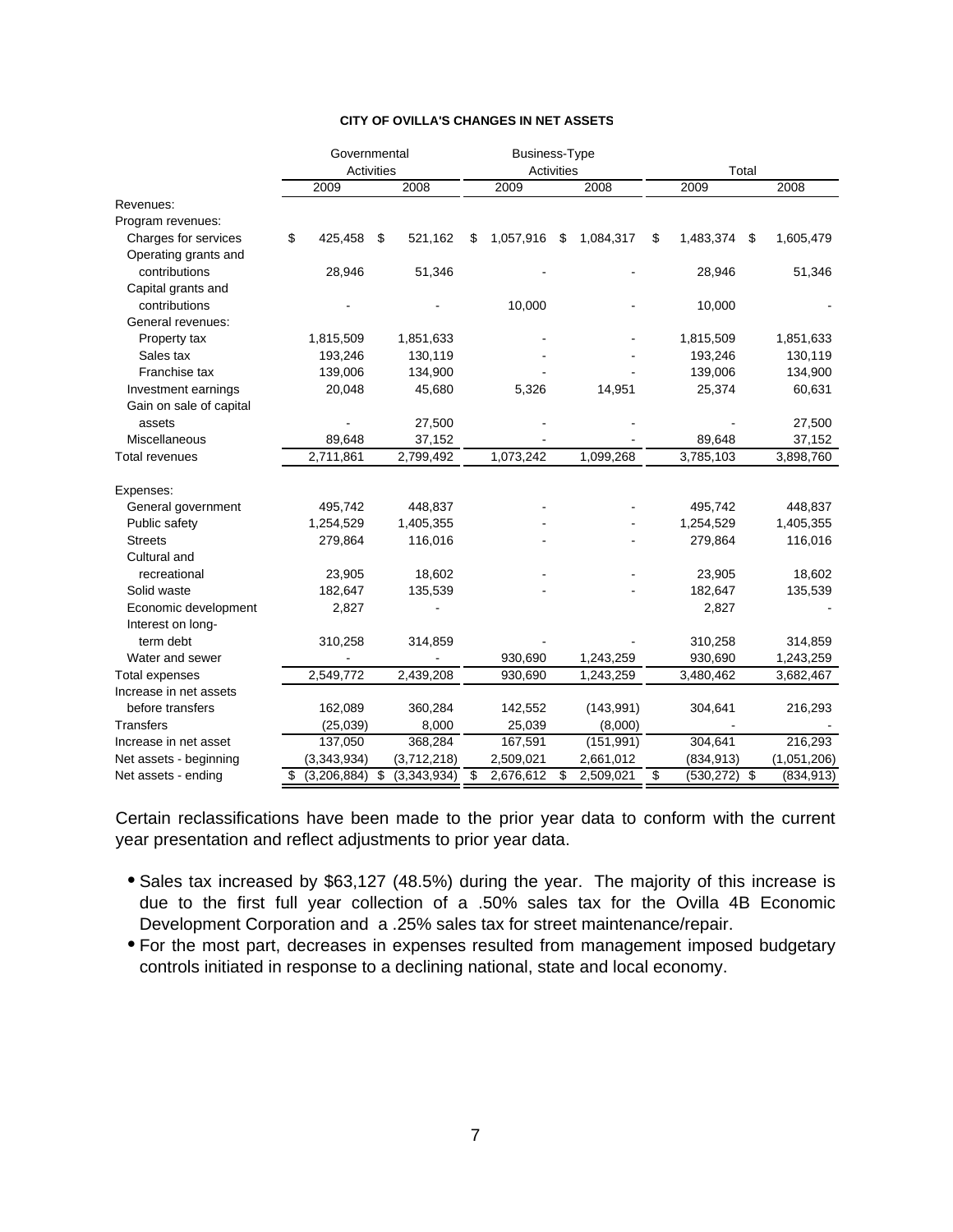#### **FINANCIAL ANALYSIS OF THE GOVERNMENT'S FUNDS**

**Governmental Funds.** The focus of the City's governmental funds is to provide information on near-term inflows, outflows, and balances of spendable resources. Such information is useful in assessing the City's financing requirements. In particular, unreserved fund balance may serve as a useful measure of a government's net resources available for spending at the end of the fiscal year.

As of the end of the current fiscal year, the City's governmental funds reported combined ending fund balances of \$994,646. Approximately 96% of this total amount \$953,653 constitutes unreserved fund balance. The remainder of the fund balance is reserved to indicate that it is not available for new spending because it has already been committed to pay for debt service \$40,993.

The general fund is the chief operating fund of the City. At the end of the current fiscal year, unreserved fund balance of the general fund was \$779,126. Unreserved fund balance represents 39% of total general fund expenditures.

The fund balance of the City's general fund increased \$34,754 during the current fiscal year. The increase in fund balance was primarily due to observance of budgetary policies that significantly curtailed discretionary expenditures.

The debt service fund has a total fund balance of \$40,993. The net decrease in fund balance during the current year in the debt service fund was \$36,291.

**Proprietary Funds.** The City's proprietary fund statements provide the same type of information found in the government-wide financial statements, but in more detail.

Unrestricted net assets of the Water and Sewer fund at the end of the year amounted to \$696,362. Net assets increased in 2009 by \$167,591. Other factors concerning the finances of this fund have already been addressed in the analysis of the City's operations.

**General Fund Budgetary Highlights.** General fund budgeted revenues of \$1,976,520 exceeded actual revenues of \$1,956,193 by \$20,327.

Budgeted general fund expenditures of \$2,283,520 exceeded actual expenditures of \$1,917,426. This \$366,094 positive variance in expenditures was achieved through a series of expenditure restrictions imposed during the year.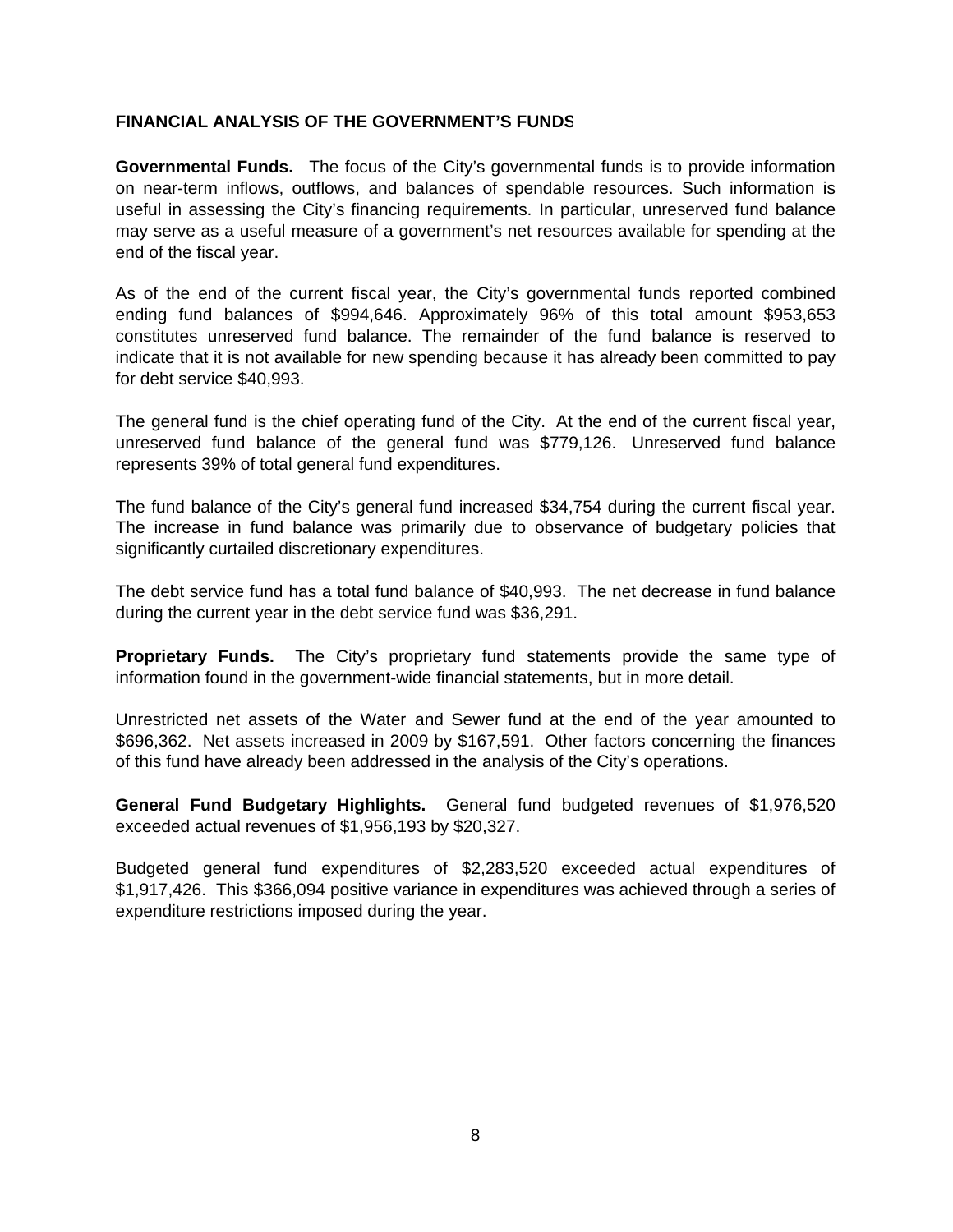#### **CAPITAL ASSETS**

The City's investment in capital assets for its governmental and business-type activities as of September 30, 2009 amounts to \$5,526,816 (net of accumulated depreciation). This investment in capital assets includes land, buildings, improvements, machinery and equipment, and infrastructure.

Major capital asset events during the current fiscal year included the following:

Machinery and equipment additions of approximately \$213,000.

| <b>Net of Accumulated Depreciation</b> |    |              |                                 |             |                      |             |    |             |    |           |   |           |
|----------------------------------------|----|--------------|---------------------------------|-------------|----------------------|-------------|----|-------------|----|-----------|---|-----------|
|                                        |    | Governmental |                                 |             | <b>Business-Type</b> |             |    |             |    |           |   |           |
|                                        |    |              | <b>Activities</b><br>Activities |             | Total                |             |    |             |    |           |   |           |
|                                        |    | 2009         |                                 | 2008        | 2009<br>2008         |             |    | 2009        |    | 2008      |   |           |
| Land                                   | \$ | 92,685       | S                               | 92,685      | S                    | 86.700      | \$ | 86,700      | \$ | 179,385   | S | 179,385   |
| <b>Buildings</b>                       |    | 184,602      |                                 | 194,189     |                      | 45,314      |    | 46,829      |    | 229,916   |   | 241,018   |
| Improvements                           |    |              |                                 |             |                      | 3,195,966   |    | 3,361,562   |    | 3,195,966 |   | 3,361,562 |
| Machinery and equipment                |    | 844.997      |                                 | 940,624     |                      | 162.031     |    | 36.816      |    | 1,007,028 |   | 977.440   |
| Infrastructure                         |    | 914.521      |                                 | 945,119     |                      |             |    |             |    | 914.521   |   | 945,119   |
| Total                                  |    | \$2.036.805  |                                 | \$2.172.617 |                      | \$3.490.011 |    | \$3.531.907 | S  | 5,526,816 | S | 5.704.524 |

**Capital Assets at Year-End**

Additional information on the City of Ovilla's capital assets can be found in note 4 on pages 30- 31 of this report.

#### **DEBT ADMINISTRATION**

At the end of the current fiscal year, the City had a total bonded debt of \$7,871,000. Of this amount, \$6,250,500 comprises bonded debt backed by the full faith and credit of the government.

|                                                                                     |    |                            |   | <b>Outstanding Debt at Year End</b><br><b>Bonds and Interlocal Agreement Payable</b> |    |                                    |   |                      |   |                      |       |                      |
|-------------------------------------------------------------------------------------|----|----------------------------|---|--------------------------------------------------------------------------------------|----|------------------------------------|---|----------------------|---|----------------------|-------|----------------------|
|                                                                                     |    | Governmental<br>Activities |   |                                                                                      |    | <b>Business-Type</b><br>Activities |   |                      |   |                      | Total |                      |
|                                                                                     |    | 2009                       |   | 2008                                                                                 |    | 2009                               |   | 2008                 |   | 2009                 |       | 2008                 |
| Certificates of obligation<br>General obligations refunding<br>Interlocal agreement | SS | 6,250,500                  | S | 6,462,000<br>$\blacksquare$                                                          | S. | 1,409,500<br>211.000               | S | 1,453,000<br>260.000 | S | 7,660,000<br>211.000 | S     | 7,915,000<br>260,000 |
| payable                                                                             |    | 67.000                     |   | 67.000                                                                               |    |                                    |   |                      |   | 67.000               |       | 67,000               |
| Total                                                                               |    | 6.317.500                  |   | 6.529.000                                                                            |    | 1,620,500                          |   | 1,713,000            |   | 7,938,000            |       | 8,242,000            |

The City's Tax and Water Works and Sewer System Certificates of Obligation ratings are listed below.

|                                   | Fitch | Standard's & Poor's |
|-----------------------------------|-------|---------------------|
| <b>Certificates of Obligation</b> | BBB+  |                     |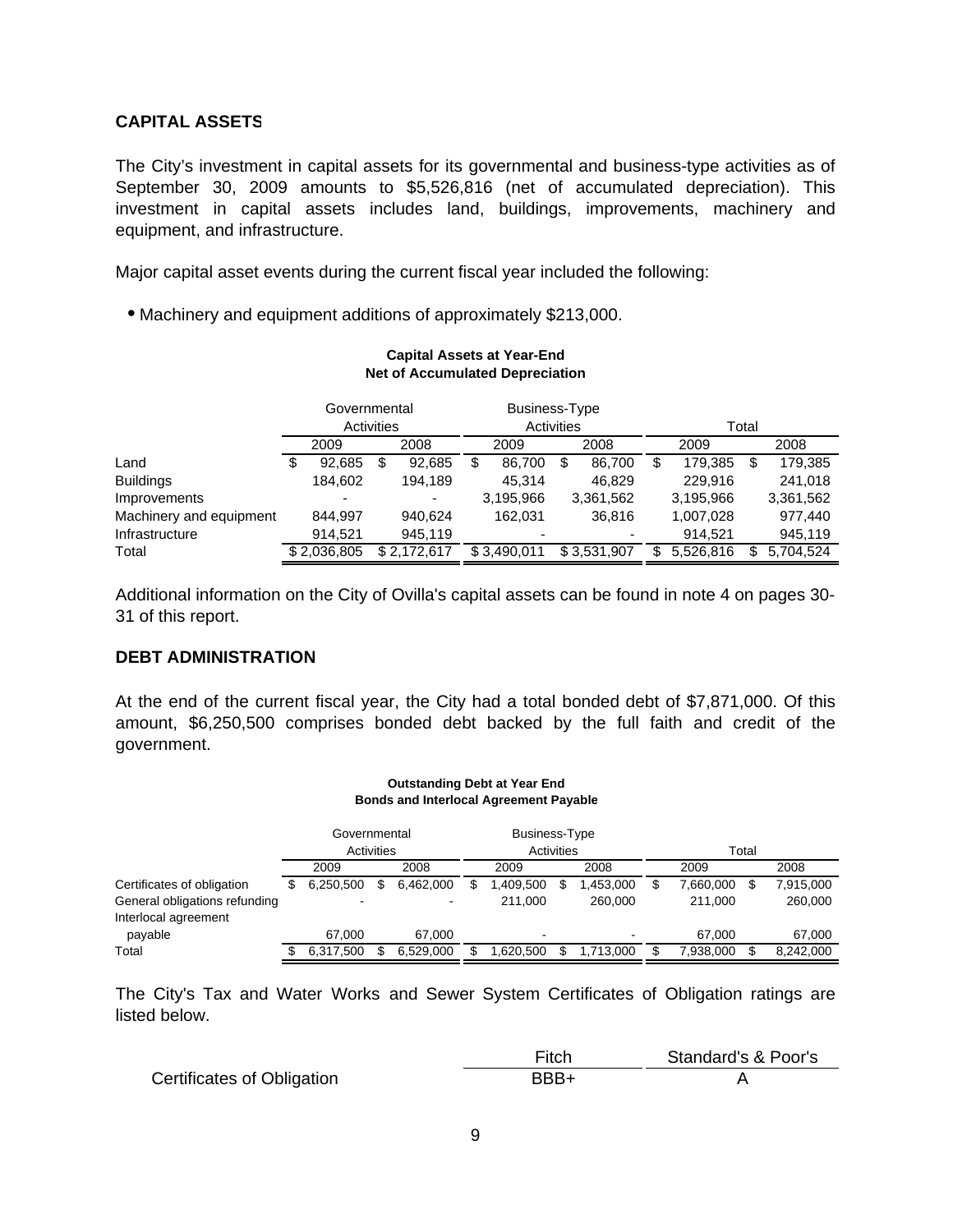Additional information on the City of Ovilla's long term-debt can be found in note 4 on pages 32-35 of this report.

#### **ECONOMIC FACTORS AND NEXT YEAR'S BUDGETS AND RATES**

In the 2009-10 Budget, General Fund revenues continued to grow over the previous fiscal year based on an increase in ad valorem, sales and franchise taxes. The recent passage of the Ovilla 4B Economic Development Sales Tax generated \$54,438 in FY 2008-09. The estimated revenue projected in FY 2009-10 is \$50,000. The EDC Board is developing incentive programs to jump start commercial development in Ovilla and relieve the dependence on property taxes. However, it must be noted that Ovilla will remain predominantly dependent on residential property taxes. Certified assessed taxable values decreased by \$2,289,226 and sales tax continued to show improvement. Beginning in April 2010 the City of Ovilla will begin collecting an additional .25% Municipal Development District tax to help fund development in City and ETJ. The expected revenue from this new tax is projected to be \$10,000.

The City unemployment rate continues to stay significantly below the state average though the majority of residents commute outside the City for employment.

Though the projection for growth is positive, it is important for the City to continue to make a concerted effort to limit appropriations to only those items truly necessary for the continued provision of municipal services to citizens.

The 2009-10 fiscal year budgets do not include an increase in water or sewer rates but does include a \$3.00 increase in Solid Waste fees to fund a new curbside recycling program. The budget also includes funds for two studies, one is a rate analysis for water and sewer and the other is for completion of the City's Comprehensive Land Use Plan and accompanying Future Land Use Map. The Council also funded the codification of the City's ordinances. Water and sewer revenues should increase if normal rain patterns return.

#### **REQUEST FOR INFORMATION**

This financial report is designed to provide a general overview of the City's finances for all those with an interest in the government's finances. Questions concerning any of the information provided in this report or requests for additional financial information should be addressed to the Office of the City Secretary, 105 South Cockrell Hill Rd., Ovilla, Texas 75154.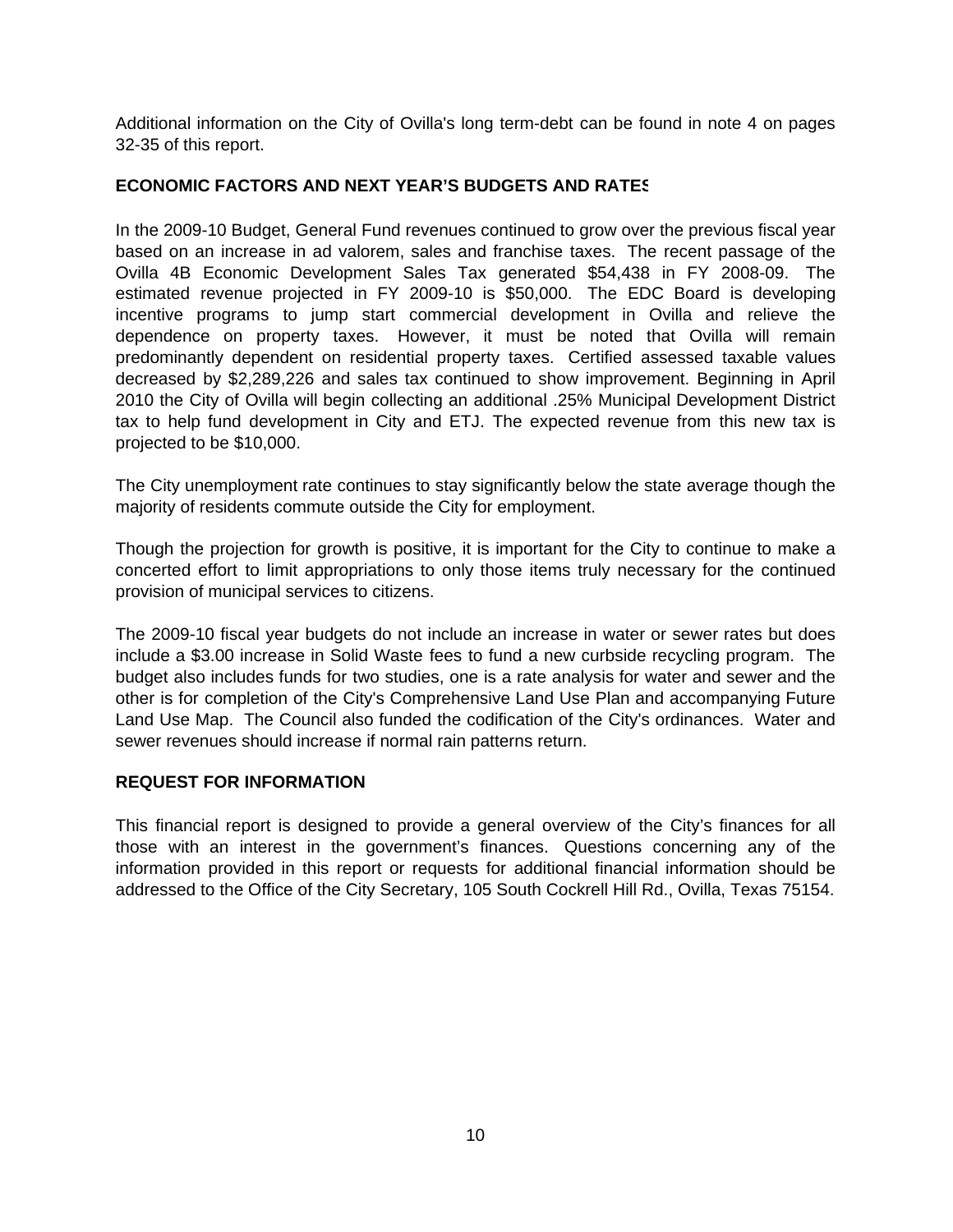#### CITY OF OVILLA, TEXAS STATEMENT OF NET ASSETS September 30, 2009

|                                     | Governmental<br><b>Business-type</b><br><b>Activities</b> |             |    |           | Total           |  |  |
|-------------------------------------|-----------------------------------------------------------|-------------|----|-----------|-----------------|--|--|
| <b>ASSETS</b>                       |                                                           | Activities  |    |           |                 |  |  |
| Cash and cash equivalents           | \$                                                        | 719,032     | \$ | 197,095   | \$<br>916,127   |  |  |
| Investments                         |                                                           | 404,481     |    | 83,102    | 487,583         |  |  |
| Receivables (net of allowance for   |                                                           |             |    |           |                 |  |  |
| uncollectibles)                     |                                                           | 109,230     |    | 190,997   | 300,227         |  |  |
| Internal balances                   |                                                           |             |    |           |                 |  |  |
|                                     |                                                           | (9,924)     |    | 9,924     |                 |  |  |
| Inventories                         |                                                           |             |    | 18,267    | 18,267          |  |  |
| Deferred charges                    |                                                           | 135,374     |    | 46,502    | 181,876         |  |  |
| <b>Restricted assets:</b>           |                                                           |             |    |           |                 |  |  |
| Cash and cash equivalents           |                                                           |             |    | 209,931   | 209,931         |  |  |
| Investments                         |                                                           |             |    | 156,754   | 156,754         |  |  |
| Capital assets:                     |                                                           |             |    |           |                 |  |  |
| Non-depreciable                     |                                                           | 92,685      |    | 86,700    | 179,385         |  |  |
| Depreciable (net of accumulated     |                                                           |             |    |           |                 |  |  |
| depreciation)                       |                                                           | 1,944,120   |    | 3,403,311 | 5,347,431       |  |  |
| <b>Total assets</b>                 |                                                           | 3,394,998   |    | 4,402,583 | 7,797,581       |  |  |
| <b>LIABILITIES</b>                  |                                                           |             |    |           |                 |  |  |
| Accounts payable and other current  |                                                           |             |    |           |                 |  |  |
| liabilities                         |                                                           | 159,627     |    | 44,308    | 203,935         |  |  |
| Accrued payroll payable             |                                                           | 40,903      |    | 12,743    | 53,646          |  |  |
| Accrued interest payable            |                                                           | 36,142      |    | 1,364     | 37,506          |  |  |
| Due to other governments            |                                                           | 5,207       |    |           | 5,207           |  |  |
| Customer deposits payable           |                                                           |             |    | 26,920    | 26,920          |  |  |
| Liabilities payable from restricted |                                                           |             |    |           |                 |  |  |
| assets                              |                                                           |             |    | 7,859     | 7,859           |  |  |
| Noncurrent liabilities:             |                                                           |             |    |           |                 |  |  |
| Due within one year                 |                                                           | 341,137     |    | 116,014   | 457,151         |  |  |
| Due in more than one year           |                                                           | 6,018,866   |    | 1,516,763 | 7,535,629       |  |  |
| <b>Total liabilities</b>            |                                                           | 6,601,882   |    | 1,725,971 | 8,327,853       |  |  |
|                                     |                                                           |             |    |           |                 |  |  |
| <b>NET ASSETS</b>                   |                                                           |             |    |           |                 |  |  |
| Invested in capital assets, net of  |                                                           |             |    |           |                 |  |  |
| related debt                        |                                                           | 1,949,593   |    | 1,742,195 | 3,691,788       |  |  |
| Restricted for:                     |                                                           |             |    |           |                 |  |  |
| Public safety                       |                                                           | 75,001      |    |           | 75,001          |  |  |
| Cultural and recreational           |                                                           | 21,392      |    |           | 21,392          |  |  |
| Economic development                |                                                           | 78,134      |    |           | 78,134          |  |  |
| Debt service                        |                                                           | 40,993      |    | 102,187   | 143,180         |  |  |
| Infrastructure improvements         |                                                           |             |    | 135,868   | 135,868         |  |  |
| Unrestricted                        |                                                           | (5,371,997) |    | 696,362   | (4,675,635)     |  |  |
| Total net assets                    |                                                           | (3,206,884) | \$ | 2,676,612 | \$<br>(530,272) |  |  |

See accompanying notes to financial statements.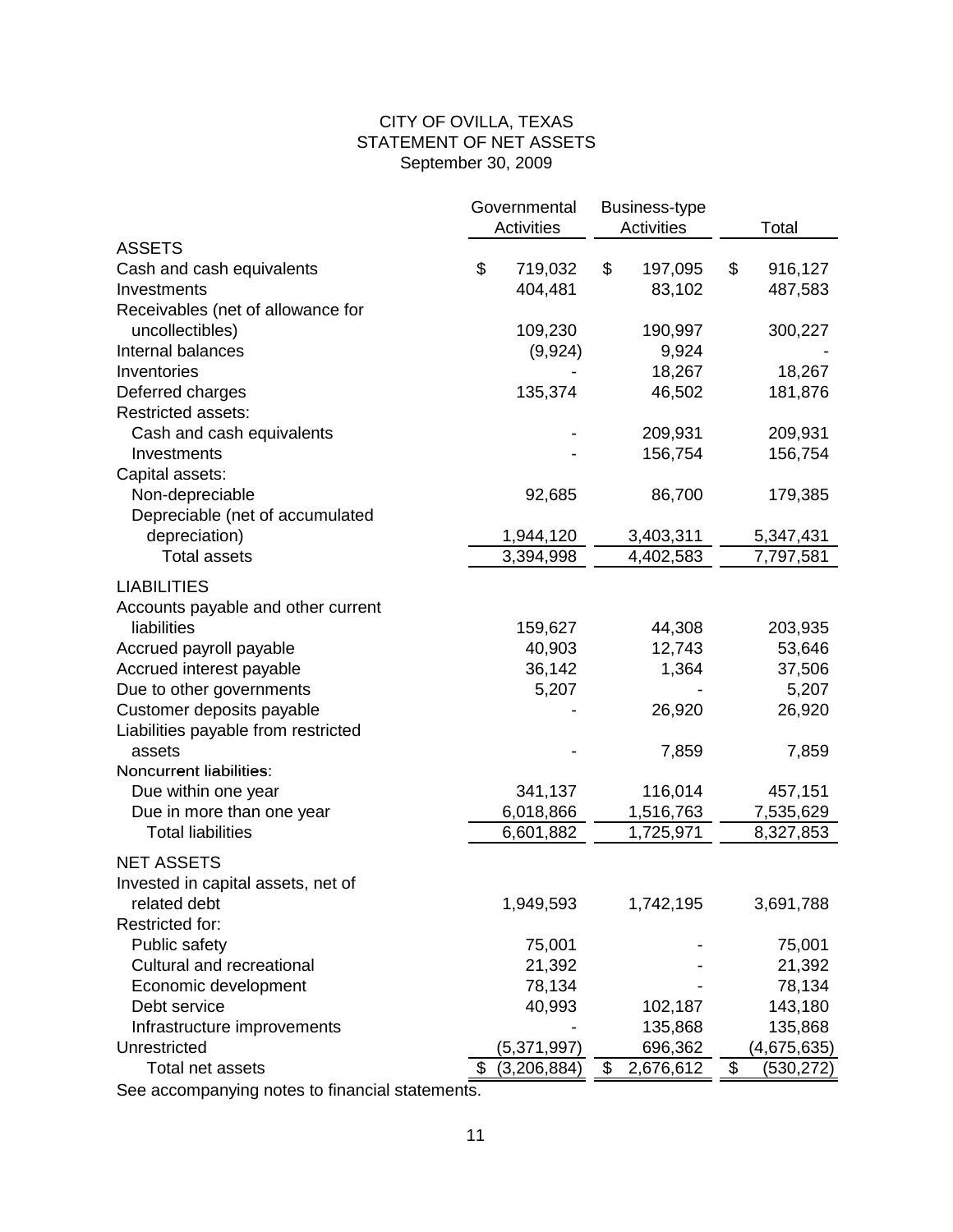#### CITY OF OVILLA, TEXAS STATEMENT OF ACTIVITIES Year Ended September 30, 2009

|           |                                    |                                               |                      |                  |               |                              | Net (Expense) Revenue and |                                |  |  |
|-----------|------------------------------------|-----------------------------------------------|----------------------|------------------|---------------|------------------------------|---------------------------|--------------------------------|--|--|
|           |                                    |                                               |                      | Program Revenues |               | <b>Changes in Net Assets</b> |                           |                                |  |  |
|           |                                    |                                               |                      | Operating        | Capital       |                              | <b>Primary Government</b> |                                |  |  |
|           |                                    |                                               | Charges for          | Grants and       | Grants and    | Governmental                 | <b>Business</b>           |                                |  |  |
|           |                                    | <b>Expenses</b>                               | <b>Services</b>      | Contributions    | Contributions | Activities                   | Activities                | Total                          |  |  |
|           | <b>Function/Program Activities</b> |                                               |                      |                  |               |                              |                           |                                |  |  |
|           | Primary government:                |                                               |                      |                  |               |                              |                           |                                |  |  |
|           | Governmental activities:           |                                               |                      |                  |               |                              |                           |                                |  |  |
|           | General government                 | \$<br>495,742                                 | 25,940<br>S.         | \$               | \$            | (469, 802)<br>\$             | \$                        | (469, 802)<br>\$               |  |  |
|           | Public safety                      | 1,254,529                                     | 217,524              | 28,946           |               | (1,008,059)                  |                           | (1,008,059)                    |  |  |
|           | <b>Streets</b>                     | 279,864                                       |                      |                  |               | (279, 864)                   |                           | (279, 864)                     |  |  |
|           | Cultural and recreational          | 23,905                                        | 334                  |                  |               | (23, 571)                    |                           | (23, 571)                      |  |  |
|           | Solid waste                        | 182,647                                       | 181,660              |                  |               | (987)                        |                           | (987)                          |  |  |
|           | Economic development               | 2,827                                         |                      |                  |               | (2,827)                      |                           | (2,827)                        |  |  |
|           | Interest on long-term debt         | 310,258                                       |                      |                  |               | (310, 258)                   |                           | (310, 258)                     |  |  |
| $\vec{z}$ | Total governmental activities      | 2,549,772                                     | 425,458              | 28,946           |               | (2,095,368)                  |                           | (2,095,368)                    |  |  |
|           | Business-type activities:          |                                               |                      |                  |               |                              |                           |                                |  |  |
|           | Water and sewer                    | 930,690                                       | 1,057,916            |                  | 10,000        |                              | 137,226                   | 137,226                        |  |  |
|           | Total business-type activities     | 930,690                                       | 1,057,916            |                  | 10,000        |                              | 137,226                   | 137,226                        |  |  |
|           | Total primary government           | 3,480,462                                     | \$1,483,374          | \$<br>28,946     | \$<br>10,000  | (2,095,368)                  | 137,226                   | (1,958,142)                    |  |  |
|           |                                    | General revenues:                             |                      |                  |               |                              |                           |                                |  |  |
|           |                                    | Property tax                                  |                      |                  |               | 1,815,509                    |                           | 1,815,509                      |  |  |
|           |                                    | Sales tax                                     |                      |                  |               | 193,246                      |                           | 193,246                        |  |  |
|           |                                    | Franchise tax                                 |                      |                  |               | 139,006                      |                           | 139,006                        |  |  |
|           |                                    | Investment earnings                           |                      |                  |               | 20,048                       | 5,326                     | 25,374                         |  |  |
|           |                                    | Miscellaneous                                 |                      |                  |               | 89,648                       |                           | 89,648                         |  |  |
|           |                                    | <b>Transfers</b>                              |                      |                  |               | (25, 039)                    | 25,039                    |                                |  |  |
|           |                                    | Total general revenues                        |                      |                  |               | 2,232,418                    | 30,365                    | 2,262,783                      |  |  |
|           |                                    |                                               | Change in net assets |                  |               | 137,050                      | 167,591                   | 304,641                        |  |  |
|           |                                    |                                               |                      |                  |               | (3,343,934)                  | 2,509,021                 |                                |  |  |
|           |                                    | Net assets - beginning<br>Net assets - ending |                      |                  |               | \$ (3,206,884)               | \$2,676,612               | (834, 913)<br>\$<br>(530, 272) |  |  |
|           |                                    |                                               |                      |                  |               |                              |                           |                                |  |  |

See accompanying notes to financial statements.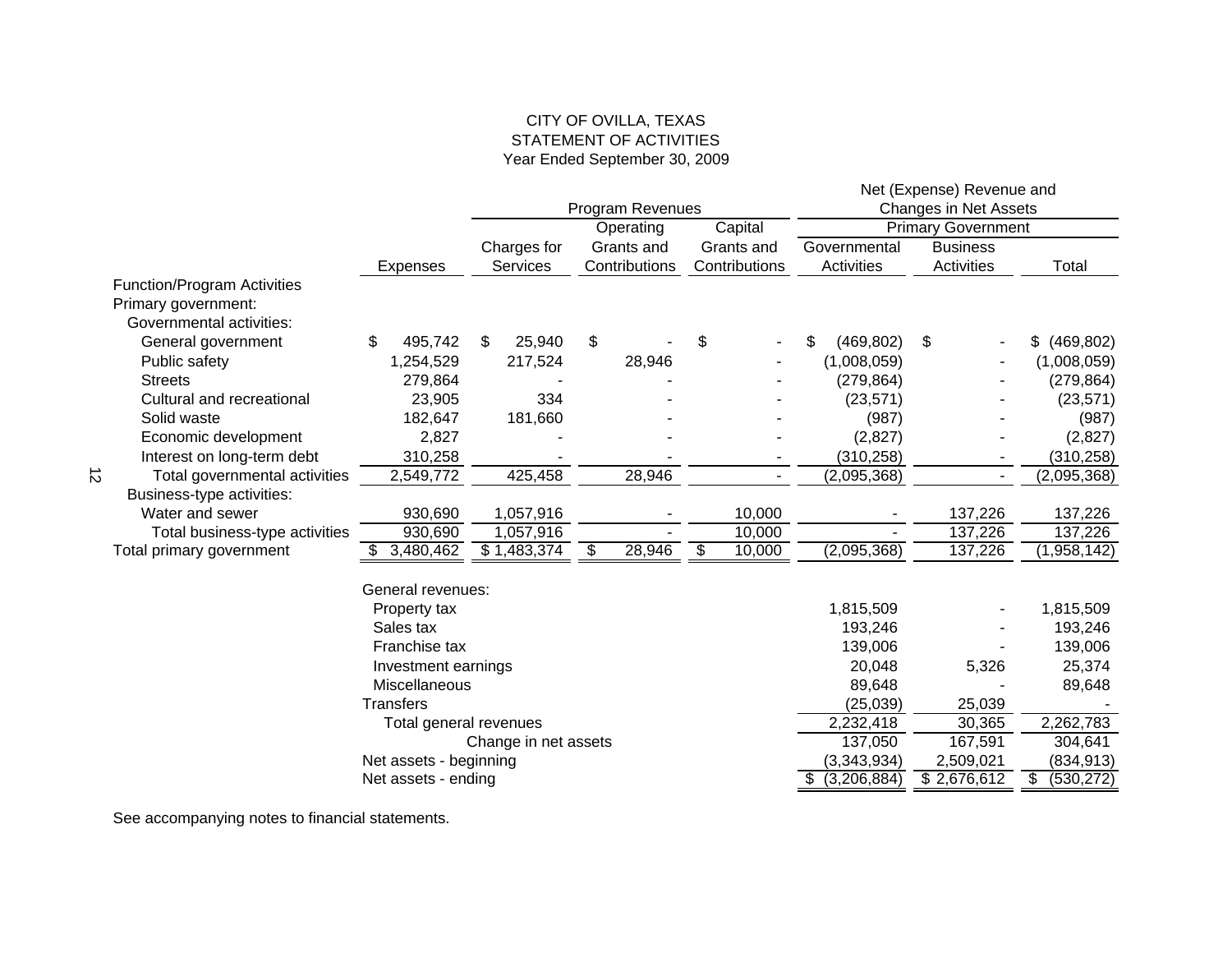### CITY OF OVILLA, TEXAS BALANCE SHEET GOVERNMENTAL FUNDS September 30, 2009

|                                      |           |          |                           | Other        |       | Total                  |  |
|--------------------------------------|-----------|----------|---------------------------|--------------|-------|------------------------|--|
|                                      |           | Debt     |                           | Governmental |       | Governmental           |  |
|                                      | General   | Service  |                           | Funds        | Funds |                        |  |
| <b>ASSETS</b>                        |           |          |                           |              |       |                        |  |
| Cash and cash equivalents            | \$486,465 | \$38,940 | \$                        | 193,627      | \$    | 719,032                |  |
| Investments                          | 404,481   |          |                           |              |       | 404,481                |  |
| Receivables (net of allowance        |           |          |                           |              |       |                        |  |
| for uncollectibles)                  | 100,795   | 8,435    |                           |              |       | 109,230                |  |
| Due from other funds                 | 5,503     |          |                           | 14,218       |       | 19,721                 |  |
| <b>Total assets</b>                  | \$997,244 | \$47,375 | $\boldsymbol{\mathsf{S}}$ | 207,845      | \$    | $\overline{1,}252,464$ |  |
|                                      |           |          |                           |              |       |                        |  |
| <b>LIABILITIES AND FUND BALANCES</b> |           |          |                           |              |       |                        |  |
| Liabilities:                         |           |          |                           |              |       |                        |  |
| Accounts payable                     | \$133,840 | \$       | \$                        | 25,787       | \$    | 159,627                |  |
| Accrued payroll payable              | 38,875    |          |                           | 2,028        |       | 40,903                 |  |
| Due to other funds                   | 24,142    |          |                           | 5,503        |       | 29,645                 |  |
| Due to other governments             | 5,207     |          |                           |              |       | 5,207                  |  |
| Deferred revenue                     | 16,054    | 6,382    |                           |              |       | 22,436                 |  |
| <b>Total liabilities</b>             | 218,118   | 6,382    |                           | 33,318       |       | 257,818                |  |
| Fund balances:                       |           |          |                           |              |       |                        |  |
| Reserved for:                        |           |          |                           |              |       |                        |  |
| Debt service                         |           | 40,993   |                           |              |       | 40,993                 |  |
| Unreserved:                          |           |          |                           |              |       |                        |  |
| Designated for reserves              | 412,758   |          |                           |              |       | 412,758                |  |
| Undesignated                         | 366,368   |          |                           |              |       | 366,368                |  |
| Unreserved reported in nonmajor      |           |          |                           |              |       |                        |  |
| Special revenue funds                |           |          |                           | 174,527      |       | 174,527                |  |
| <b>Total fund balances</b>           | 779,126   | 40,993   |                           | 174,527      |       | 994,646                |  |
| Total liabilities and fund balances  | \$997,244 | \$47,375 | \$                        | 207,845      |       |                        |  |
|                                      |           |          |                           |              |       |                        |  |

Amounts reported for governmental activities in the statement of net assets

| Capital assets used in governmental activities are not financial resources<br>and, therefore, are not reported in the funds.                    | 2,036,805      |
|-------------------------------------------------------------------------------------------------------------------------------------------------|----------------|
| Other long-term assets are not available to pay for current-period<br>expenditures and, therefore, are deferred in the funds.                   | 22,436         |
| Long-term liabilities, including bonds payable, are not due and payable in<br>the current period and, therefore, are not reported in the funds. | (6,260,771)    |
| Net assets of governmental activities<br>See accompanying notes to financial statements.                                                        | \$ (3,206,884) |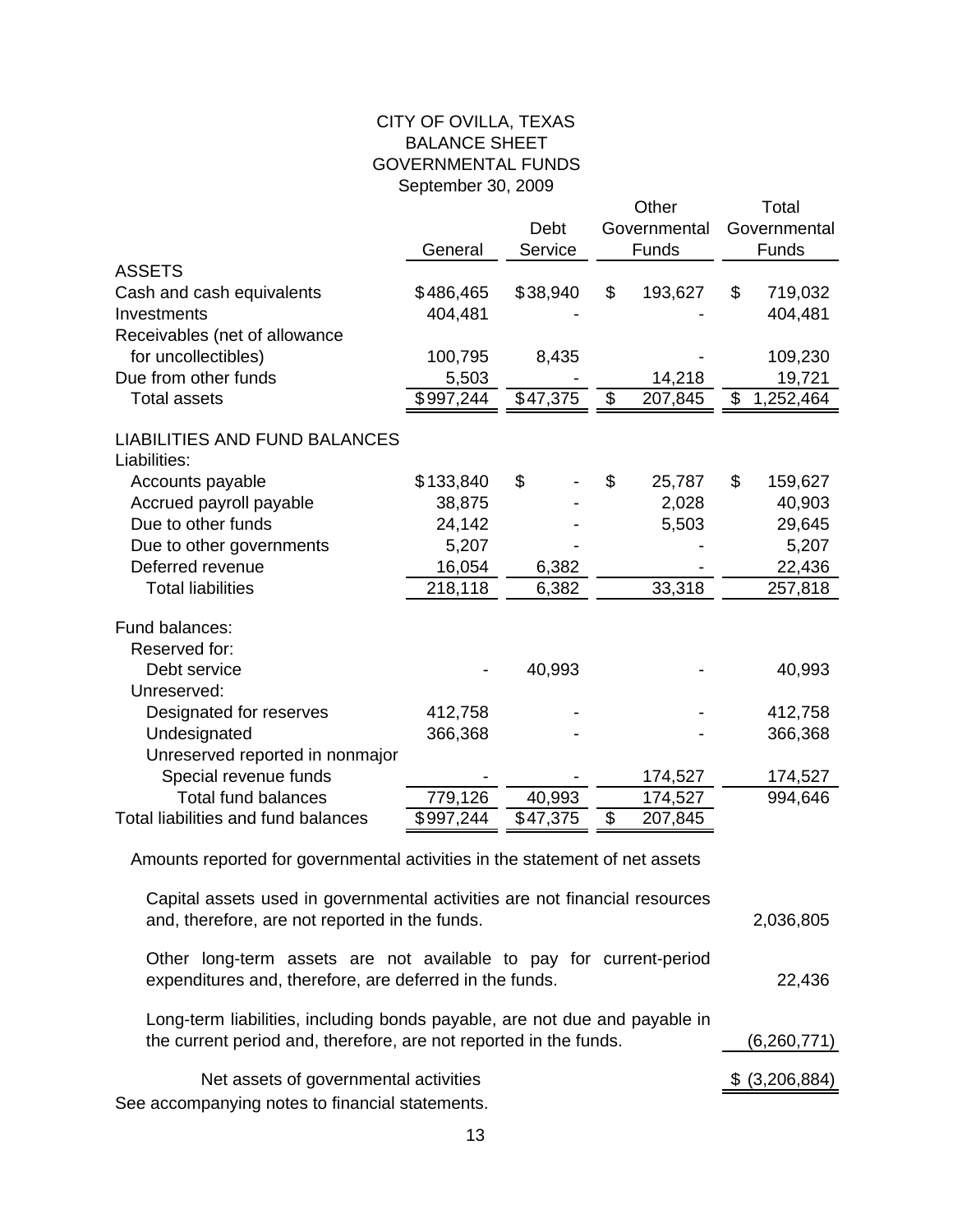#### CITY OF OVILLA, TEXAS STATEMENT OF REVENUES, EXPENDITURES, AND CHANGES IN FUND BALANCES GOVERNMENTAL FUNDS Year Ended September 30, 2009

| Debt<br>Governmental<br>Governmental<br>Service<br>Funds<br>Funds<br>General<br><b>REVENUES</b><br>Taxes:<br>1,311,894<br>\$514,253<br>\$<br>\$<br>1,826,147<br>Property<br>\$<br>Sales<br>138,808<br>193,246<br>54,438<br>Franchise<br>139,006<br>139,006<br>19,543<br>19,543<br>Licenses and permits<br>Fines and forfeitures<br>71,929<br>2,634<br>74,563<br>142,961<br>Charges for current services<br>188,057<br>331,018<br>Revenues from use of money and property<br>13,709<br>5,087<br>1,252<br>20,048<br>Other<br>89,075<br>907<br>89,982<br>16,832<br>18,835<br>Intergovernmental<br>2,003<br>Contributions and donations<br>10,111<br>10,111<br>1,988,853<br>519,340<br>214,306<br>2,722,499<br><b>Total revenues</b><br><b>EXPENDITURES</b><br>Current:<br>494,602<br>General government<br>494,602<br>1,009,561<br>141,296<br>1,150,857<br>Public safety<br><b>Streets</b><br>245,173<br>245,173<br>Cultural and recreational<br>22,701<br>5,924<br>28,625<br>182,647<br>182,647<br>Solid waste<br>Economic development<br>2,827<br>2,827<br>Debt service:<br>19,077<br>230,577<br>Principal retirement<br>211,500<br>2,338<br>299,430<br>Interest and fiscal charges<br>297,092<br>1,976,099<br>150,047<br>2,634,738<br><b>Total expenditures</b><br>508,592<br>Excess of revenues over expenditures<br>12,754<br>10,748<br>64,259<br>87,761<br>OTHER FINANCING SOURCES (USES)<br>22,000<br>Transfers in<br>22,000 |  | Other | Total |
|----------------------------------------------------------------------------------------------------------------------------------------------------------------------------------------------------------------------------------------------------------------------------------------------------------------------------------------------------------------------------------------------------------------------------------------------------------------------------------------------------------------------------------------------------------------------------------------------------------------------------------------------------------------------------------------------------------------------------------------------------------------------------------------------------------------------------------------------------------------------------------------------------------------------------------------------------------------------------------------------------------------------------------------------------------------------------------------------------------------------------------------------------------------------------------------------------------------------------------------------------------------------------------------------------------------------------------------------------------------------------------------------------------------------------------|--|-------|-------|
|                                                                                                                                                                                                                                                                                                                                                                                                                                                                                                                                                                                                                                                                                                                                                                                                                                                                                                                                                                                                                                                                                                                                                                                                                                                                                                                                                                                                                                  |  |       |       |
|                                                                                                                                                                                                                                                                                                                                                                                                                                                                                                                                                                                                                                                                                                                                                                                                                                                                                                                                                                                                                                                                                                                                                                                                                                                                                                                                                                                                                                  |  |       |       |
|                                                                                                                                                                                                                                                                                                                                                                                                                                                                                                                                                                                                                                                                                                                                                                                                                                                                                                                                                                                                                                                                                                                                                                                                                                                                                                                                                                                                                                  |  |       |       |
|                                                                                                                                                                                                                                                                                                                                                                                                                                                                                                                                                                                                                                                                                                                                                                                                                                                                                                                                                                                                                                                                                                                                                                                                                                                                                                                                                                                                                                  |  |       |       |
|                                                                                                                                                                                                                                                                                                                                                                                                                                                                                                                                                                                                                                                                                                                                                                                                                                                                                                                                                                                                                                                                                                                                                                                                                                                                                                                                                                                                                                  |  |       |       |
|                                                                                                                                                                                                                                                                                                                                                                                                                                                                                                                                                                                                                                                                                                                                                                                                                                                                                                                                                                                                                                                                                                                                                                                                                                                                                                                                                                                                                                  |  |       |       |
|                                                                                                                                                                                                                                                                                                                                                                                                                                                                                                                                                                                                                                                                                                                                                                                                                                                                                                                                                                                                                                                                                                                                                                                                                                                                                                                                                                                                                                  |  |       |       |
|                                                                                                                                                                                                                                                                                                                                                                                                                                                                                                                                                                                                                                                                                                                                                                                                                                                                                                                                                                                                                                                                                                                                                                                                                                                                                                                                                                                                                                  |  |       |       |
|                                                                                                                                                                                                                                                                                                                                                                                                                                                                                                                                                                                                                                                                                                                                                                                                                                                                                                                                                                                                                                                                                                                                                                                                                                                                                                                                                                                                                                  |  |       |       |
|                                                                                                                                                                                                                                                                                                                                                                                                                                                                                                                                                                                                                                                                                                                                                                                                                                                                                                                                                                                                                                                                                                                                                                                                                                                                                                                                                                                                                                  |  |       |       |
|                                                                                                                                                                                                                                                                                                                                                                                                                                                                                                                                                                                                                                                                                                                                                                                                                                                                                                                                                                                                                                                                                                                                                                                                                                                                                                                                                                                                                                  |  |       |       |
|                                                                                                                                                                                                                                                                                                                                                                                                                                                                                                                                                                                                                                                                                                                                                                                                                                                                                                                                                                                                                                                                                                                                                                                                                                                                                                                                                                                                                                  |  |       |       |
|                                                                                                                                                                                                                                                                                                                                                                                                                                                                                                                                                                                                                                                                                                                                                                                                                                                                                                                                                                                                                                                                                                                                                                                                                                                                                                                                                                                                                                  |  |       |       |
|                                                                                                                                                                                                                                                                                                                                                                                                                                                                                                                                                                                                                                                                                                                                                                                                                                                                                                                                                                                                                                                                                                                                                                                                                                                                                                                                                                                                                                  |  |       |       |
|                                                                                                                                                                                                                                                                                                                                                                                                                                                                                                                                                                                                                                                                                                                                                                                                                                                                                                                                                                                                                                                                                                                                                                                                                                                                                                                                                                                                                                  |  |       |       |
|                                                                                                                                                                                                                                                                                                                                                                                                                                                                                                                                                                                                                                                                                                                                                                                                                                                                                                                                                                                                                                                                                                                                                                                                                                                                                                                                                                                                                                  |  |       |       |
|                                                                                                                                                                                                                                                                                                                                                                                                                                                                                                                                                                                                                                                                                                                                                                                                                                                                                                                                                                                                                                                                                                                                                                                                                                                                                                                                                                                                                                  |  |       |       |
|                                                                                                                                                                                                                                                                                                                                                                                                                                                                                                                                                                                                                                                                                                                                                                                                                                                                                                                                                                                                                                                                                                                                                                                                                                                                                                                                                                                                                                  |  |       |       |
|                                                                                                                                                                                                                                                                                                                                                                                                                                                                                                                                                                                                                                                                                                                                                                                                                                                                                                                                                                                                                                                                                                                                                                                                                                                                                                                                                                                                                                  |  |       |       |
|                                                                                                                                                                                                                                                                                                                                                                                                                                                                                                                                                                                                                                                                                                                                                                                                                                                                                                                                                                                                                                                                                                                                                                                                                                                                                                                                                                                                                                  |  |       |       |
|                                                                                                                                                                                                                                                                                                                                                                                                                                                                                                                                                                                                                                                                                                                                                                                                                                                                                                                                                                                                                                                                                                                                                                                                                                                                                                                                                                                                                                  |  |       |       |
|                                                                                                                                                                                                                                                                                                                                                                                                                                                                                                                                                                                                                                                                                                                                                                                                                                                                                                                                                                                                                                                                                                                                                                                                                                                                                                                                                                                                                                  |  |       |       |
|                                                                                                                                                                                                                                                                                                                                                                                                                                                                                                                                                                                                                                                                                                                                                                                                                                                                                                                                                                                                                                                                                                                                                                                                                                                                                                                                                                                                                                  |  |       |       |
|                                                                                                                                                                                                                                                                                                                                                                                                                                                                                                                                                                                                                                                                                                                                                                                                                                                                                                                                                                                                                                                                                                                                                                                                                                                                                                                                                                                                                                  |  |       |       |
|                                                                                                                                                                                                                                                                                                                                                                                                                                                                                                                                                                                                                                                                                                                                                                                                                                                                                                                                                                                                                                                                                                                                                                                                                                                                                                                                                                                                                                  |  |       |       |
|                                                                                                                                                                                                                                                                                                                                                                                                                                                                                                                                                                                                                                                                                                                                                                                                                                                                                                                                                                                                                                                                                                                                                                                                                                                                                                                                                                                                                                  |  |       |       |
|                                                                                                                                                                                                                                                                                                                                                                                                                                                                                                                                                                                                                                                                                                                                                                                                                                                                                                                                                                                                                                                                                                                                                                                                                                                                                                                                                                                                                                  |  |       |       |
|                                                                                                                                                                                                                                                                                                                                                                                                                                                                                                                                                                                                                                                                                                                                                                                                                                                                                                                                                                                                                                                                                                                                                                                                                                                                                                                                                                                                                                  |  |       |       |
|                                                                                                                                                                                                                                                                                                                                                                                                                                                                                                                                                                                                                                                                                                                                                                                                                                                                                                                                                                                                                                                                                                                                                                                                                                                                                                                                                                                                                                  |  |       |       |
|                                                                                                                                                                                                                                                                                                                                                                                                                                                                                                                                                                                                                                                                                                                                                                                                                                                                                                                                                                                                                                                                                                                                                                                                                                                                                                                                                                                                                                  |  |       |       |
|                                                                                                                                                                                                                                                                                                                                                                                                                                                                                                                                                                                                                                                                                                                                                                                                                                                                                                                                                                                                                                                                                                                                                                                                                                                                                                                                                                                                                                  |  |       |       |
|                                                                                                                                                                                                                                                                                                                                                                                                                                                                                                                                                                                                                                                                                                                                                                                                                                                                                                                                                                                                                                                                                                                                                                                                                                                                                                                                                                                                                                  |  |       |       |
|                                                                                                                                                                                                                                                                                                                                                                                                                                                                                                                                                                                                                                                                                                                                                                                                                                                                                                                                                                                                                                                                                                                                                                                                                                                                                                                                                                                                                                  |  |       |       |
|                                                                                                                                                                                                                                                                                                                                                                                                                                                                                                                                                                                                                                                                                                                                                                                                                                                                                                                                                                                                                                                                                                                                                                                                                                                                                                                                                                                                                                  |  |       |       |
| Transfers out<br>(47, 039)<br>(47, 039)                                                                                                                                                                                                                                                                                                                                                                                                                                                                                                                                                                                                                                                                                                                                                                                                                                                                                                                                                                                                                                                                                                                                                                                                                                                                                                                                                                                          |  |       |       |
| Total other financing sources (uses)<br>22,000<br>(47, 039)<br>(25, 039)                                                                                                                                                                                                                                                                                                                                                                                                                                                                                                                                                                                                                                                                                                                                                                                                                                                                                                                                                                                                                                                                                                                                                                                                                                                                                                                                                         |  |       |       |
|                                                                                                                                                                                                                                                                                                                                                                                                                                                                                                                                                                                                                                                                                                                                                                                                                                                                                                                                                                                                                                                                                                                                                                                                                                                                                                                                                                                                                                  |  |       |       |
| Net change in fund balances<br>34,754<br>(36, 291)<br>64,259<br>62,722                                                                                                                                                                                                                                                                                                                                                                                                                                                                                                                                                                                                                                                                                                                                                                                                                                                                                                                                                                                                                                                                                                                                                                                                                                                                                                                                                           |  |       |       |
|                                                                                                                                                                                                                                                                                                                                                                                                                                                                                                                                                                                                                                                                                                                                                                                                                                                                                                                                                                                                                                                                                                                                                                                                                                                                                                                                                                                                                                  |  |       |       |
| 77,284<br>Fund balances at beginning of year<br>744,372<br>110,268<br>931,924                                                                                                                                                                                                                                                                                                                                                                                                                                                                                                                                                                                                                                                                                                                                                                                                                                                                                                                                                                                                                                                                                                                                                                                                                                                                                                                                                    |  |       |       |
| \$<br>779,126<br>\$<br>40,993<br>\$<br>174,527<br>\$<br>994,646<br>Fund balances at end of year                                                                                                                                                                                                                                                                                                                                                                                                                                                                                                                                                                                                                                                                                                                                                                                                                                                                                                                                                                                                                                                                                                                                                                                                                                                                                                                                  |  |       |       |

See accompanying notes to financial statements.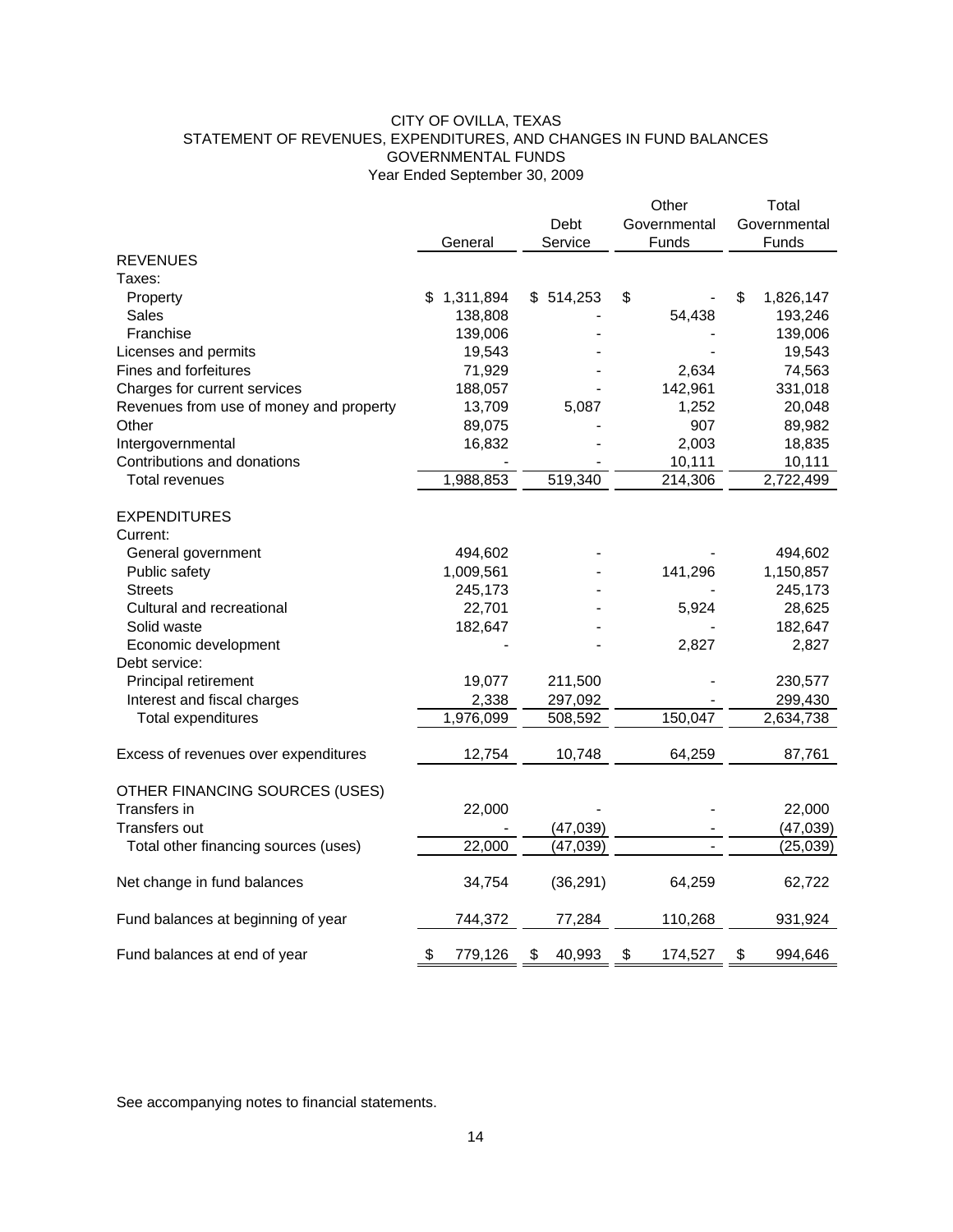#### CITY OF OVILLA, TEXAS RECONCILIATION OF THE STATEMENT OF REVENUES, EXPENDITURES, AND CHANGES IN FUND BALANCES OF GOVERNMENTAL FUNDS TO THE STATEMENT OF ACTIVITIES Year Ended September 30, 2009

Amounts reported for governmental activities in the statement of activities (page 12) are different because:

| Net change in fund balance-total governmental funds (page 14)                                                                                                                                                                                                                                                                                                                                                                                                                                                                                                                                                                                              | \$<br>62,722  |
|------------------------------------------------------------------------------------------------------------------------------------------------------------------------------------------------------------------------------------------------------------------------------------------------------------------------------------------------------------------------------------------------------------------------------------------------------------------------------------------------------------------------------------------------------------------------------------------------------------------------------------------------------------|---------------|
| Governmental funds report capital outlays as expenditures. However, in the statement<br>of activities the cost of these assets is allocated over their estimated useful lives and<br>reported as depreciation expense. This is the amount by which depreciation exceeded                                                                                                                                                                                                                                                                                                                                                                                   |               |
| capital outlays in the current period.                                                                                                                                                                                                                                                                                                                                                                                                                                                                                                                                                                                                                     | (125, 260)    |
| The net effect of various miscellaneous transactions involving capital assets (i.e., sales,<br>trade-ins, and donations) is to decrease net assets.                                                                                                                                                                                                                                                                                                                                                                                                                                                                                                        | (10, 552)     |
| Revenues in the statement of activities that do not provide current financial resources<br>are not reported as revenue in the funds.                                                                                                                                                                                                                                                                                                                                                                                                                                                                                                                       | (10, 638)     |
| The issuance of long-term debt (e.g., bonds payable, leases) provides current financial<br>resources to governmental funds, while the repayment of the principal of long-term debt<br>consumes the current financial resources of governmental funds. Neither transaction,<br>however, has any effect on net assets. Also, governmental funds report the effect of<br>issuance costs, premiums, discounts, and similar items when debt is first issued,<br>whereas these amounts are deferred and amortized in the statement of activities. This<br>amount is the net effect of these differences in the treatment of long-term debt and<br>related items. | 230,577       |
|                                                                                                                                                                                                                                                                                                                                                                                                                                                                                                                                                                                                                                                            |               |
| Some expenses reported in the statement of activities do not require the use of current<br>financial resources and, therefore, are not reported as expenditures in governmental                                                                                                                                                                                                                                                                                                                                                                                                                                                                            | (9,799)       |
| Change in net assets of governmental activities (page 12)                                                                                                                                                                                                                                                                                                                                                                                                                                                                                                                                                                                                  | \$<br>137,050 |

See accompanying notes to financial statements.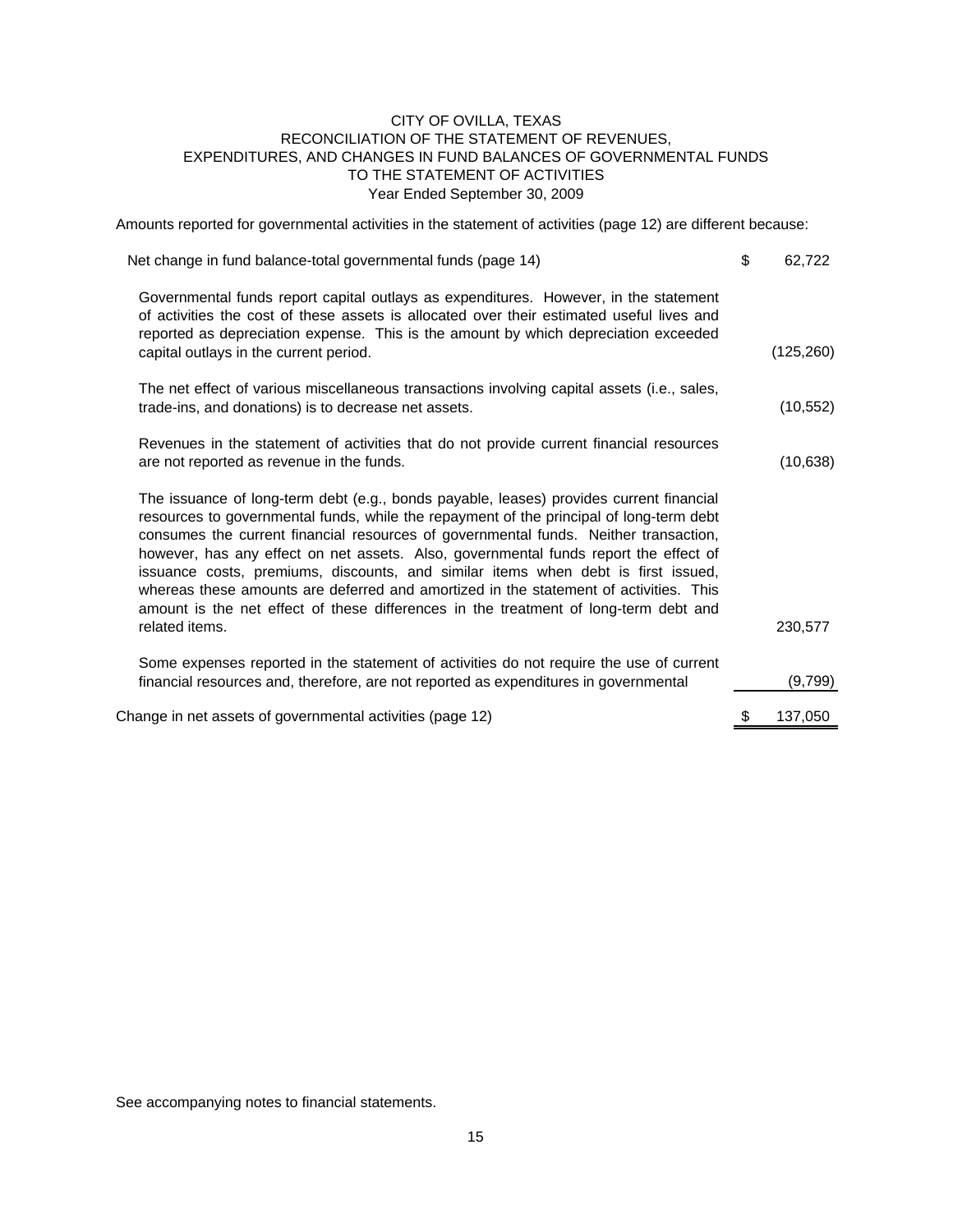#### CITY OF OVILLA, TEXAS STATEMENT OF NET ASSETS PROPRIETARY FUND September 30, 2009

|                                                                                                                                                                                                                                                                                                                                                                                                                               | Business-type<br>Activities - Enterprise<br>(Water and Sewer)<br>Fund |                                                                                                                |  |
|-------------------------------------------------------------------------------------------------------------------------------------------------------------------------------------------------------------------------------------------------------------------------------------------------------------------------------------------------------------------------------------------------------------------------------|-----------------------------------------------------------------------|----------------------------------------------------------------------------------------------------------------|--|
| ASSETS                                                                                                                                                                                                                                                                                                                                                                                                                        |                                                                       |                                                                                                                |  |
| Current assets:                                                                                                                                                                                                                                                                                                                                                                                                               |                                                                       |                                                                                                                |  |
| Cash and cash equivalents                                                                                                                                                                                                                                                                                                                                                                                                     | \$                                                                    | 197,095                                                                                                        |  |
| Investments                                                                                                                                                                                                                                                                                                                                                                                                                   |                                                                       | 83,102                                                                                                         |  |
| <b>Restricted assets:</b>                                                                                                                                                                                                                                                                                                                                                                                                     |                                                                       |                                                                                                                |  |
| Cash and cash equivalents                                                                                                                                                                                                                                                                                                                                                                                                     |                                                                       | 10,984                                                                                                         |  |
| Receivables (net of allowance for uncollectibles)                                                                                                                                                                                                                                                                                                                                                                             |                                                                       | 190,997                                                                                                        |  |
| Due from other funds                                                                                                                                                                                                                                                                                                                                                                                                          |                                                                       | 9,924                                                                                                          |  |
|                                                                                                                                                                                                                                                                                                                                                                                                                               |                                                                       |                                                                                                                |  |
| Inventory                                                                                                                                                                                                                                                                                                                                                                                                                     |                                                                       | 18,267                                                                                                         |  |
| Total current assets                                                                                                                                                                                                                                                                                                                                                                                                          |                                                                       | 510,369                                                                                                        |  |
| Noncurrent assets:                                                                                                                                                                                                                                                                                                                                                                                                            |                                                                       |                                                                                                                |  |
| <b>Restricted assets:</b>                                                                                                                                                                                                                                                                                                                                                                                                     |                                                                       |                                                                                                                |  |
| Cash and cash equivalents                                                                                                                                                                                                                                                                                                                                                                                                     |                                                                       | 198,947                                                                                                        |  |
| Investments                                                                                                                                                                                                                                                                                                                                                                                                                   |                                                                       | 156,754                                                                                                        |  |
| Total restricted assets                                                                                                                                                                                                                                                                                                                                                                                                       |                                                                       | 355,701                                                                                                        |  |
| Deferred charges                                                                                                                                                                                                                                                                                                                                                                                                              |                                                                       | 46,502                                                                                                         |  |
| Capital assets (net, where applicable of accumulated depreciation)                                                                                                                                                                                                                                                                                                                                                            |                                                                       | 3,490,011                                                                                                      |  |
| Total noncurrent assets                                                                                                                                                                                                                                                                                                                                                                                                       |                                                                       | 3,892,214                                                                                                      |  |
| <b>Total assets</b>                                                                                                                                                                                                                                                                                                                                                                                                           |                                                                       | 4,402,583                                                                                                      |  |
| <b>LIABILITIES</b><br><b>Current liabilities:</b><br>Accounts payable<br>Accrued payroll payable<br>Accrued interest payable<br>Compensated absences<br>Customer deposits payable<br>Bonds payable<br>Current liabilities payable from restricted assets:<br>Bonds payable<br>Accrued interest payable<br><b>Total current liabilities</b><br>Noncurrent liabilities:<br>Bonds payable<br><b>Total noncurrent liabilities</b> |                                                                       | 44,308<br>12,743<br>1,364<br>13,591<br>26,920<br>99,298<br>3,125<br>7,859<br>209,208<br>1,516,763<br>1,516,763 |  |
|                                                                                                                                                                                                                                                                                                                                                                                                                               |                                                                       |                                                                                                                |  |
| <b>Total liabilities</b>                                                                                                                                                                                                                                                                                                                                                                                                      |                                                                       | 1,725,971                                                                                                      |  |
| <b>NET ASSETS</b>                                                                                                                                                                                                                                                                                                                                                                                                             |                                                                       |                                                                                                                |  |
| Invested in capital assets, net of related debt                                                                                                                                                                                                                                                                                                                                                                               |                                                                       | 1,742,195                                                                                                      |  |
| Restricted for debt service                                                                                                                                                                                                                                                                                                                                                                                                   |                                                                       | 102,187                                                                                                        |  |
| Restricted for infrastructure improvements                                                                                                                                                                                                                                                                                                                                                                                    |                                                                       | 135,868                                                                                                        |  |
| Unrestricted                                                                                                                                                                                                                                                                                                                                                                                                                  |                                                                       | 696,362                                                                                                        |  |
| Total net assets                                                                                                                                                                                                                                                                                                                                                                                                              | $\boldsymbol{\mathsf{\$}}$                                            | 2,676,612                                                                                                      |  |
| See accompanying notes to financial statements.                                                                                                                                                                                                                                                                                                                                                                               |                                                                       |                                                                                                                |  |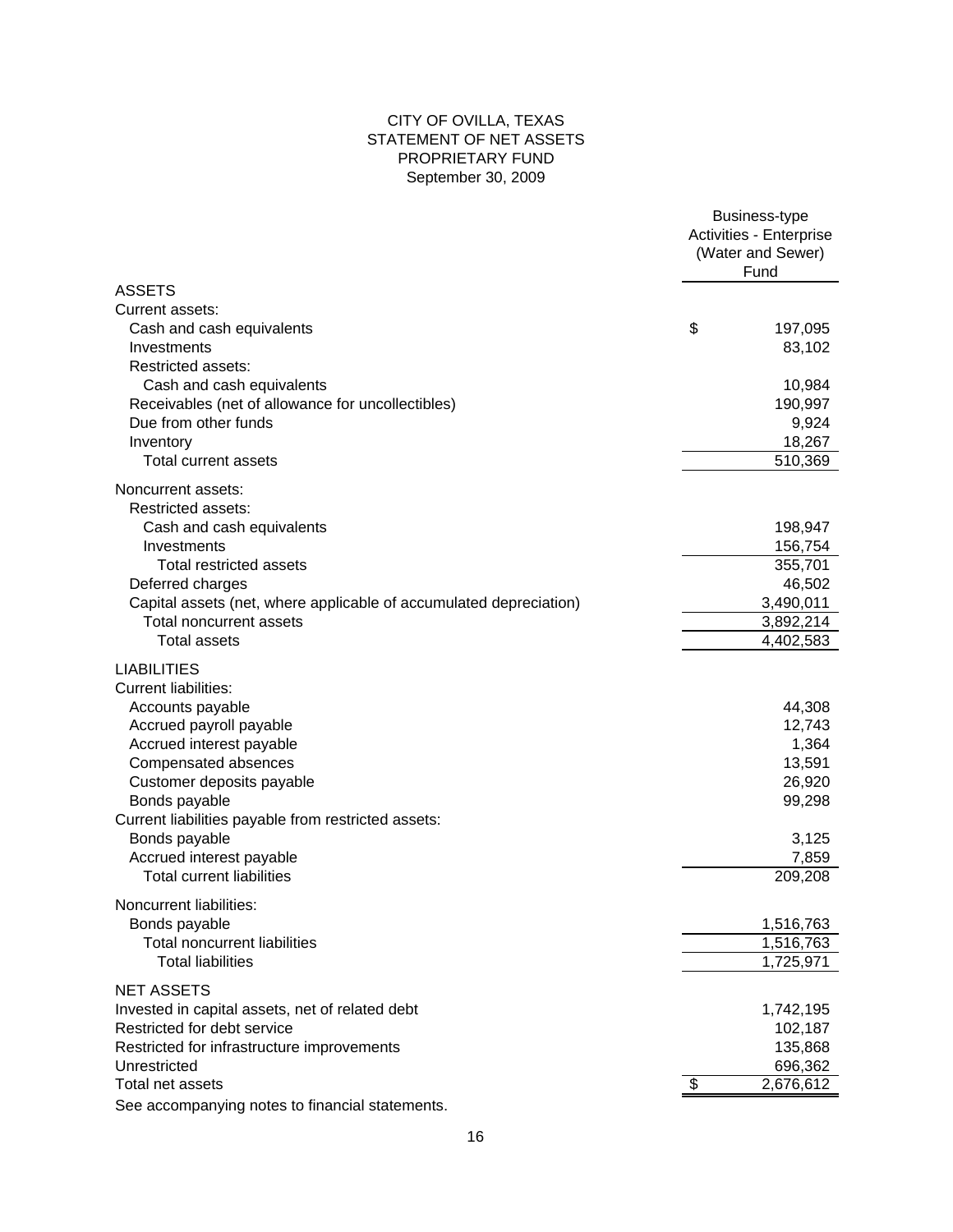### CITY OF OVILLA, TEXAS STATEMENT OF REVENUES, EXPENSES, AND CHANGES IN FUND NET ASSETS PROPRIETARY FUND Year Ended September 30, 2009

|                                           | Business-type<br>Activities - Enterprise<br>(Water and Sewer)<br>Fund |           |  |
|-------------------------------------------|-----------------------------------------------------------------------|-----------|--|
| Operating revenues:                       |                                                                       |           |  |
| Water sales                               | \$                                                                    | 815,252   |  |
| Sewer service charge                      |                                                                       | 166,117   |  |
| Impact fees                               |                                                                       | 84        |  |
| Infrastructure improvement fees           |                                                                       | 52,289    |  |
| Miscellaneous                             |                                                                       | 24,174    |  |
| Total operating revenues                  |                                                                       | 1,057,916 |  |
| Operating expenses:                       |                                                                       |           |  |
| Water administration                      |                                                                       | 133,083   |  |
| Water expenses                            |                                                                       | 454,166   |  |
| Sewer expenses                            |                                                                       | 87,296    |  |
| Depreciation                              |                                                                       | 177,772   |  |
| Total operating expenses                  |                                                                       | 852,317   |  |
| Operating income                          |                                                                       | 205,599   |  |
| Nonoperating revenue (expenses):          |                                                                       |           |  |
| Investment earnings                       |                                                                       | 5,326     |  |
| Interest and fiscal charges               |                                                                       | (73, 822) |  |
| Bond issuance costs                       |                                                                       | (4, 551)  |  |
| Total nonoperating revenue (expenses)     |                                                                       | (73, 047) |  |
| Income before contributions and transfers |                                                                       | 132,552   |  |
| Capital contributions                     |                                                                       | 10,000    |  |
| <b>Transfer in</b>                        |                                                                       | 47,039    |  |
| <b>Transfer out</b>                       |                                                                       | (22,000)  |  |
| Change in net assets                      |                                                                       | 167,591   |  |
| Total net assets - beginning              |                                                                       | 2,509,021 |  |
| Total net assets - ending                 | \$                                                                    | 2,676,612 |  |

See accompanying notes to financial statements.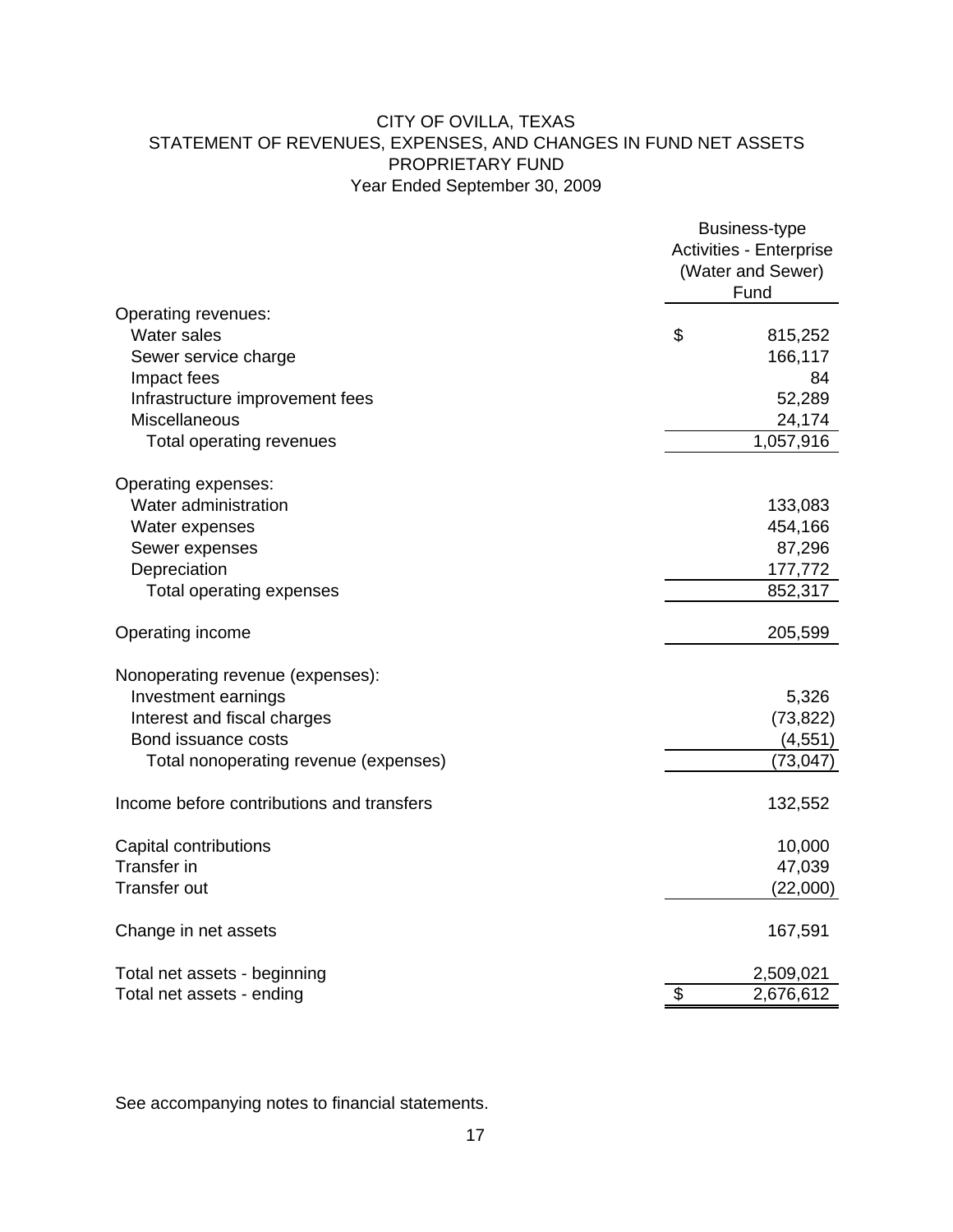### CITY OF OVILLA, TEXAS STATEMENT OF CASH FLOWS PROPRIETARY FUND Year Ended September 30, 2009

|                                                                                                                                                                                                                                                                                                               | Business-type<br>Activities - Enterprise<br>(Water and Sewer)<br>Fund |
|---------------------------------------------------------------------------------------------------------------------------------------------------------------------------------------------------------------------------------------------------------------------------------------------------------------|-----------------------------------------------------------------------|
| Cash flows from operating activities:<br>Receipts from customers and users<br>Payments to suppliers<br>Payments to employees                                                                                                                                                                                  | \$<br>1,043,093<br>(460, 560)<br>(264, 783)                           |
| Net cash provided (used) by operating activities                                                                                                                                                                                                                                                              | 317,750                                                               |
| Cash flows from noncapital financing activities:<br>Advances to other funds<br>Transfers from other funds<br>Transfers to other funds<br>Net cash provided (used) by noncapital financing activities                                                                                                          | (392)<br>47,039<br>(22,000)<br>24,647                                 |
| Cash flows from capital and related financing activities:<br>Capital contribution<br>Acquisition and construction of capital assets<br>Principal paid on revenue bond maturities<br>Interest and fiscal charges paid on revenue bonds<br>Net cash provided (used) by capital and related financing activities | 10,000<br>(135, 876)<br>(92, 500)<br>(73, 397)<br>(291, 773)          |
| Cash flows from investing activities:<br>Interest on investments<br>Net cash provided (used) by investing activities                                                                                                                                                                                          | 5,326<br>5,326                                                        |
| Net increase in cash and cash equivalents                                                                                                                                                                                                                                                                     | 55,950                                                                |
| Cash and cash equivalents at beginning of year                                                                                                                                                                                                                                                                | 590,932                                                               |
| Cash and cash equivalents at end of year                                                                                                                                                                                                                                                                      | 646,882                                                               |
| Reconciliation of operating income to net cash provided by operating activities:<br>Operating income<br>Adjustments to reconcile operating income to net cash provided by<br>operating activities:                                                                                                            | \$<br>205,599                                                         |
| Depreciation<br>(Increase) decrease in accounts receivable                                                                                                                                                                                                                                                    | 177,772<br>(17, 613)                                                  |
| Increase (decrease) in accounts payable and accrued expenses<br>Net increase in customer deposits                                                                                                                                                                                                             | (50, 798)<br>2,790                                                    |
| <b>Total adjustments</b>                                                                                                                                                                                                                                                                                      | 112,151                                                               |
| Net cash provided by operating activities                                                                                                                                                                                                                                                                     | 317,750                                                               |
| See accompanying notes to financial statements.                                                                                                                                                                                                                                                               |                                                                       |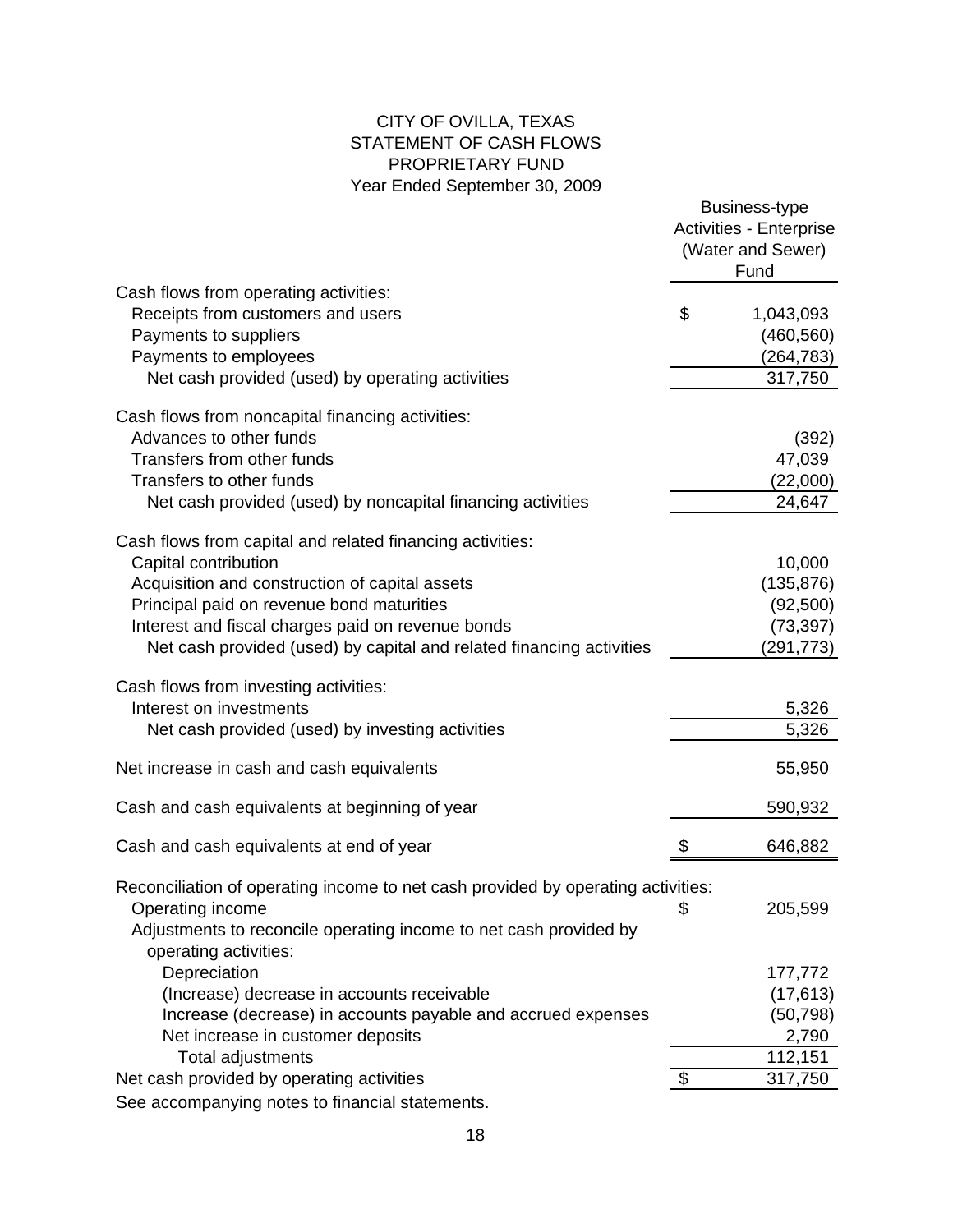#### NOTE 1 - SUMMARY OF SIGNIFICANT ACCOUNTING POLICIES

#### A. Reporting entity

The City of Ovilla, Texas (the "City") is a general law municipality and was incorporated in 1963. The accompanying financial statements present the activity of the City.

*Blended Component Units.* Following are descriptions of legally separate component units for which the City is financially accountable that are blended with the City.

The Ovilla 4B Economic Development Corporation was created under Section 4B of the Development Corporation Act of 1979, as amended, Article 5190.6, Vernon's Texas civil statutes, as amended, and is responsible for collecting and disbursing the one-half percent sales tax to be used for economic development within the City. The members of the Corporation's board are appointed by the City. The Corporation is presented as a governmental fund type and has a September 30 year-end.

Separate financial statements for the Ovilla 4B Economic Development Corporation are not issued.

#### B. Government-wide and fund financial statements

The government-wide financial statements (i.e., the statement of net assets and the statement of changes in net assets) report information of the primary government and its component unit. Governmental activities, which normally are supported by taxes and intergovernmental revenues, are reported separately from business-type activities, which rely to a significant extent on fees and charges for support.

The statement of activities demonstrates the degree to which the direct expenses of a given function or segment is offset by program revenues. Direct expenses are those that are clearly identifiable with a specific function or segment. Certain indirect costs have been included as part of the program expenses reported for the various functional activities. Program revenues include 1) charges to customers or applicants who purchase, use, or directly benefit from goods, services, or privileges provided by a given function or segment and 2) grants and contributions that are restricted to meeting the operational or capital requirements of a particular function or segment. Taxes and other items not properly included among program revenues are reported instead as general revenues.

Separate financial statements are provided for governmental funds and proprietary funds. Major individual governmental funds and major individual enterprise funds are reported as separate columns in the fund financial statements.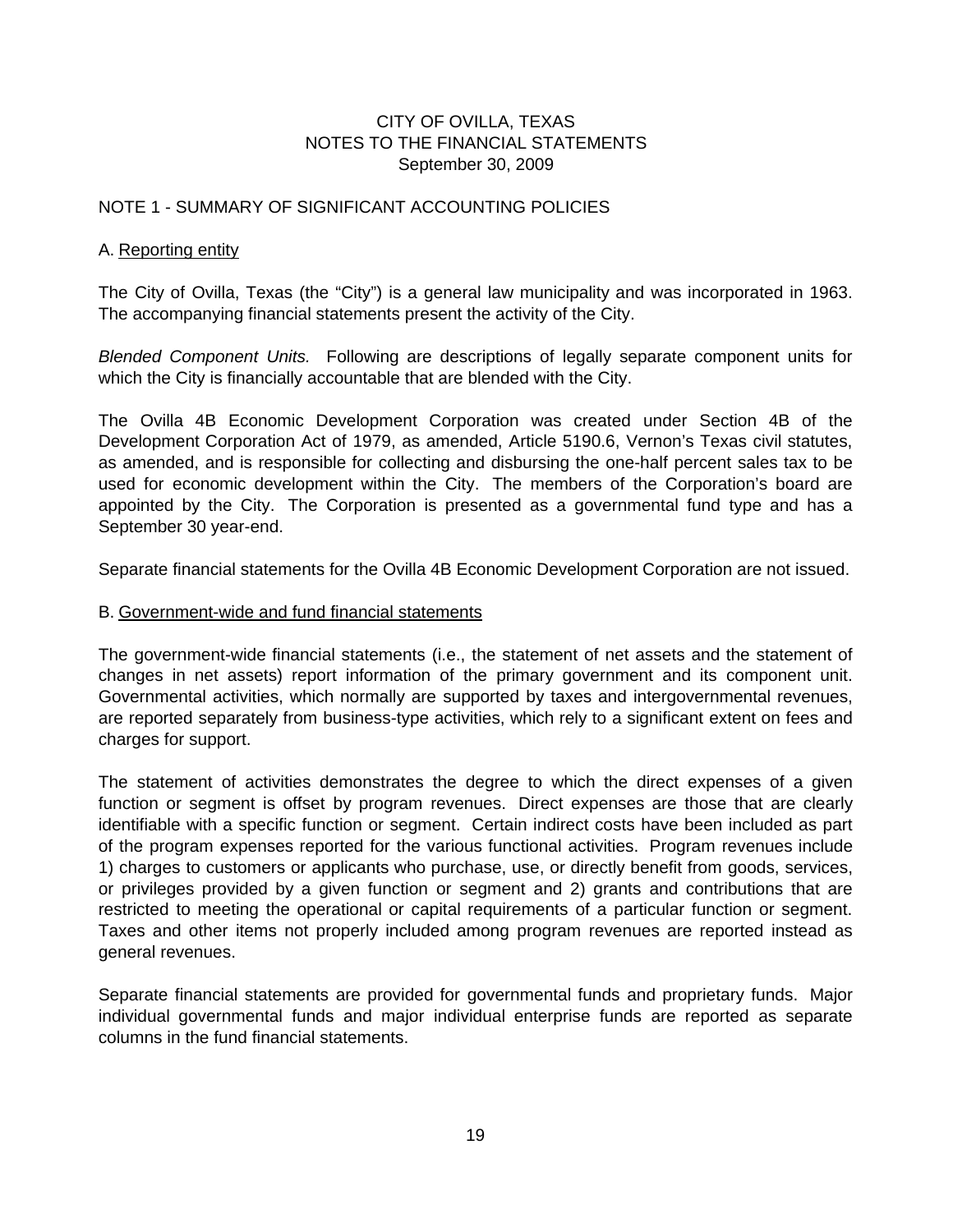#### NOTE 1 - SUMMARY OF SIGNIFICANT ACCOUNTING POLICIES (continued)

#### C. Measurement focus, basis of accounting, and financial statement presentation

The government-wide financial statements are reported using the economic resources measurement focus and the accrual basis of accounting, as are the proprietary fund financial statements. Revenues are recorded when earned and expenses are recorded when a liability is incurred, regardless of the timing of related cash flows. Property taxes are recognized as revenues in the year for which they are levied. Grants and similar items are recognized as revenue as soon as all eligibility requirements imposed by the provider have been met.

Governmental fund financial statements are reported using the current financial resources measurement focus and the modified accrual basis of accounting. Revenues are recognized as soon as they are both measurable and available. Revenues are considered to be available when they are collectible within the current period or soon enough thereafter to pay liabilities of the current period. For this purpose, the government considers revenues to be available if they are collected within sixty days of the end of the current fiscal period. Expenditures generally are recorded when a liability is incurred, as under accrual accounting. However, inventories of materials and supplies are considered expenditures when used and debt service expenditures, as well as expenditures related to accumulated unpaid sick pay, are recorded only when payment is due.

Property taxes, when levied for, intergovernmental revenues, when eligibility requirements are met, solid waste collection fees, interest and special assessments associated with the current fiscal year are all considered to be susceptible to accrual (measurable) and so have been recognized as revenues of the current fiscal period, if available. Available has been defined as received within sixty days of the fiscal year end. All other revenue items are considered to be measurable and available only when cash is received by the government.

The City reports the following major governmental funds:

The general fund is the City's primary operating fund. It accounts for all financial resources of the general government, except those required to be accounted for in another fund.

The debt service fund accounts for the resources accumulated and payments made for principal and interest and related costs on long-term general obligation debt of governmental funds.

The City reports the following major proprietary fund:

The water and sewer fund accounts for the activities of the sewage pumping stations and collection systems, and the water distribution system.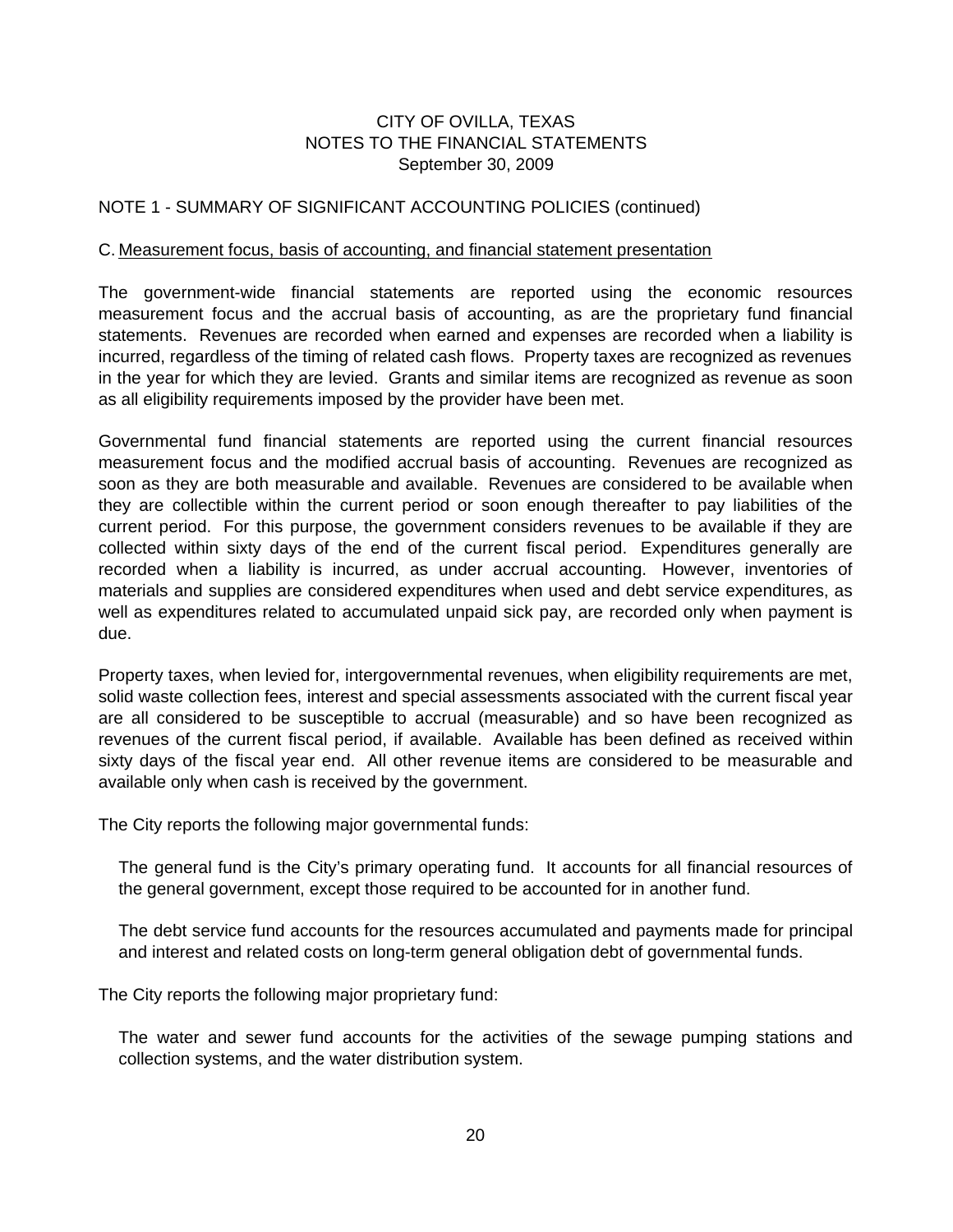#### NOTE 1 - SUMMARY OF SIGNIFICANT ACCOUNTING POLICIES (continued)

#### C. Measurement focus, basis of accounting, and financial statement presentation (continued)

Private-sector standards of accounting and financial reporting issued on or before November 30, 1989, generally are followed in the government-wide governmental and business type activities to the extent that those standards do not conflict with or contradict guidance of the Governmental Accounting Standards Board. The City has elected not to apply private-sector guidance issued after November 30, 1989.

As a general rule the effect of interfund activity has been eliminated from the government-wide financial statements. Exceptions to this general rule are charges between the city's water and sewer function and various other functions of the City. Elimination of these charges would distort the direct costs and program revenues reported for the various functions concerned.

Amounts reported as program revenues include 1) charges to customers or applicants for goods, services, or privileges provided, 2) operating grants and contributions, and 3) capital grants and contributions, including special assessments. Internally dedicated resources are reported as general revenues rather than as program revenues. Likewise, general revenues include all taxes.

Proprietary funds distinguish operating revenues and expenses from nonoperating items. Operating revenues and expenses generally result from providing services and producing and delivering goods in connection with a proprietary fund's principal ongoing operations. The principal operating revenues of the water and sewer enterprise fund are charges to customers for sales and services and the portion of tap fees intended to recover the cost of connecting new customers to the system. Operating expenses for the water and sewer fund include the cost of sales and services, administrative expenses, and depreciation on capital assets. All revenues and expenses not meeting this definition are reported as nonoperating revenues and expenses.

When both restricted and unrestricted resources are available for use, it is the government's policy to use restricted resources first, then unrestricted resources, as they are needed.

#### D. Assets, liabilities, and net assets or equity

Deposits and Investments -

For purposes of the Statement of Cash Flows, the City's cash and cash equivalents are considered to be cash on hand, demand deposits, certificates of deposit and short-term investments with original maturities of three months or less from the date of acquisition.

Investments for the City are reported at fair value.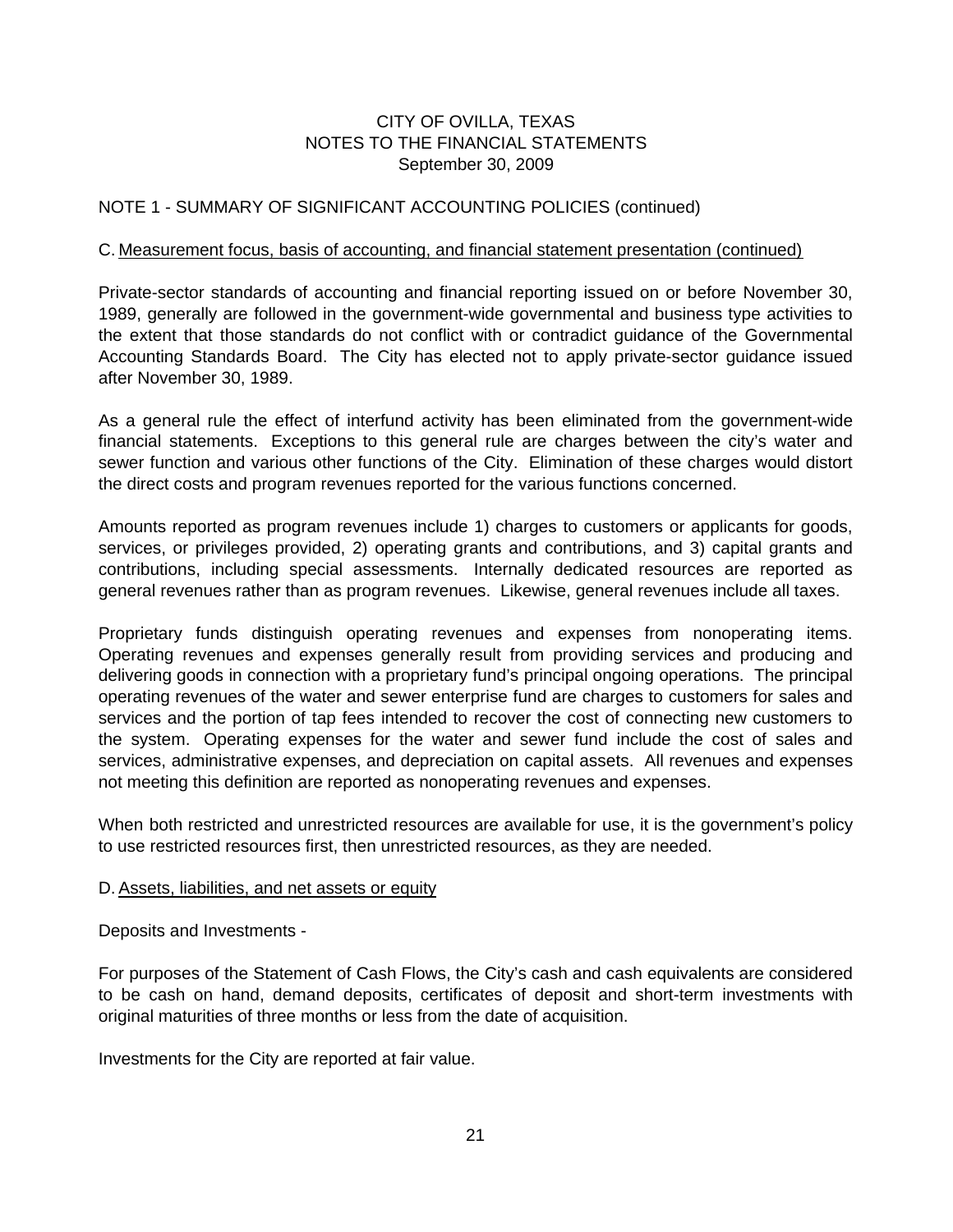#### NOTE 1 - SUMMARY OF SIGNIFICANT ACCOUNTING POLICIES (continued)

#### D. Assets, liabilities, and net assets or equity (continued)

Receivables and payables -

Activity between funds that are representative of lending/borrowing arrangements outstanding at the end of the fiscal year are referred to as either "due to/from other funds" (i.e., the current portion of interfund loans) or "advances to/from other funds" (i.e., the non-current portion of interfund loans). All other outstanding balances between funds are reported as "due to/from other funds." Any residual balances outstanding between the governmental activities and business-type activities are reported in the government-wide financial statements as "internal balances."

Advances between funds, as reported in the fund financial statements, are offset by a fund balance reserve account in applicable governmental funds to indicate that they are not available for appropriation and are not expendable available financial resources.

All trade and property tax receivables are shown net of an allowance for uncollectibles. Trade accounts receivables in excess of sixty days comprise the trade accounts receivable allowance for uncollectibles. The property tax receivable allowance is equal to .2 percent of outstanding property taxes at September 30, 2009.

The City's property tax is levied each October 1 on the assessed value listed as of the prior January 1 for all real and personal property. Appraised values are established by the Ellis Central Tax Appraisal District as market value and assessed at 100% of appraised value. Property taxes attach as an enforceable lien on property as of January 1. The Ellis County Tax Assessor/Collector bills and collects the City's property taxes, which are due October 1. Full payment can be made prior to the next January 31 to avoid penalty and interest charges. Over time substantially all property taxes are collected.

Inventory and prepaid items -

All inventories are valued at cost using the first-in/first-out (FIFO) method. Inventories of governmental funds are recorded as expenditures when consumed rather than when purchased.

Certain payments to vendors reflect costs applicable to future accounting periods and are recorded as prepaid items in both government-wide and fund financial statements.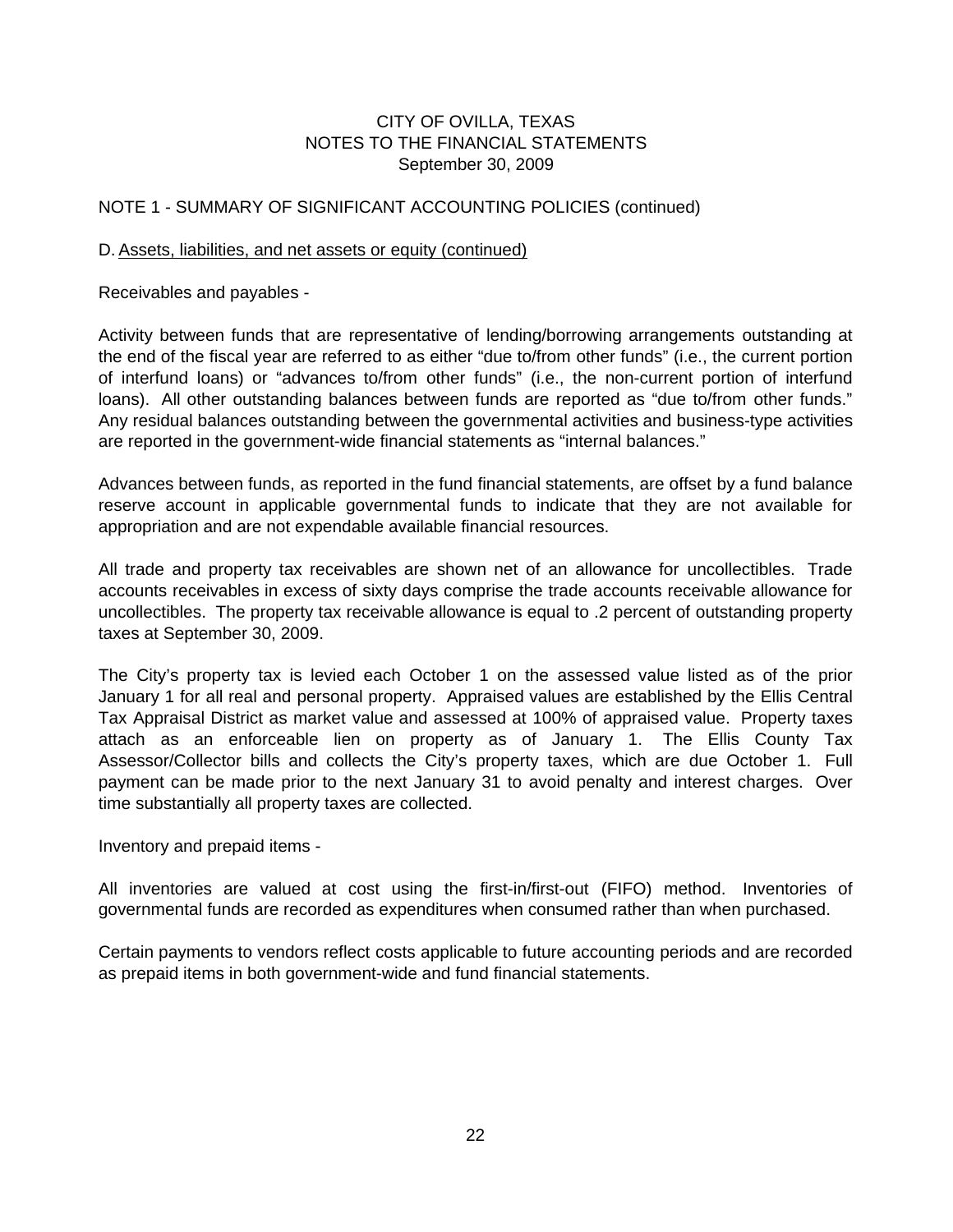#### NOTE 1 - SUMMARY OF SIGNIFICANT ACCOUNTING POLICIES (continued)

#### D. Assets, liabilities, and net assets or equity (continued)

Restricted assets –

Certain proceeds of the City's enterprise fund revenue bonds, as well as certain resources set aside for their repayment, are classified as restricted assets on the statement of net assets because they are maintained in separate bank accounts and their use is limited by applicable bond covenants. The "bond debt service" account is used to segregate resources accumulated for debt service payments. The "bond construction" account is used to report those proceeds of revenue bond issuances that are restricted for use in construction. The "infrastructure impact fees" account is used to segregate resources accumulated for infrastructure improvements.

Capital assets -

Capital assets, which include property, plant, equipment and infrastructure assets (e.g., roads, bridges, curbs and gutters, streets and sidewalks, drainage systems and lighting systems), are reported in the applicable governmental or business-type activities columns in the governmentwide financial statements. Capital assets are defined by the City as assets with an initial, individual cost of more than \$2,000 and an estimated useful life in excess of one year. Such assets are recorded at historical cost or estimated historical cost if purchased of constructed. Donated capital assets are recorded at estimated fair market value at the date of donation.

The costs of normal maintenance and repairs that do not add to the value of the asset or materially extend asset lives are not capitalized.

Major outlays for capital assets and improvements are capitalized as projects are constructed. Interest incurred during the construction phase of capital assets of business-type activities is included as part of the capitalized value of the assets constructed, net of interest earned on the invested proceeds over the same period.

Property, plant, equipment and infrastructure are depreciated using the straight line method over the following estimated useful lives:

| Assets                  | Years     |
|-------------------------|-----------|
| <b>Buildings</b>        | $30-40$   |
| Improvements            | 7-40      |
| Machinery and equipment | $3 - 15$  |
| Infrastructure          | $15 - 40$ |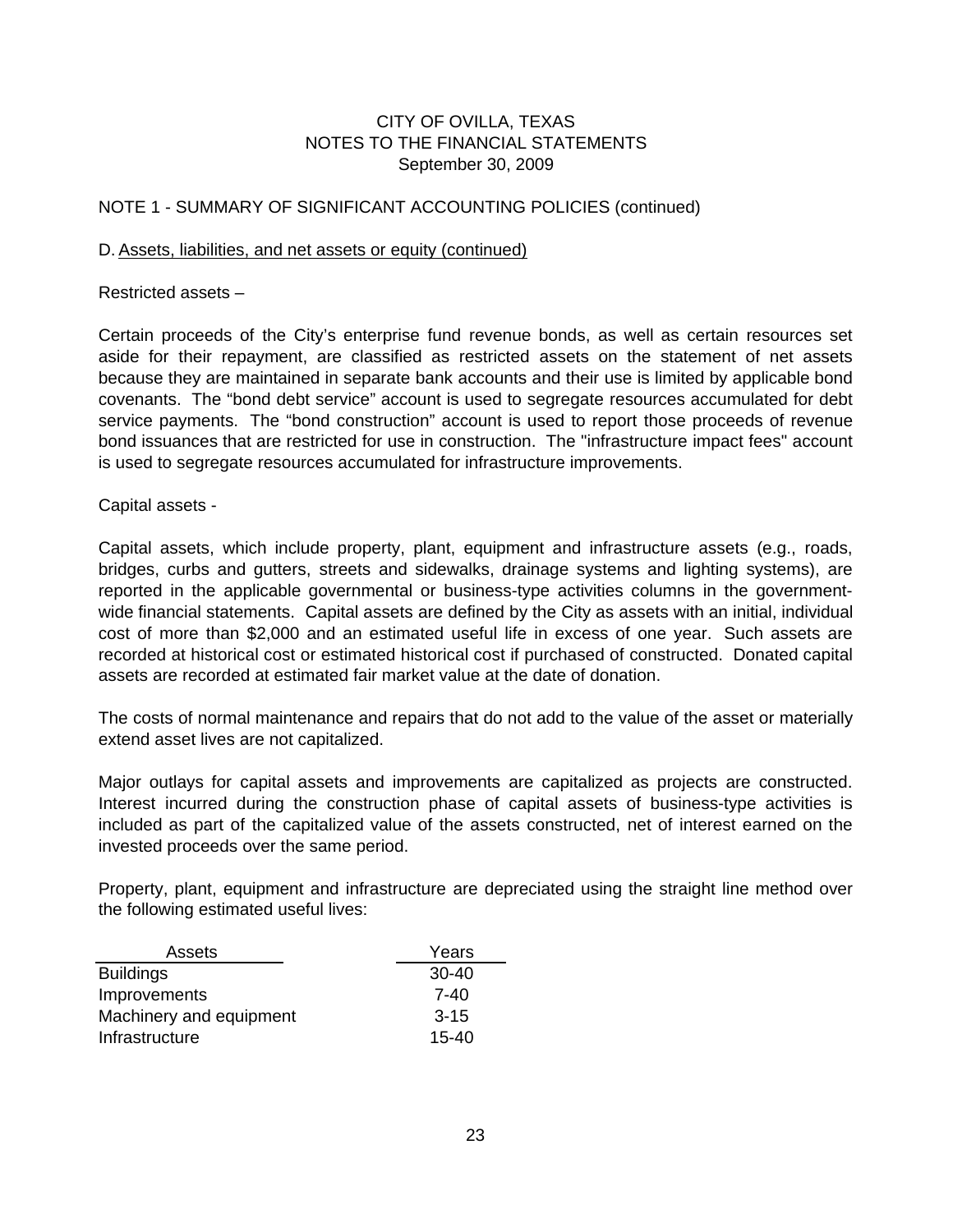#### NOTE 1 - SUMMARY OF SIGNIFICANT ACCOUNTING POLICIES (continued)

#### D. Assets, liabilities, and net assets or equity (continued)

Compensated absences –

It is the government's policy to permit employees to accumulate earned but unused vacation pay benefits. All vacation pay is accrued when incurred in the government-wide and proprietary fund financial statements. A liability for these amounts is reported in governmental funds only if they have matured, for example, as a result of employee resignations and retirements. Vacation leave shall be taken annually.

Long-term obligations -

In the government-wide financial statements, and proprietary fund types in the fund financial statements, long-term debt and other long-term obligations are reported as liabilities in the applicable governmental activities, business-type activities, or proprietary fund type statement of net assets. Bond premiums and discounts, as well as issuance costs, are deferred and amortized over the life of the bonds using the effective interest method. Bonds payable are reported net of the applicable bond premium or discount. Bond issuance costs are reported as deferred charges and amortized over the term of the related debt.

In the fund financial statements, governmental fund types recognize bond premiums and discounts, as well as bond issuance costs, during the current period. The face amount of debt issued is reported as other financing sources. Premiums received on debt issuances are reported as other financing sources while discounts on debt issuances are reported as other financing uses. Issuance costs, whether or not withheld from the actual debt proceeds received, are reported as debt service expenditures.

Fund Equity -

In the fund financial statements, governmental funds report reservations of fund balance for amounts that are not available for appropriation or are legally restricted by outside parties for use for a specific purpose. Designations of fund balance represent tentative management plans that are subject to change.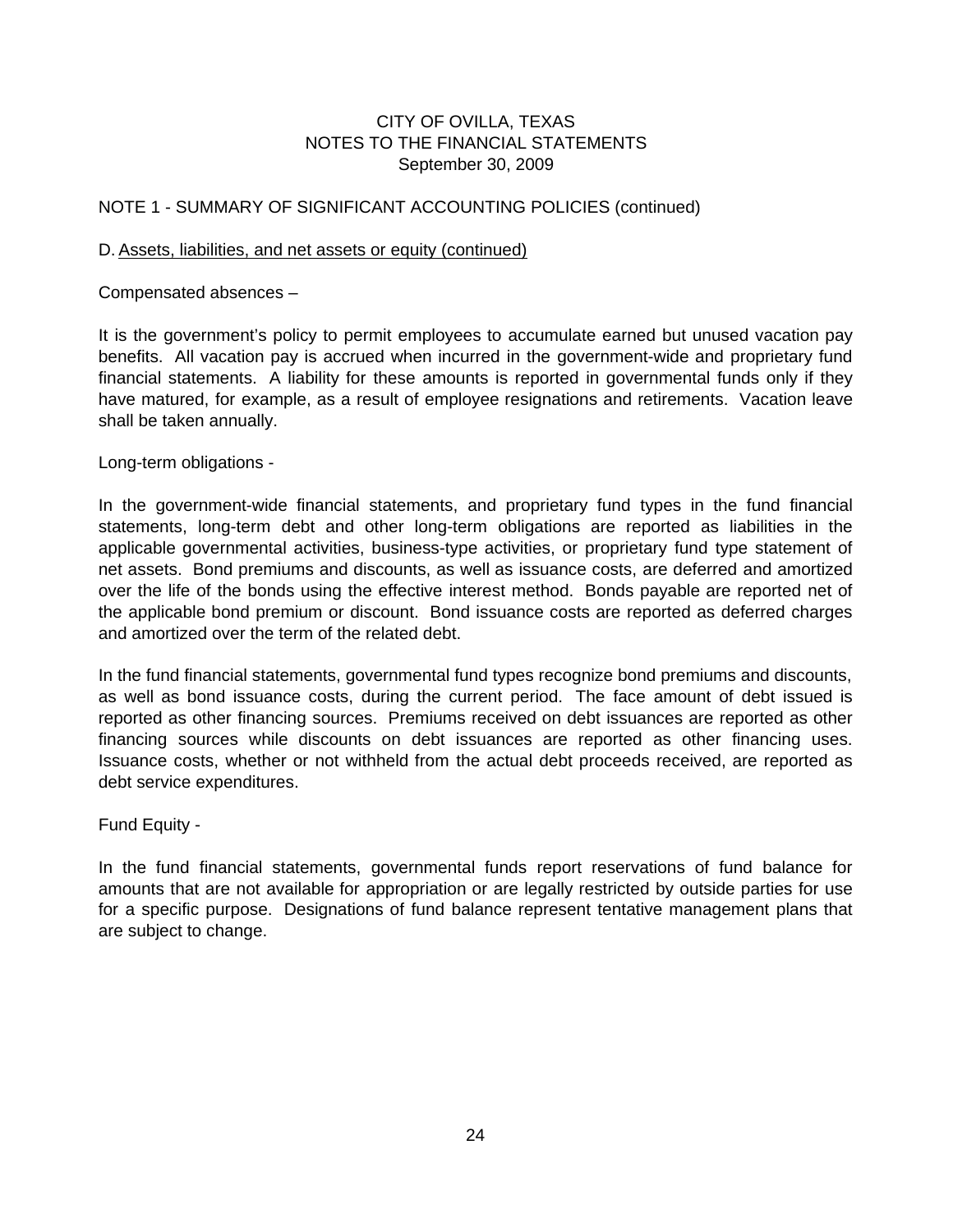#### NOTE 2 – RECONCILIATION OF GOVERNMENT-WIDE AND FUND FINANCIAL STATEMENTS

### A. Explanation of certain differences between the governmental fund balance sheet and the government-wide statement of net assets

The governmental fund balance sheet includes a reconciliation between *fund balance – total governmental funds* and *net assets – governmental activities* as reported in the government-wide statement of net assets. One element of that reconciliation explains that "long-term liabilities, including bonds payable and net pension obligation, are not due and payable in the current period and therefore are not reported in the funds." The details of this \$(6,260,771) difference are as follows:

| Bonds payable                                                                                                          | \$(6,250,500) |
|------------------------------------------------------------------------------------------------------------------------|---------------|
| Less: Issuance discount (to be amortized as interest expense)                                                          | 11,830        |
| Less: Deferred charge for issuance costs (to be amortized as                                                           |               |
| interest expense)                                                                                                      | 135,374       |
| Accrued interest payable                                                                                               | (36, 142)     |
| Intergovernmental agreement payable                                                                                    | (67,000)      |
| Compensated absences                                                                                                   | (34, 121)     |
| Capital lease payable                                                                                                  | (20, 212)     |
| Net adjustments to reduce fund balance - total governmental<br>funds to arrive at net assets - governmental activities | \$(6,260,771) |

#### B. Explanation of certain differences between the governmental fund statement of revenues, expenditures, and changes in fund balances and the government-wide statement of activities

The governmental fund statement of revenues, expenditures, and changes in fund balances includes a reconciliation between *net changes in fund balance – total governmental funds* and *changes in net assets of governmental activities* as reported in the government-wide statement of activities. One element explains that "Governmental funds report capital outlays as expenditures. However, in the statement of activities the cost of those assets is allocated over their estimated useful lives and reported as depreciation expense." The details of this \$(125,260) difference are as follows:

| Capital outlay<br>Depreciation expense                                                                                                                  | \$. | 77.463<br>(202, 723) |
|---------------------------------------------------------------------------------------------------------------------------------------------------------|-----|----------------------|
| Net adjustments to decrease net changes in fund balances -<br>total governmental funds to arrive at changes in net assets<br>of governmental activities |     | (125, 260)           |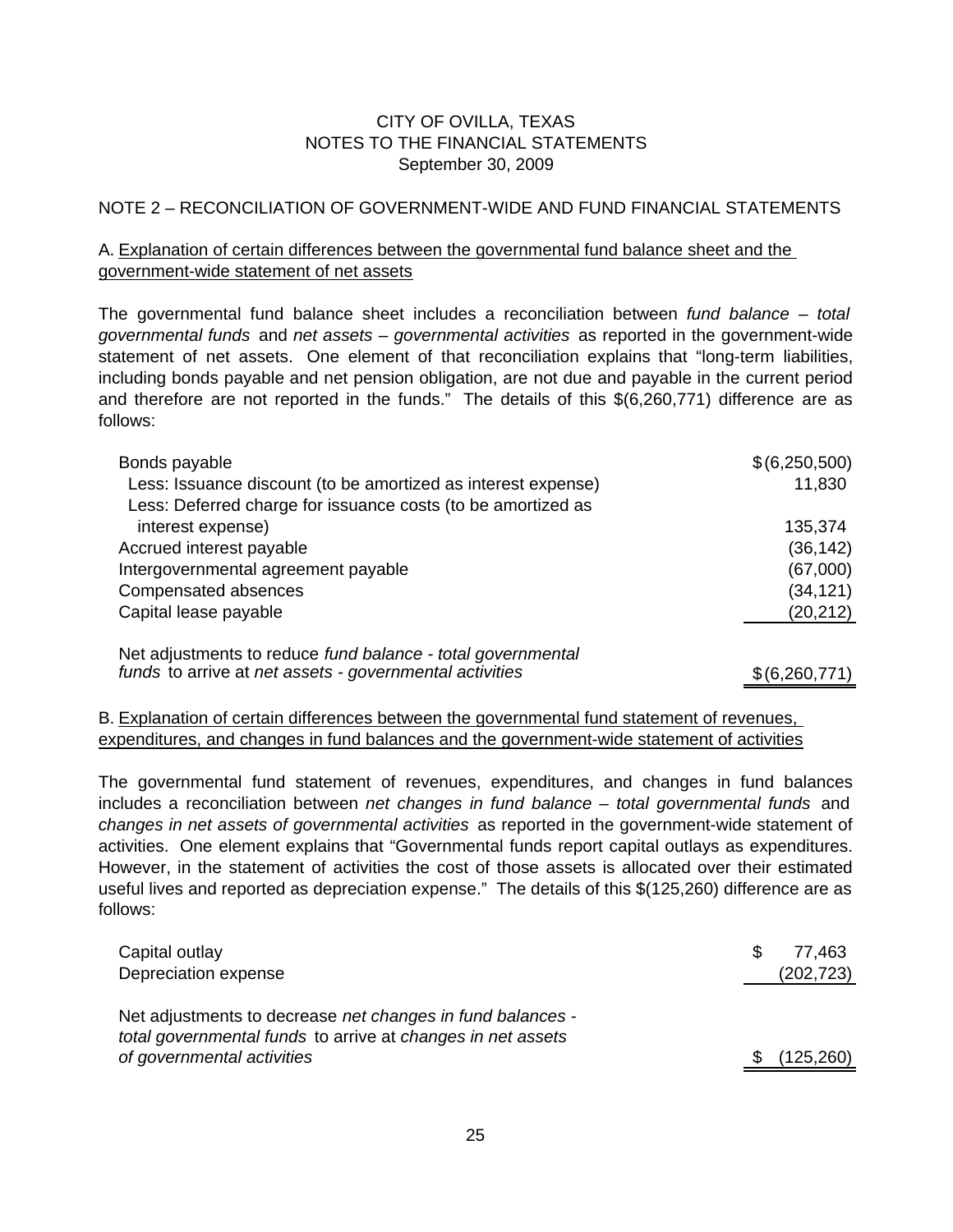NOTE 2 – RECONCILIATION OF GOVERNMENT-WIDE AND FUND FINANCIAL STATEMENTS (continued)

B. Explanation of certain differences between the governmental fund statement of revenues, (continued) expenditures, and changes in fund balances and the government-wide statement of activities

Another element of that reconciliation states that "the issuance of long-term debt (e.g., bonds, leases) provides current financial resources to governmental funds, while the repayment of the principal of long-term debt consumes the current financial resources of governmental funds. Neither transaction, however, has any effect on net assets. Also, governmental funds report the effect of issuance costs, premiums, discounts, and similar items when debt is first issued, whereas these amounts are deferred and amortized in the statement of activities." The details of this \$230,577 difference are as follows:

| Principal repayments:                                         |               |
|---------------------------------------------------------------|---------------|
| Certificates of obligation                                    | \$<br>211,500 |
| Capital lease                                                 | 19,077        |
|                                                               |               |
| Net adjustments to increase net changes in fund balances      |               |
| - total governmental funds to arrive at changes in net assets |               |
| of governmental activities                                    | 230,577       |

Another element of that reconciliation states that "Some expenses reported in the statement of activities do not require the use of current financial resources and therefore are not reported as expenditures in governmental funds." The details of this \$(9,799) difference are as follows:

| Amortization of bond discounts                                                            | (1,392)   |
|-------------------------------------------------------------------------------------------|-----------|
| Compensated absences                                                                      | 1,028     |
| <b>Accrued interest</b>                                                                   | 3,524     |
| Amortization of issuance costs                                                            | (12, 959) |
|                                                                                           |           |
|                                                                                           |           |
| Net adjustments to decrease net changes in fund balances -                                |           |
| total governmental funds to arrive at changes in net assets<br>of governmental activities |           |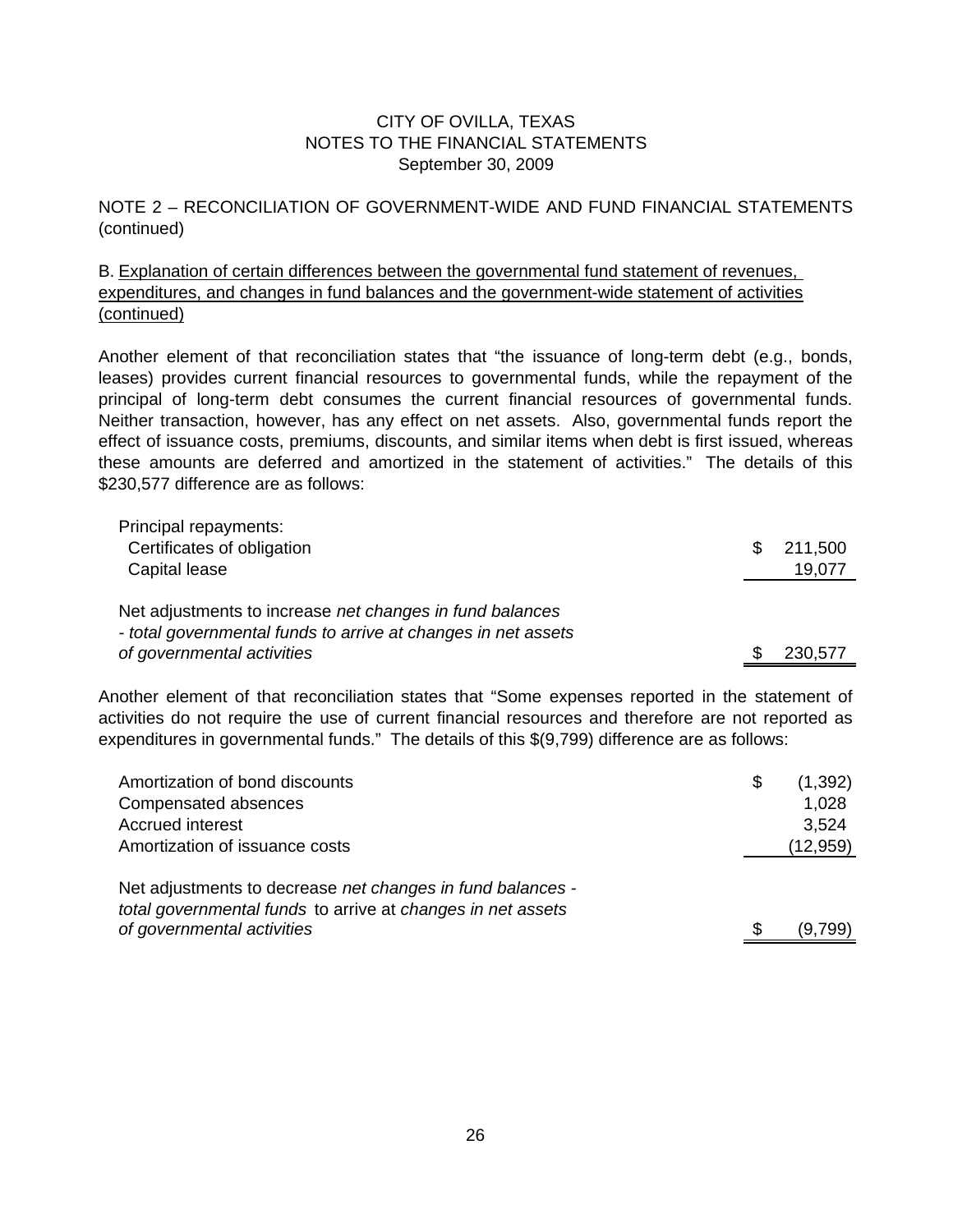#### NOTE 3 – STEWARDSHIP, COMPLIANCE AND ACCOUNTABILITY

#### A. Budgetary information

Annual budgets are adopted on a basis consistent with generally accepted accounting principles for the general and debt service funds. The annual budget for the water and sewer fund is prepared on the budgetary basis of accounting All annual appropriations lapse at fiscal year end. The legal level of budgetary control is the fund level.

#### B. Compliance with finance related legal and contractual provisions

The City has no material violations of finance related legal and contractual provisions.

#### C. Deficit fund equity

The Municipal Court special revenue fund had a deficit fund balance of \$2,510 as of September 30, 2009. The City plans to clear this deficit through future collection of fund revenues.

#### NOTE 4 – DETAILED NOTES ON ALL FUNDS

#### A. Deposits and investments

Deposits – State statutes require that all deposits in financial institutions be fully collateralized by U.S. Government obligations or obligations of Texas and its agencies that have a market value of not less than the principal amount of the deposits. The City's deposits were fully insured or collateralized as required by State statutes at September 30, 2009. At year end, the bank balance of the City's deposits was \$1,160,725. Of the bank balance, \$411,313 was covered by federal depository insurance and the remaining balance, \$749,412, was covered by collateral pledged in the City's name. The collateral was held in the City's name by the safekeeping department of the pledging bank's agent and had a fair value of approximately \$2,861,000.

Investments – Public funds of the City of Ovilla may be invested in the following obligations: (1) obligations of the United States or its agencies and instrumentalities, excluding mortgage-backed securities, (2) direct obligations of the State of Texas, or its agencies and instrumentalities, (3) other obligations which are unconditionally guaranteed or insured by, or backed by the full faith and credit of, the State of Texas or the United States or their respective agencies and instrumentalities, excluding mortgage-related securities, (4) fully insured or collateralized certificates of deposits at a national or state bank with FDIC membership, domiciled within the State of Texas, (5) investment pools meeting the criteria established by section 2256.016 of the Texas Government Code, (6) repurchase agreements, reverse repurchase agreements, bankers' acceptances, and commercial paper provided these instruments are authorized for the City to the extent that they are contained in the portfolios of approved public funds investment pools in which the City invests, and (7) regulated no-load money market mutual funds.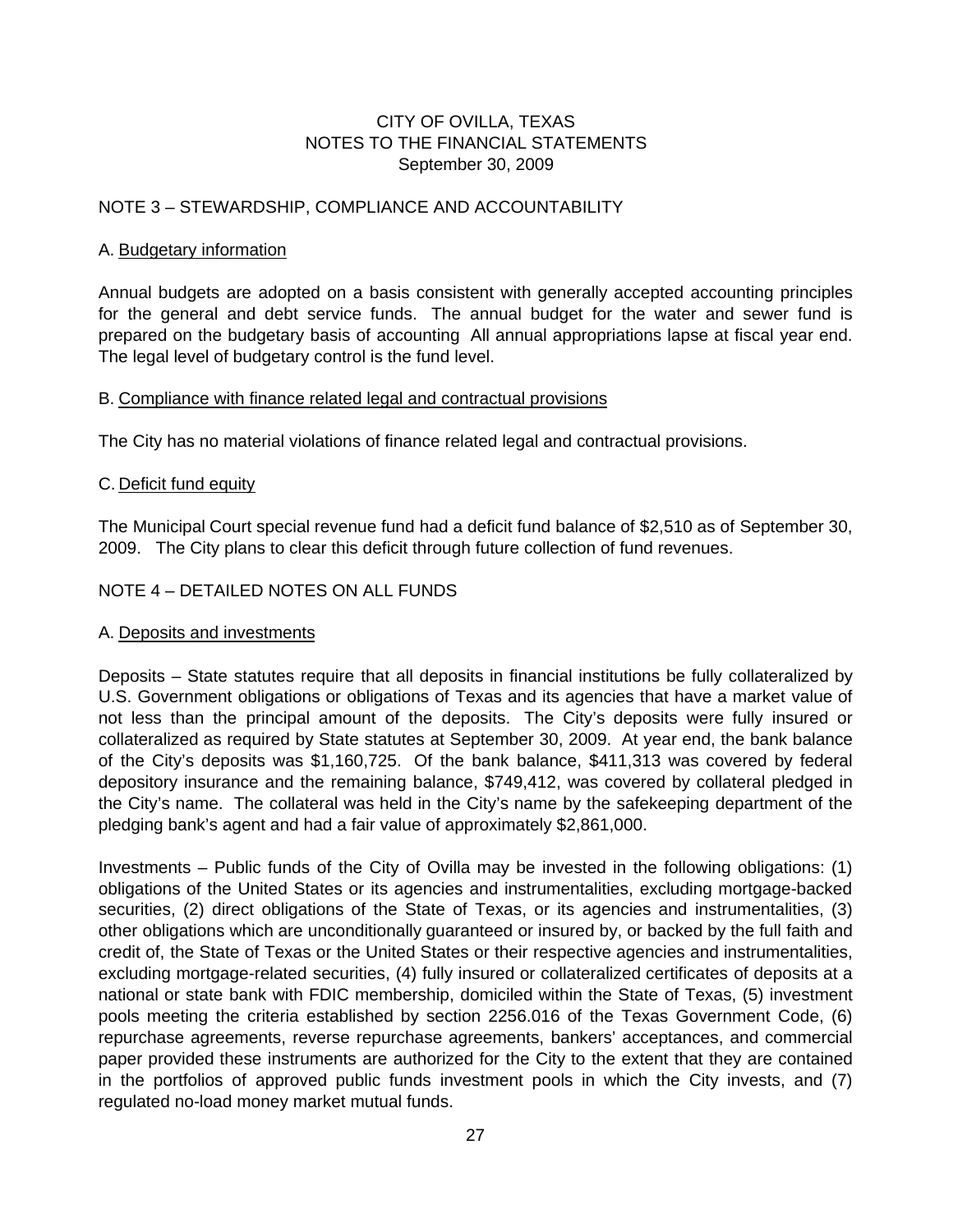#### NOTE 4 – DETAILED NOTES ON ALL FUNDS (continued)

#### A. Deposits and investments (continued)

Generally, credit risk is the risk that an issuer of an investment will not fulfill its obligation to the holder of the investment. This is measured by the assignment of a rating by a nationally recognized statistical rating organization. Presented below is the minimum rating required by the Public Funds Investment Act, and the actual rating as of year end.

|                        |         | Minimum | Rating as |
|------------------------|---------|---------|-----------|
|                        | Fair    | Legal   | of Year   |
| <b>Investment Type</b> | Value   | Rating  | End       |
| <b>TexPool</b>         | 115,248 | N/A     | AAA       |
| <b>TexSTAR</b>         | 529,089 | N/A     | AAAm      |
|                        | 644,337 |         |           |

The City currently invests in 2a7-like pools. The City's investment in TexPool and TexSTAR are not categorized because they are not evidenced by securities that exist in physical or book entry form. The Texas Local Government Investment Pool (TexPool), was created under the Interlocal Cooperation Act, Texas Government Code Ann. Ch. 791 and the Texas Government Code Ann. Ch. 2256. The Texas Treasury Safekeeping Trust Company (the Trust) is trustee of TexPool and is a limited purpose trust company authorized pursuant to Texas Government Code Ann. Section 404.103 for which the Texas State Comptroller is the sole officer, director and shareholder. The advisory board of TexPool is composed of members appointed pursuant to the requirements of the Public Funds Investment Act, Texas Government Code Ann. Ch. 2256.

The daily operations of TexPool are managed by Federated Investors under a contract with the State Comptroller of Public Accounts. The state comptroller maintains oversight responsibility for TexPool including the ability to influence operations, designation of management and accountability for fiscal matters.

TexSTAR is co-administered by First Southwest Asset Management, Inc. and JPMorgan Chase, who provide investment services, participant services and marketing. Custodial, transfer agency, fund accounting and depository services are provided by JP Morgan Chase Bank and/or its subsidiary J.P. Morgan Investor Services Co.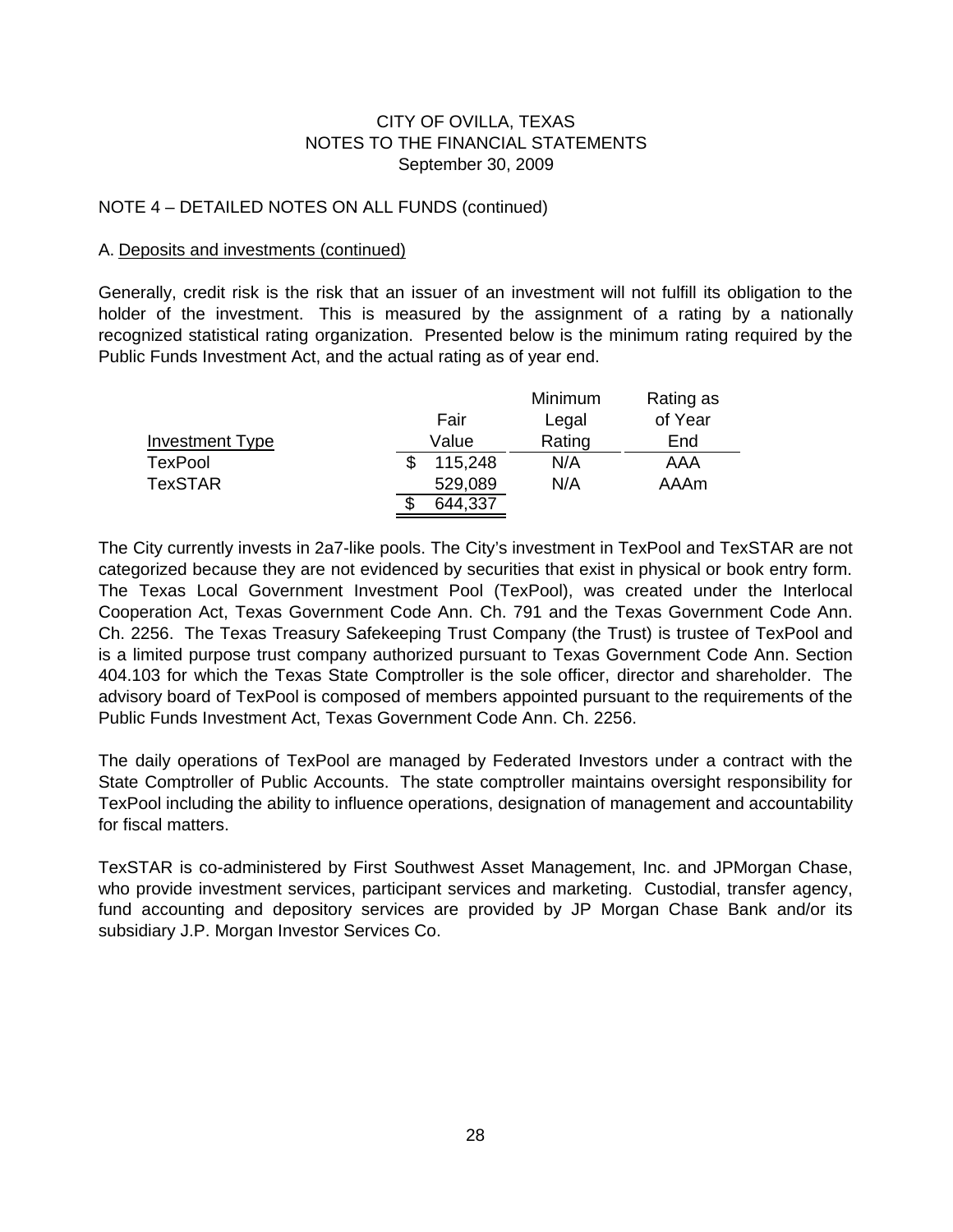#### NOTE 4 – DETAILED NOTES ON ALL FUNDS (continued)

#### B. Receivables

Receivables as of year end for the government's individual major funds and nonmajor funds in the aggregate, including the applicable allowances for uncollectible accounts, are as follows:

|                       |              | Debt         | Water and    |   |          |
|-----------------------|--------------|--------------|--------------|---|----------|
|                       | General      | Service      | Sewer        |   | Total    |
| Receivables:          |              |              |              |   |          |
| Taxes                 | \$<br>73,839 | \$<br>11,662 | \$<br>$\sim$ | S | 85,501   |
| Accounts              | 19,119       |              | 206,014      |   | 225,133  |
| Other                 | 15,370       |              |              |   | 15,370   |
| Gross receivables     | 108,328      | 11,662       | 206,014      |   | 326,004  |
| Less: allowance for   |              |              |              |   |          |
| uncollectibles        | (7,533)      | (3,227)      | (15,017)     |   | (25,777) |
| Net total receivables | 100,795      | 8,435        | 190,997      | œ | 300,227  |

Governmental funds report deferred revenue in connection with receivables for revenues that are not considered to be available to liquidate liabilities of the current period. At the end of the current fiscal year, the various components of deferred revenue reported in the governmental funds were as follows:

|                                                          | Unavailable |
|----------------------------------------------------------|-------------|
| Delinquent property taxes receivable (general fund)      | 16.054      |
| Delinquent property taxes receivable (debt service fund) | 6.382       |
| Total deferred revenue for governmental funds            | 22.436      |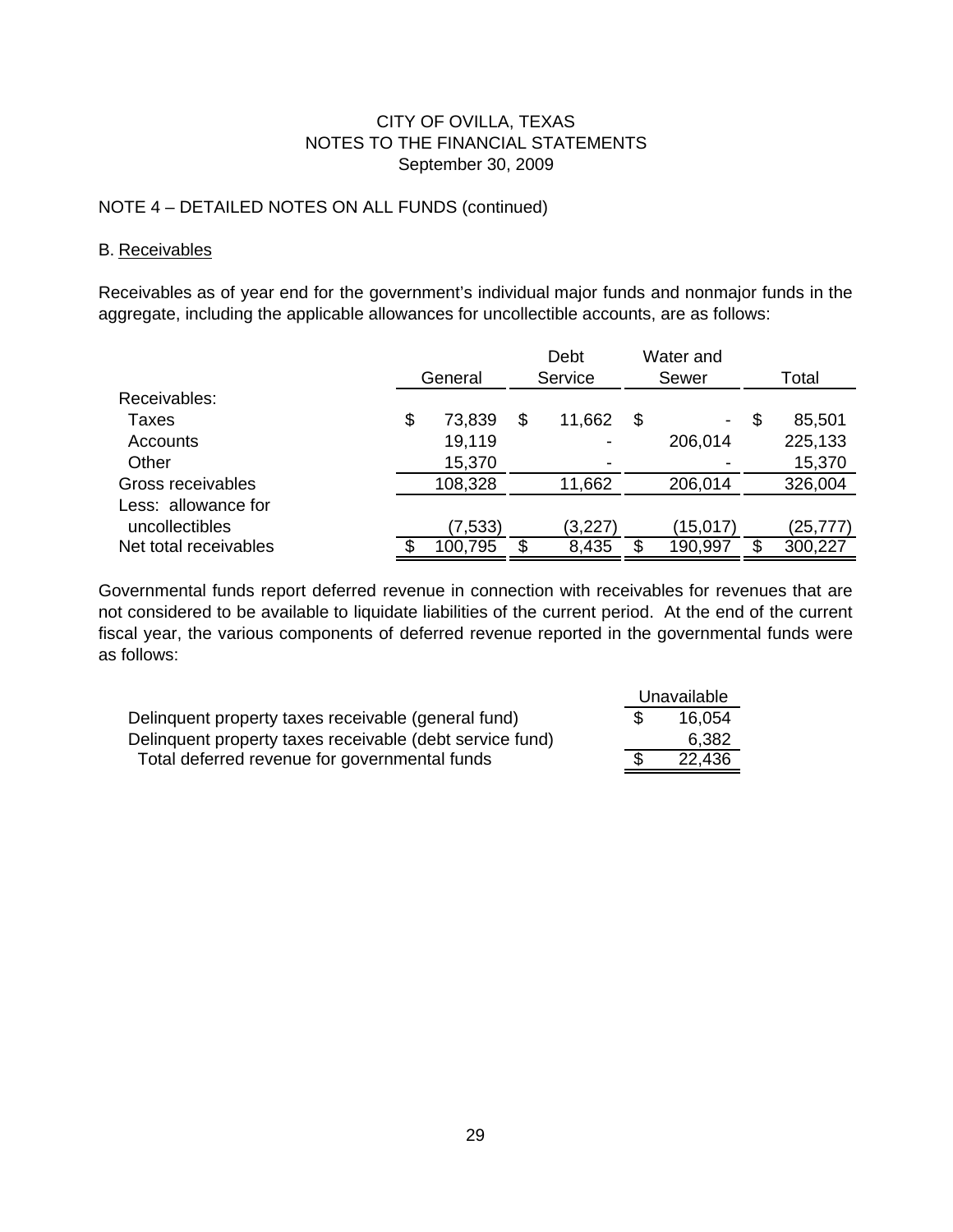# NOTE 4 – DETAILED NOTES ON ALL FUNDS (continued)

## C. Capital assets

Capital asset activity for the year ended September 30, 2009, was as follows:

|                                              | Beginning                   |                |    |            |    |                |                | Ending         |
|----------------------------------------------|-----------------------------|----------------|----|------------|----|----------------|----------------|----------------|
|                                              | <b>Balance</b><br>Increases |                |    | Decreases  |    |                | <b>Balance</b> |                |
| Governmental activities:                     |                             |                |    |            |    |                |                |                |
| Capital assets not being depreciated:        |                             |                |    |            |    |                |                |                |
| Land                                         | \$                          | 92,685         | \$ |            | \$ |                | \$             | 92,685         |
| Total capital assets not being depreciated   |                             | 92,685         |    |            |    |                |                | 92,685         |
| Capital assets being depreciated:            |                             |                |    |            |    |                |                |                |
| <b>Buildings</b>                             |                             | 287,623        |    |            |    |                |                | 287,623        |
| Machinery and equipment                      |                             | 2,250,376      |    | 77,463     |    | (30, 150)      |                | 2,297,689      |
| Infrastructure                               |                             | 1,029,861      |    |            |    |                |                | 1,029,861      |
| Totals capital assets being depreciated      |                             | 3,567,860      |    | 77,463     |    | (30, 150)      |                | 3,615,173      |
| Less accumulated depreciation for:           |                             |                |    |            |    |                |                |                |
| <b>Buildings</b>                             |                             | (93, 434)      |    | (9,587)    |    |                |                | (103, 021)     |
| Machinery and equipment                      |                             | (1,309,752)    |    | (162, 538) |    | 19,598         |                | (1,452,692)    |
| Infrastructure                               |                             | (84, 742)      |    | (30, 598)  |    |                |                | (115, 340)     |
| Total accumulated depreciation               |                             | (1,487,928)    |    | (202, 723) |    | 19,598         |                | (1,671,053)    |
| Total capital assets, being depreciated, net |                             | 2,079,932      |    | (125, 260) |    | (10, 552)      |                | 1,944,120      |
| Governmental activities capital assets, net  | \$                          | 2,172,617      | \$ | (125, 260) | \$ | (10, 552)      | \$             | 2,036,805      |
|                                              |                             |                |    |            |    |                |                |                |
|                                              |                             | Beginning      |    |            |    |                |                | Ending         |
|                                              |                             | <b>Balance</b> |    | Increases  |    | Decreases      |                | <b>Balance</b> |
| Business-type activities:                    |                             |                |    |            |    |                |                |                |
| Capital assets not being depreciated:        |                             |                |    |            |    |                |                |                |
| Land                                         | \$                          | 86,700         | \$ |            | \$ |                | \$             | 86,700         |
| Total capital assets not being depreciated   |                             | 86,700         |    |            |    |                |                | 86,700         |
| Capital assets being depreciated:            |                             |                |    |            |    |                |                |                |
| <b>Buildings</b>                             |                             | 60,587         |    |            |    |                |                | 60,587         |
| Improvements                                 |                             | 4,820,112      |    |            |    |                |                | 4,820,112      |
| Machinery and equipment                      |                             | 232,539        |    | 135,876    |    |                |                | 368,415        |
| Total capital assets being depreciated       |                             | 5,113,238      |    | 135,876    |    |                |                | 5,249,114      |
| Less accumulated depreciation for:           |                             |                |    |            |    |                |                |                |
| <b>Buildings</b>                             |                             | (13, 758)      |    | (1, 515)   |    |                |                | (15, 273)      |
| Improvements                                 |                             | (1,458,550)    |    | (165, 596) |    |                |                | (1,624,146)    |
| Machinery and equipment                      |                             | (195, 723)     |    | (10, 661)  |    |                |                | (206, 384)     |
| Total accumulated depreciation               |                             | (1,668,031)    |    | (177, 772) |    | $\overline{a}$ |                | (1,845,803)    |
| Total capital assets being depreciated, net  |                             | 3,445,207      |    | (41, 896)  |    | $\frac{1}{2}$  |                | 3,403,311      |
| Business-type capital assets, net            | \$                          | 3,531,907      | \$ | (41, 896)  | \$ | $\frac{1}{2}$  | \$             | 3,490,011      |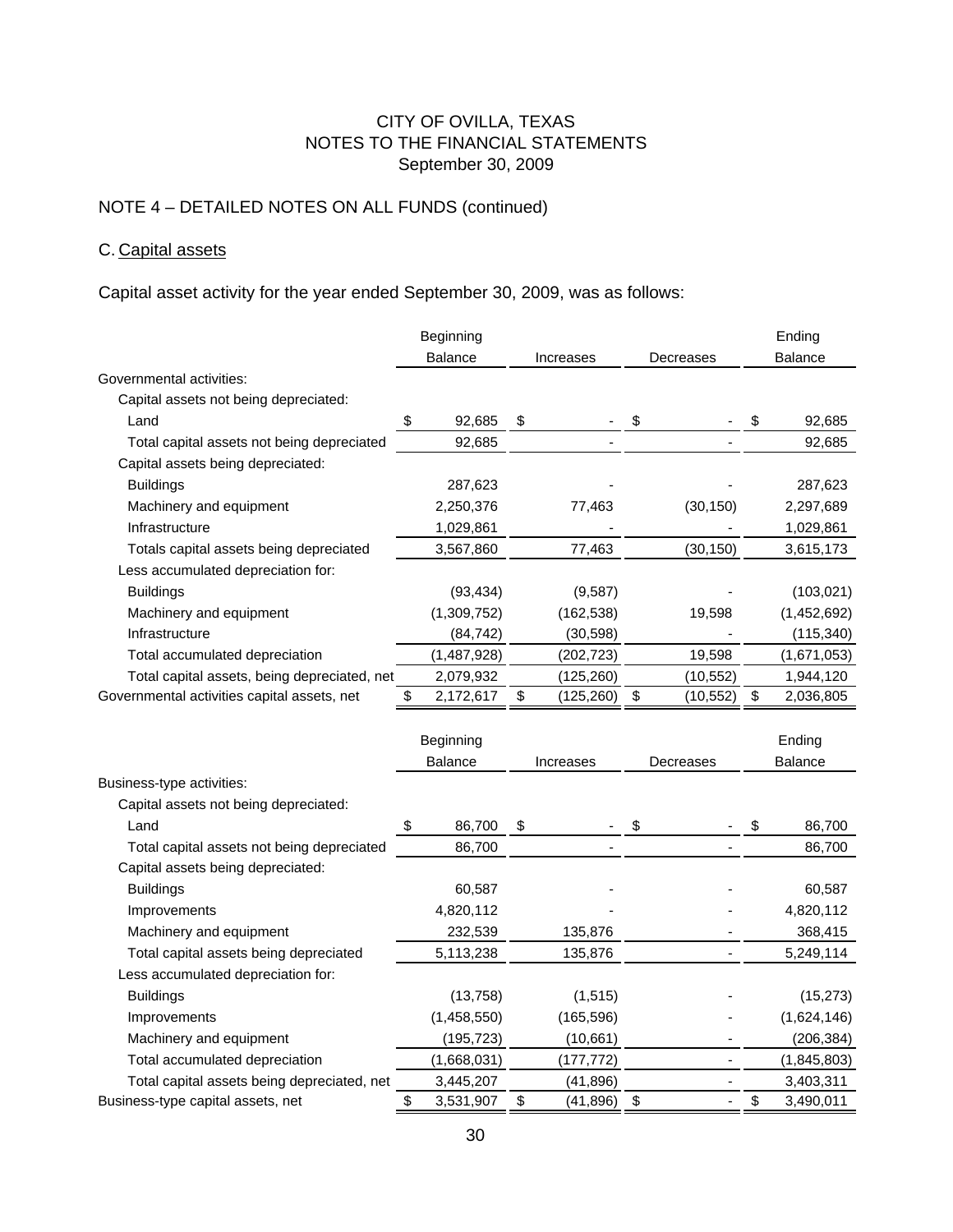#### NOTE 4 – DETAILED NOTES ON ALL FUNDS (continued)

#### C. Capital assets (continued)

Depreciation expense was charged to functions/programs of the primary government as follows:

| Governmental activities:                              |               |
|-------------------------------------------------------|---------------|
| General government                                    | \$<br>8,408   |
| Public safety                                         | 158,420       |
| <b>Streets</b>                                        | 34,691        |
| Cultural and recreational                             | 1,204         |
| Total depreciation expense - governmental activities  | 202,723       |
| Business-type activities:                             |               |
| Water and sewer                                       | \$<br>177,772 |
| Total depreciation expense - business-type activities | \$<br>177,772 |

#### D. Interfund receivables, payables and transfers

Due to/from other funds:

| Receivable Fund             | Payable Fund                | Amount |
|-----------------------------|-----------------------------|--------|
| General                     | Nonmajor governmental funds | 5.503  |
| Nonmajor governmental funds | General                     | 14.218 |
| Water and sewer             | General                     | 9,924  |
|                             |                             | 29.645 |

These balances resulted from the lag time between the dates that transactions are recorded in the accounting system and payments between funds are made.

Interfund transfers:

|                        |    | Transfer In: |  |        |       |        |  |  |  |  |  |
|------------------------|----|--------------|--|--------|-------|--------|--|--|--|--|--|
|                        |    | Water and    |  |        |       |        |  |  |  |  |  |
| Transfer out:          |    | General      |  | Sewer  | Total |        |  |  |  |  |  |
| <b>Debt Service</b>    | \$ |              |  | 47,039 |       | 47,039 |  |  |  |  |  |
| <b>Water and Sewer</b> |    | 22,000       |  | ۰      |       | 22,000 |  |  |  |  |  |
|                        | S  | 22,000       |  | 47,039 |       | 69,039 |  |  |  |  |  |

Transfers are primarily used to move funds from the Debt Service Fund to the Water and Sewer Fund for payment of bonds and from the Water and Sewer Fund to the General Fund for operations.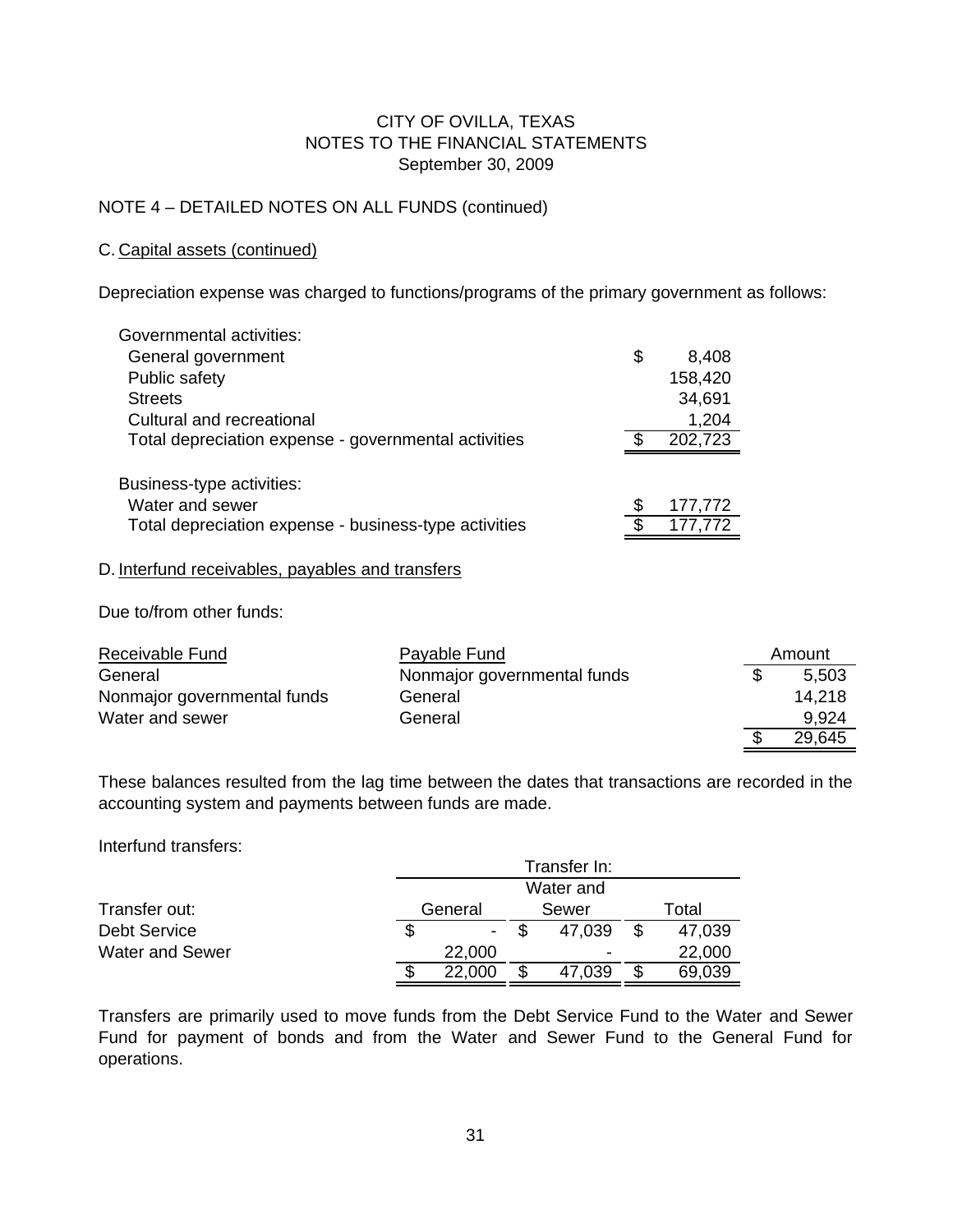#### NOTE 4 – DETAILED NOTES ON ALL FUNDS (continued)

#### E. Lease

Capital –

The City is currently purchasing equipment under lease purchase agreements. The interest on the leases is 5.95%.

The assets acquired through capital leases are as follows:

|                                | Governmental |
|--------------------------------|--------------|
| Asset                          | Activities   |
| Machinery and equipment        | 60.354       |
| Less: accumulated depreciation | (17, 100)    |
| Total                          | 43,254       |

Primary Government

Annual debt service requirements to maturity are as follows –

|              | <b>Capital Lease Obligations</b> |          |       |  |  |  |
|--------------|----------------------------------|----------|-------|--|--|--|
|              | Governmental                     |          |       |  |  |  |
| Year Ending  | Activities                       |          |       |  |  |  |
| September 30 | Principal                        | Interest |       |  |  |  |
| 2010         | 20,212                           |          | 1,203 |  |  |  |
|              | 20.212                           |          |       |  |  |  |

#### F. Long-term debt

Certificates of Obligation -

The City issues certificates of obligation to provide fund for the acquisition and construction of major capital facilities. Certificates of obligation have been issued for both governmental and business-type activities. Certificates of obligation are direct obligations and pledge the full faith and credit of the government and are further secured by and payable from a pledge of the surplus net revenues derived from the operation of the City's water and sewer system.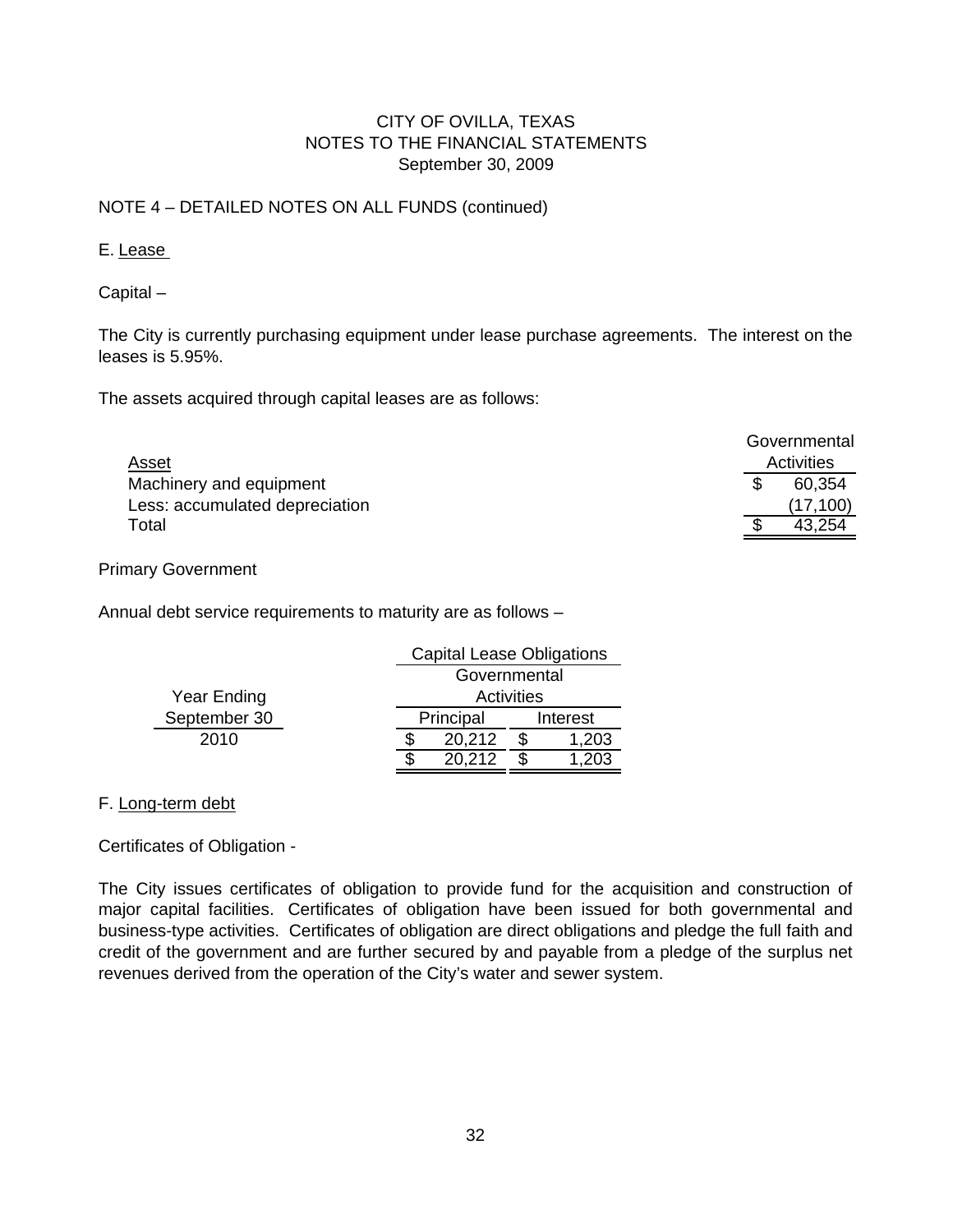#### NOTE 4 – DETAILED NOTES ON ALL FUNDS (continued)

#### F. Long-term debt (continued)

Certificates of obligation currently outstanding and reported as liabilities of the City's governmental activities are:

|               |                     | <b>Maturity</b> | Interest    | Year-end        |
|---------------|---------------------|-----------------|-------------|-----------------|
| <b>Series</b> | <b>Issue Amount</b> | Date            | Rate        | <b>Balances</b> |
| 2002          | \$7,420,500         | 8/15/2028       | $3.5 - 5.0$ | \$6,250,500     |
| Total         |                     |                 |             | \$6,250,500     |

Certificates of obligation currently outstanding and reported as liabilities of the City's business-type activities are:

|               |                     | Maturity   | Interest    | Year-end        |
|---------------|---------------------|------------|-------------|-----------------|
| <b>Series</b> | <b>Issue Amount</b> | Date       | Rate        | <b>Balances</b> |
| 2002          | 824.500             | 8/15/2028  | $3.5 - 5.0$ | 694,500         |
| 2005          | 775,000             | 11/15/2025 | 4.3         | 715,000         |
| Total         |                     |            |             | 1,409,500       |

General Obligation Refunding Bonds -

The City issues general obligation refunding bonds to provide funds for the refunding of prior outstanding certificates of obligation. General obligation refunding bonds have been issued for business-type activities. General obligation bonds are direct obligations and pledge the full faith and credit of the government.

General obligation refunding bonds currently outstanding and reported as liabilities of the City's business-type activities are:

|               |                     | <b>Maturity</b> | Interest | Year-end        |
|---------------|---------------------|-----------------|----------|-----------------|
| <b>Series</b> | <b>Issue Amount</b> | Date            | Rate     | <b>Balances</b> |
| 2005          | 393.000             | 2/1/2013        | 3.88     | 211,000         |
| Total         |                     |                 |          | 211,000         |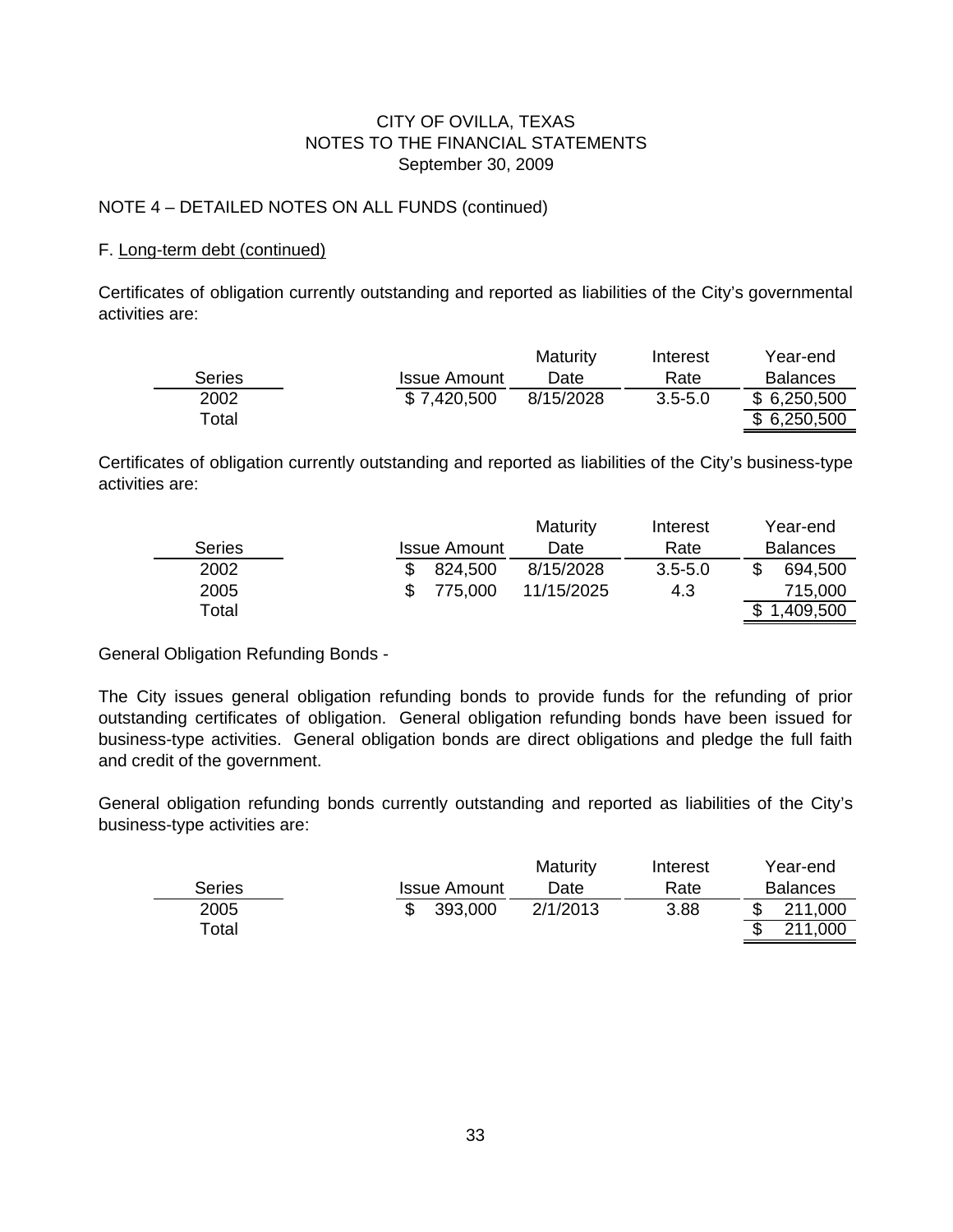# NOTE 4 – DETAILED NOTES ON ALL FUNDS (continued)

#### F. Long-term debt (continued)

Annual debt service requirements to maturity are as follows -

#### Primary Government

|              | <b>Governmental Activities</b> |               |              |  |  |  |  |  |  |
|--------------|--------------------------------|---------------|--------------|--|--|--|--|--|--|
|              |                                | Certificates  | Interlocal   |  |  |  |  |  |  |
| Year Ending  |                                | of Obligation | Agreement    |  |  |  |  |  |  |
| September 30 | Principal                      | Interest      | Payable      |  |  |  |  |  |  |
| 2010         | 220,500<br>\$                  | \$<br>289,140 | \$<br>67,000 |  |  |  |  |  |  |
| 2011         | 229,500                        | 280,320       |              |  |  |  |  |  |  |
| 2012         | 238,500                        | 271,140       |              |  |  |  |  |  |  |
| 2013         | 247,500                        | 261,600       |              |  |  |  |  |  |  |
| 2014         | 256,500                        | 251,700       |              |  |  |  |  |  |  |
| 2015-2019    | 1,449,000                      | 1,089,050     |              |  |  |  |  |  |  |
| 2020-2024    | 1,804,500                      | 725,535       |              |  |  |  |  |  |  |
| 2025-2029    | 1,804,500                      | 231,075       |              |  |  |  |  |  |  |
|              | \$6,250,500<br>\$3,399,560     |               | \$<br>67,000 |  |  |  |  |  |  |
|              | Rusingss-Tyng Activities       |               |              |  |  |  |  |  |  |

|              | <b>DUSTILESS-TANC ACTIVITIES</b> |               |          |         |           |                           |    |        |  |          |
|--------------|----------------------------------|---------------|----------|---------|-----------|---------------------------|----|--------|--|----------|
|              |                                  | Certificates  |          |         |           | <b>General Obligation</b> |    |        |  |          |
| Year Ending  |                                  | of Obligation |          |         |           | <b>Refunding Bonds</b>    |    |        |  |          |
| September 30 |                                  | Principal     | Interest |         | Principal |                           |    |        |  | Interest |
| 2010         | \$                               | 49,500        | \$       | 62,334  | \$        | 53,000                    | \$ | 7,159  |  |          |
| 2011         |                                  | 50,500        |          | 60,279  |           | 51,000                    |    | 5,141  |  |          |
| 2012         |                                  | 51,500        |          | 58,184  |           | 54,000                    |    | 3,104  |  |          |
| 2013         |                                  | 52,500        |          | 56,049  |           | 53,000                    |    | 1,028  |  |          |
| 2014         |                                  | 53,500        |          | 53,874  |           |                           |    |        |  |          |
| 2015-2019    |                                  | 321,000       |          | 231,301 |           |                           |    |        |  |          |
| 2020-2024    |                                  | 390,500       |          | 153,285 |           |                           |    |        |  |          |
| 2025-2028    |                                  | 440,500       |          | 52,120  |           |                           |    |        |  |          |
|              |                                  | \$1,409,500   |          | 727,426 |           | 211,000                   | \$ | 16,432 |  |          |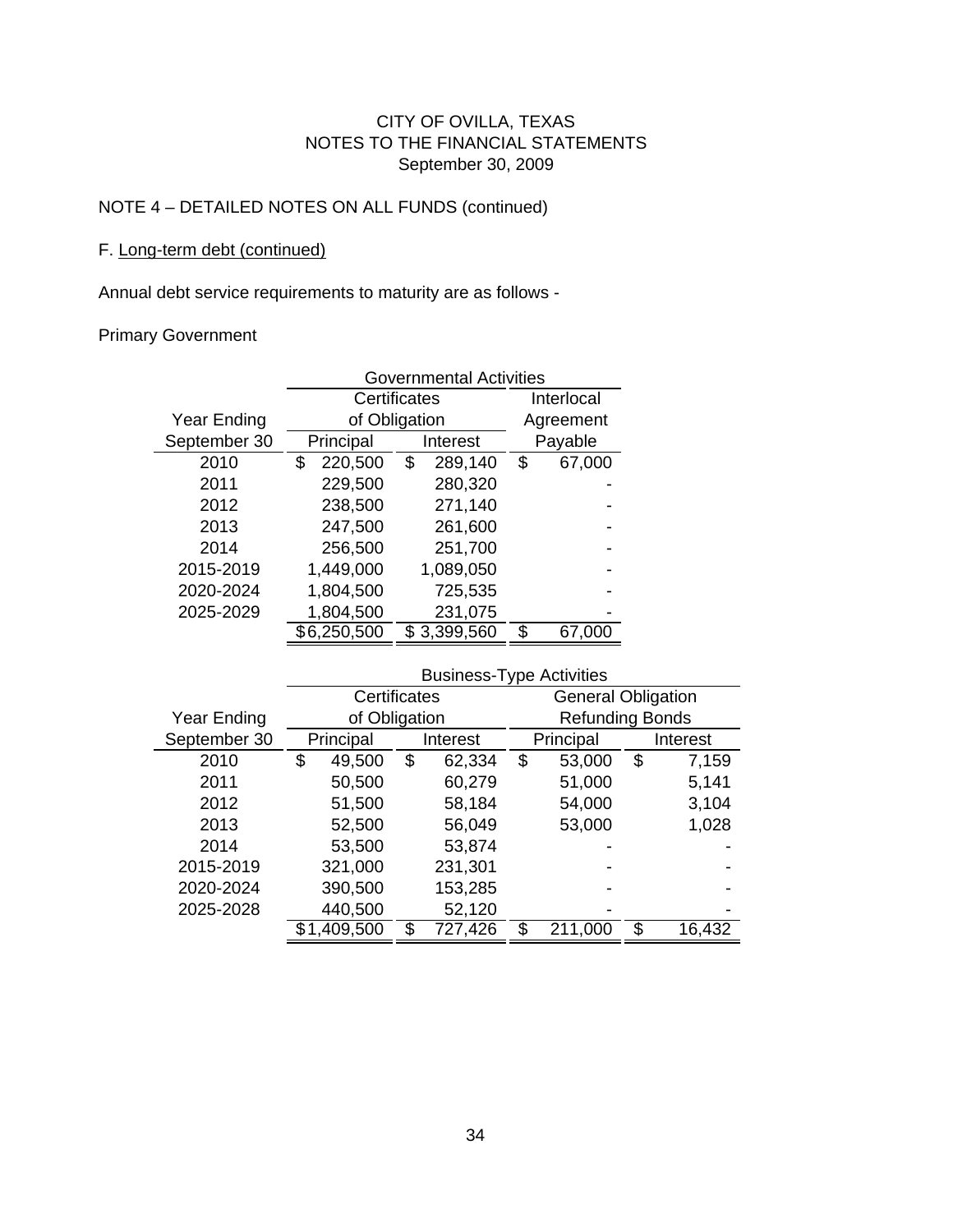#### NOTE 4 – DETAILED NOTES ON ALL FUNDS (continued)

#### F. Long-term debt (continued)

Changes in long-term liabilities –

Long-term liability activity for the year ended September 30, 2009, was as follows:

|                            | Beginning |                |           |        | Ending     | Due Within |                |           |          |         |
|----------------------------|-----------|----------------|-----------|--------|------------|------------|----------------|-----------|----------|---------|
|                            |           | <b>Balance</b> | Additions |        | Reductions |            | <b>Balance</b> |           | One Year |         |
| <b>Primary Government</b>  |           |                |           |        |            |            |                |           |          |         |
| Governmental activities:   |           |                |           |        |            |            |                |           |          |         |
| Bonds payable:             |           |                |           |        |            |            |                |           |          |         |
| Certificates of obligation | \$        | 6,462,000      | \$        |        | \$         | (211,500)  | \$             | 6,250,500 | \$       | 220,500 |
| Less deferred amounts:     |           |                |           |        |            |            |                |           |          |         |
| For issuance discount      |           | (13, 222)      |           |        |            | 1,392      |                | (11, 830) |          | (696)   |
| Total bonds payable        |           | 6,448,778      |           |        |            | (210, 108) |                | 6,238,670 |          | 219,804 |
| Interlocal agreement       |           |                |           |        |            |            |                |           |          |         |
| payable                    |           | 67,000         |           |        |            |            |                | 67,000    |          | 67,000  |
| Compensated absences       |           | 35,149         |           | 15,969 |            | (16, 997)  |                | 34,121    |          | 34,121  |
| Capital leases             |           | 39,289         |           |        |            | (19,077)   |                | 20,212    |          | 20,212  |
| Governmental activity      |           |                |           |        |            |            |                |           |          |         |
| Long-term liabilities      |           | 6,590,216      | \$        | 15,969 | \$         | (246, 182) | - \$           | 6,360,003 | S        | 341,137 |
|                            |           |                |           |        |            |            |                |           |          |         |
| Business-type activities:  |           |                |           |        |            |            |                |           |          |         |
| Bonds payable:             |           |                |           |        |            |            |                |           |          |         |
| Certificates of obligation | \$        | 1,453,000      | \$        |        | \$         | (43,500)   | \$             | 1,409,500 | \$       | 49,500  |
| General obligation         |           |                |           |        |            |            |                |           |          |         |
| refunding bonds            |           | 260,000        |           |        |            | (49,000)   |                | 211,000   |          | 53,000  |
| Less deferred amounts:     |           |                |           |        |            |            |                |           |          |         |
| For issuance discount      |           | (1, 391)       |           |        |            | 77         |                | (1, 314)  |          | (77)    |
| Total bonds payable        |           | 1,711,609      |           |        |            | (92, 423)  |                | 1,619,186 |          | 102,423 |
| Compensated absences       |           | 8,742          |           | 9,494  |            | (4, 645)   |                | 13,591    |          | 13,591  |
| Business-type activity     |           |                |           |        |            |            |                |           |          |         |
| Long-term liabilities      | \$        | 1,720,351      | \$        | 9,494  | \$         | (97,068)   | \$             | 1,632,777 | \$       | 116,014 |

Certificates of obligation issued for governmental activity purposes are liquidated by the debt service fund. Certificates of obligations and general obligation refunding bonds issued for businesstype activities are repaid from those activities.

Governmental compensated absences and capital lease obligations will be liquidated by the general fund. Business-type compensated absences will be liquidated by those activities.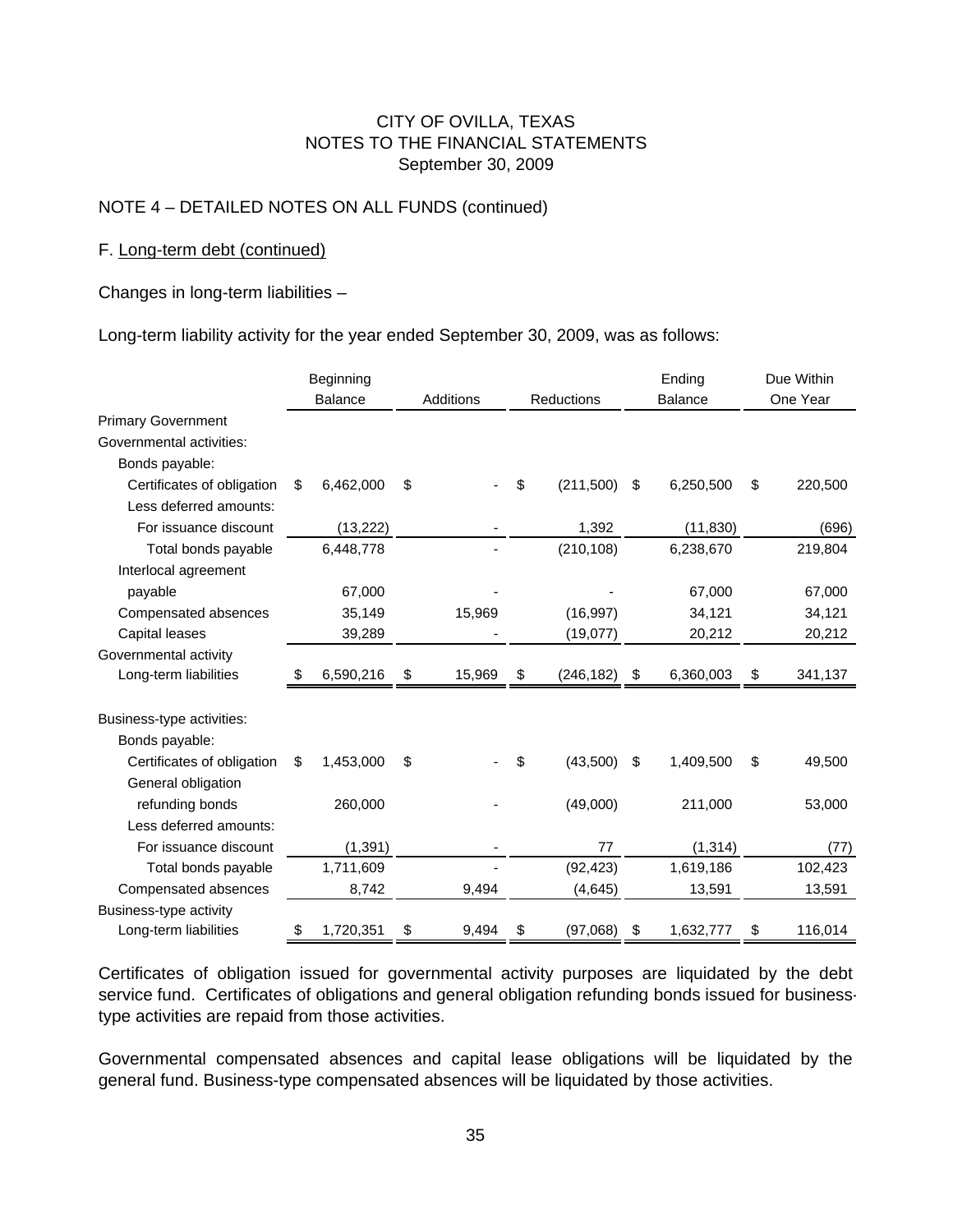#### NOTE 4 – DETAILED NOTES ON ALL FUNDS (continued)

#### G.Restricted assets

The balances of the restricted asset accounts in the proprietary fund are as follows:

| Bond debt service account  | 102,187 |
|----------------------------|---------|
| Bond construction account  | 128,630 |
| Infrastructure impact fees | 135,868 |
|                            | 366,685 |

#### NOTE 5 – OTHER INFORMATION

#### A. Risk management

The City is exposed to various risks of loss related to torts; theft of, damage to, and destruction of assets; errors and omissions; injuries to employees; and natural disasters. The City maintains commercial insurance coverage covering each of those risks of loss. Management believes such coverage is sufficient to preclude any significant uninsured losses to the City. Settled claims have not exceeded this commercial coverage in any of the past three fiscal years.

#### B. Commitments

The City has entered into a contract with the City of Dallas, Texas to purchase treated water for a term of thirty years, expiring in 2040. The City pays for water based on the volume received at a flat rate as determined under the contract. The City of Dallas agrees to provide potable water to meet volume and demand requirements of the City. Delivery of potable water are subject to and limited to available system supply and system deliverability, as determined by the Director of Water Utilities of Dallas. If the City ceases to take water from the City of Dallas because other surface water supplies have been developed or acquired, the City shall for five years or the balance of this contract, whichever is less, remain liable for demand charges at the billing level in effect at such cessation.

Actual payments for the year ended September 30, 2009 were \$231,893.

The City has entered into a contract with the Trinity River Authority of Texas - Red Oak Creek Regional Wastewater System to obtain wastewater treatment services, expiring in 2017. In the contract, the Authority agreed to acquire and construct a regional wastewater treatment system to serve the City and other contractual parties, in the area of the watershed or drainage basin of Red Oak Creek, being a tributary of the Trinity River, and located in Ellis and Dallas Counties, Texas. The Trinity River Authority (TRA) is a governmental agency, which is controlled by directors appointed by the governor.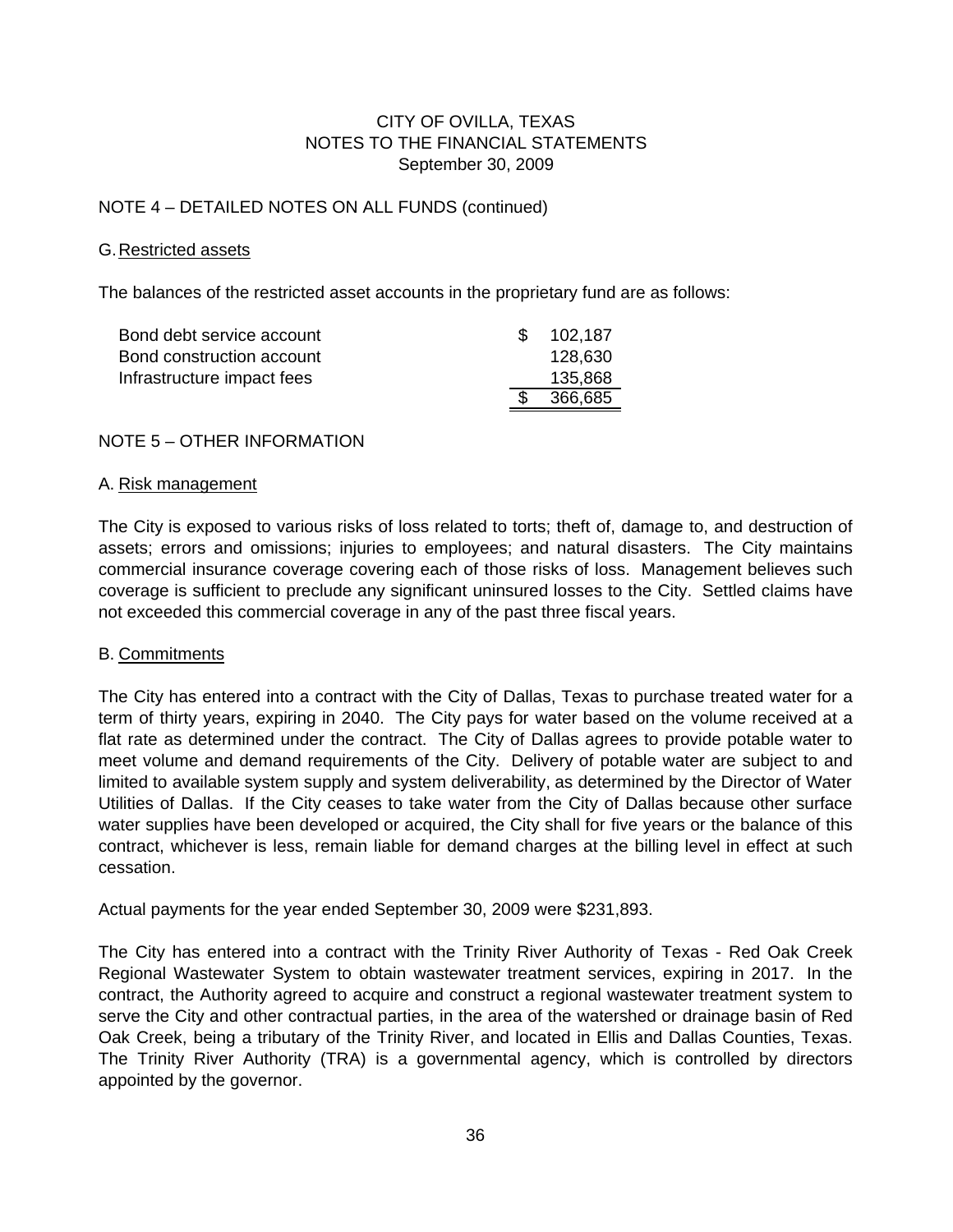#### NOTE 5 – OTHER INFORMATION (continued)

#### B. Commitments (continued)

The City is responsible for a proportionate share of the system's annual operation, maintenance and debt service costs for the term of the contract. These costs are determined annually and are payable in monthly installments. The estimated future monthly payment due under the contract at September 30, 2009 totaled \$3,141.

Actual payments for the year ended September 30, 2009 were \$29,753.

The payments to be received from the City of Ovilla, Texas are used as collateral for the bonds issued by TRA to construct the facility.

Complete separate financial statements for the Trinity River Authority may be obtained at Trinity River Authority of Texas, 5300 South Collins, P.O. Box 60, Arlington, Texas 76004.

#### C. Contingencies

Amounts received or receivable from grantor agencies are subject to audit and adjustment by grantor agencies. Any disallowed claims, including amounts already collected, may constitute a liability of the applicable funds. The amount, if any, of expenditures which may be disallowed by the grantor, cannot be determined at this time although the government expects such amounts, if any, to be immaterial.

#### D. Texas Municipal Retirement System

Plan Description -

The City provides pension benefits for all of its eligible employees through a non-traditional, joint contributory, hybrid defined benefit plan in the state-wide Texas Municipal Retirement System (TMRS), an agent multiple-employer public employee retirement system, one of over 833 administered by TMRS. The plan provisions that have been adopted by the City are within the options available in the governing state statutes of TMRS.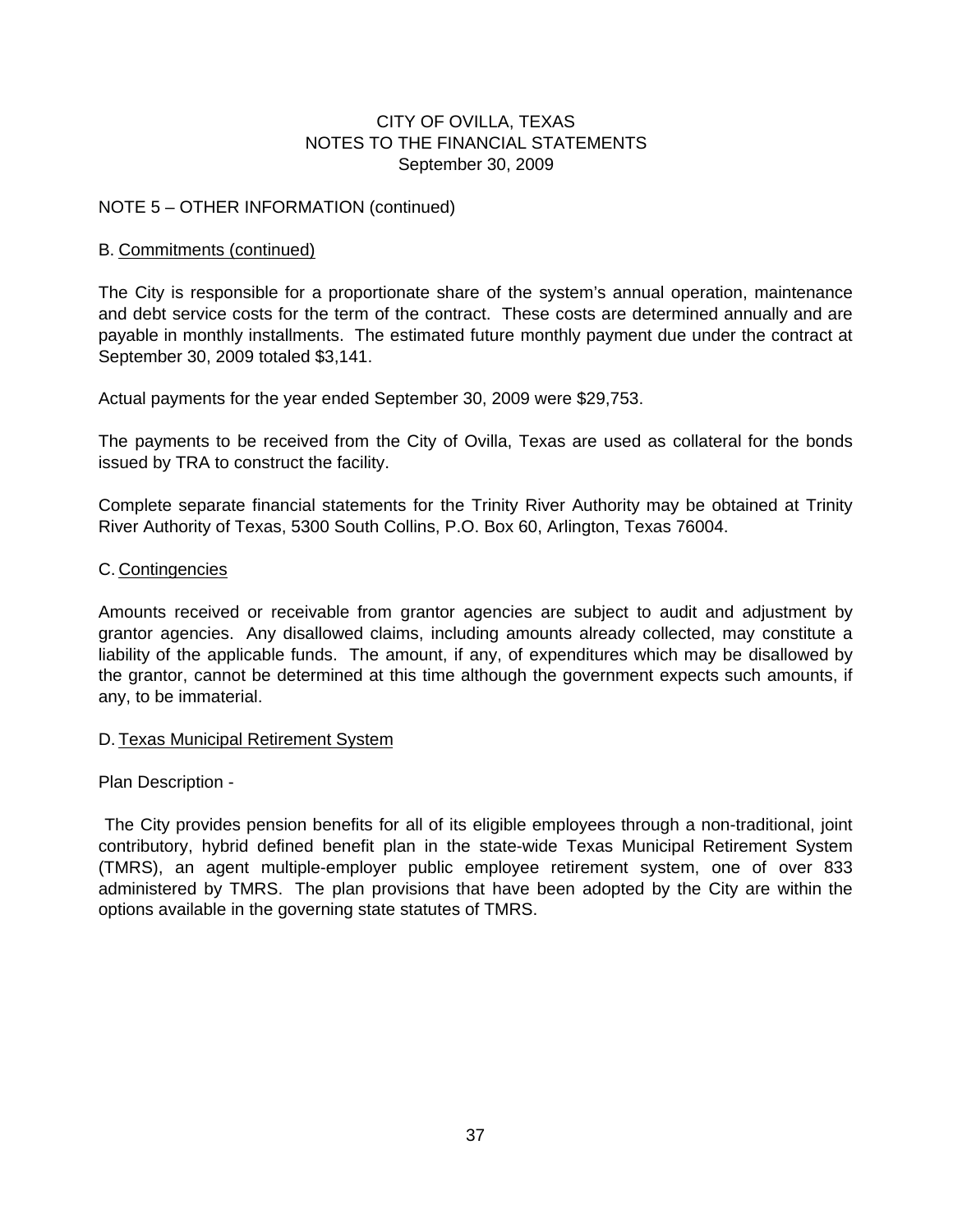#### NOTE 5 – OTHER INFORMATION (continued)

#### D. Texas Municipal Retirement System (continued)

TMRS issues a publicly available comprehensive annual financial report that includes financial statements and required supplementary information (RSI) for TMRS; the report also provides detailed explanations of the contributions, benefits and actuarial methods and assumptions used by TMRS. This report may be obtained by writing to TMRS, P.O. Box 149153, Austin, Texas 78714- 9153 or by calling 800-924-8677; in addition, the report is available on TMRS' website at www.TMRS.com.

The plan provisions are adopted by the governing body of the City, within the options available in the state statutes governing TMRS. Plan provisions for the City were as follows:

|                                              | Plan Year 2008            | Plan Year 2009            |
|----------------------------------------------|---------------------------|---------------------------|
| Employee deposit rate                        | $7.0\%$                   | $7.0\%$                   |
| Matching ratio (city to employee)            | 1.5 to 1                  | 1.5 to 1                  |
| Years required for vesting                   | 5                         | 5                         |
| Service retirement eligibility (expressed as |                           |                           |
| age / years of service)                      | 60/5, 0/25                | 60/5.0/20                 |
| Updated service credit                       | 100% Repeating, Transfers | 100% Repeating, Transfers |
| Annuity increase (to retirees)               | 0% of CPI                 | 0% of CPI                 |

Contributions -

Under the state law governing TMRS, the contribution rate for each city is determined annually by the actuary, using the Projected Unit Credit actuarial cost method. This rate consists of the normal cost contribution rate and the prior service cost contribution rate, which is calculated to be a level percent of payroll from year to year. The normal cost contribution rate finances the portion of an active member's projected benefit allocated annually; the prior service contribution rate amortizes the unfunded (overfunded) actuarial liability (asset) over the remainder of the plan's 24-year amortization period. Both the normal cost and prior service contribution rates include recognition of the projected impact of annually repeating benefits, such as Updated Service Credits and Annuity Increases.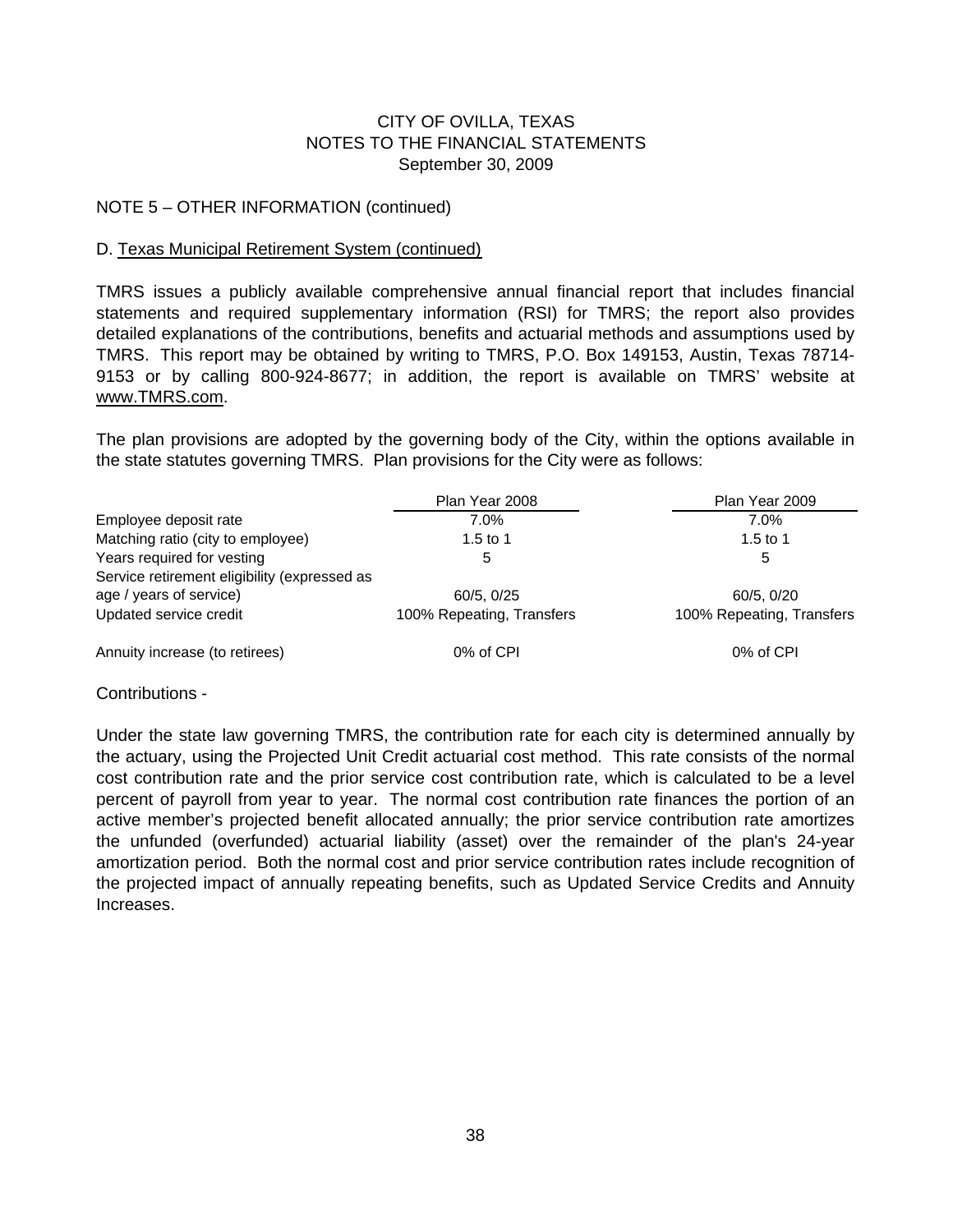#### NOTE 5 – OTHER INFORMATION (continued)

#### D. Texas Municipal Retirement System (continued)

The City contributes to the TMRS Plan at an actuarially determined rate, which for 2009 and 2008 was 5.36% and 7.02%, respectively. Both the employees and the City make contributions monthly. Since the City needs to know its contribution rate in advance for budgetary purposes, there is a oneyear delay between the actuarial valuation that serves as the basis for the rate and the calendar year when the rate goes into effect. The annual pension cost and net pension obligation/(asset) are as follows:

| Annual Required Contribution (ARC)                | S | 48.420    |
|---------------------------------------------------|---|-----------|
| Interest on Net Pension Obligation                |   |           |
| Adjustment to the ARC                             |   |           |
| Annual Pension Cost (APC)                         |   | 48.420    |
| <b>Contributions Made</b>                         |   | (48, 420) |
| Increase (decrease) in net pension obligation     |   |           |
| Net Pension Obligation/(Asset), beginning of year |   |           |
| Net Pension Obligation/(Asset), end of year       |   |           |

Six-year trend information is as follows:

|             | Annual       | Actual       | Percentage  | <b>Net Pension</b> |
|-------------|--------------|--------------|-------------|--------------------|
| Fiscal Year | Pension      | Contribution | of APC      | Obligation/        |
| Ending      | Cost (APC)   | Made         | Contributed | (Asset)            |
| 2004        | \$<br>39,183 | \$<br>39,183 | 100%        | \$                 |
| 2005        | 39,751       | 39,751       | 100%        |                    |
| 2006        | 42,282       | 42,282       | 100%        | -                  |
| 2007        | 52,233       | 52,233       | 100%        | -                  |
| 2008        | 55,804       | 55,804       | 100%        | -                  |
| 2009        | 48.420       | 48.420       | 100%        |                    |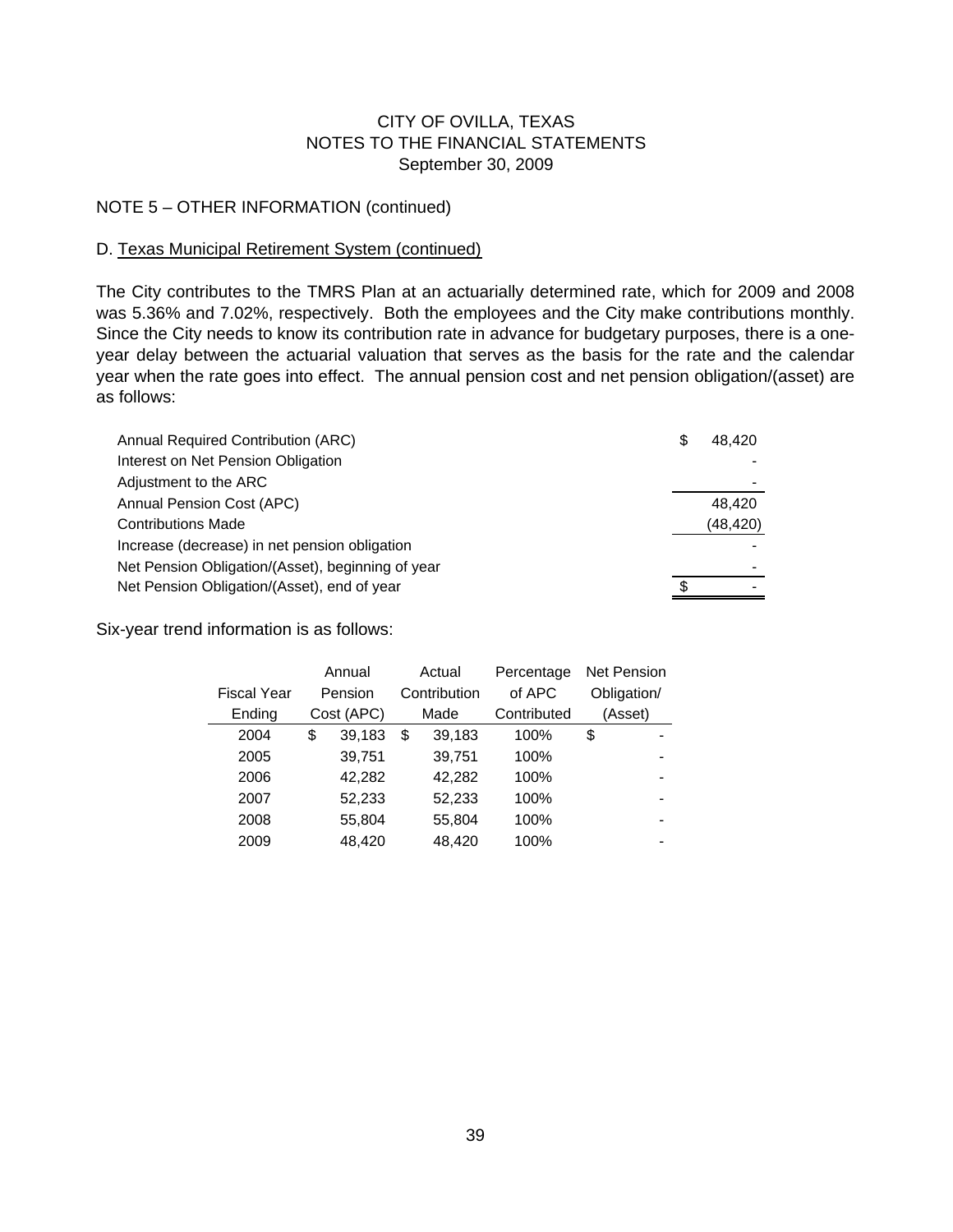#### NOTE 5 – OTHER INFORMATION (continued)

#### D. Texas Municipal Retirement System (continued)

The required contribution rates for the year ended September 30, 2009 were determined as part of the December 31, 2006 and 2007 actuarial valuations. Additional information as of the latest actuarial valuation, December 31, 2008, also follows:

| <b>Valuation Date</b>                | 12/31/2006                | 12/31/2007                | 12/31/2008                   |
|--------------------------------------|---------------------------|---------------------------|------------------------------|
| <b>Actuarial Cost Method</b>         | Unit Credit               | Projected Unit Credit     | <b>Projected Unit Credit</b> |
| <b>Amortization Method</b>           | Level Percent of Payroll  | Level Percent of Payroll  | Level Percent of Payroll     |
| <b>Remaining Amortization Period</b> | 25 years; open period     | 25 years; closed period   | 24 years; closed period      |
| <b>Asset Valuation Method</b>        | <b>Amortized Cost</b>     | <b>Amortized Cost</b>     | <b>Amortized Cost</b>        |
| <b>Actuarial Assumptions:</b>        |                           |                           |                              |
| Investment Rate of Return*           | $7.0\%$                   | 7.0%                      | 7.5%                         |
| Projected Salary Increases*          | Varies by age and service | Varies by age and service | Varies by age and service    |
| * Includes Inflation at              | $3.0\%$                   | 3.0%                      | 3.0%                         |
| Cost-of-Living Adjustments           | N/A                       | $0.0\%$                   | $0.0\%$                      |

The funded progress, presenting multi-year trend information about whether the actuarial value of plan assets is increasing or decreasing over time relative to the actuarial accrued liability of benefits, is as follows:

|            |               |   | Actuarial |             |          |   |         | UAAL as a  |
|------------|---------------|---|-----------|-------------|----------|---|---------|------------|
| Actuarial  | Actuarial     |   | Accrued   |             | Unfunded |   |         | Percentage |
| Valuation  | Value of      |   | Liability | Funded      | AAL      |   | Covered | of Covered |
| Date       | Assets        |   | (AAL)     | Ratio       | (UAAL)   |   | Payroll | Payroll    |
| 12/31/2003 | \$<br>501,407 | S | 544.240   | $92.1\%$ \$ | 42,833   | S | 573.448 | 7.5%       |
| 12/31/2004 | 611,454       |   | 651,238   | 93.9%       | 39,784   |   | 612,951 | 6.5%       |
| 12/31/2005 | 654.140       |   | 706.127   | 92.6%       | 51.987   |   | 593,988 | 8.8%       |
| 12/31/2006 | 499,847       |   | 548,375   | 91.2%       | 48,528   |   | 689,402 | $7.0\%$    |
| 12/31/2007 | 590.205       |   | 706.706   | 83.5%       | 116.501  |   | 722,025 | 16.1%      |
| 12/31/2008 | 722,820       |   | 844.686   | 85.6%       | 121,866  |   | 854,190 | 14.3%      |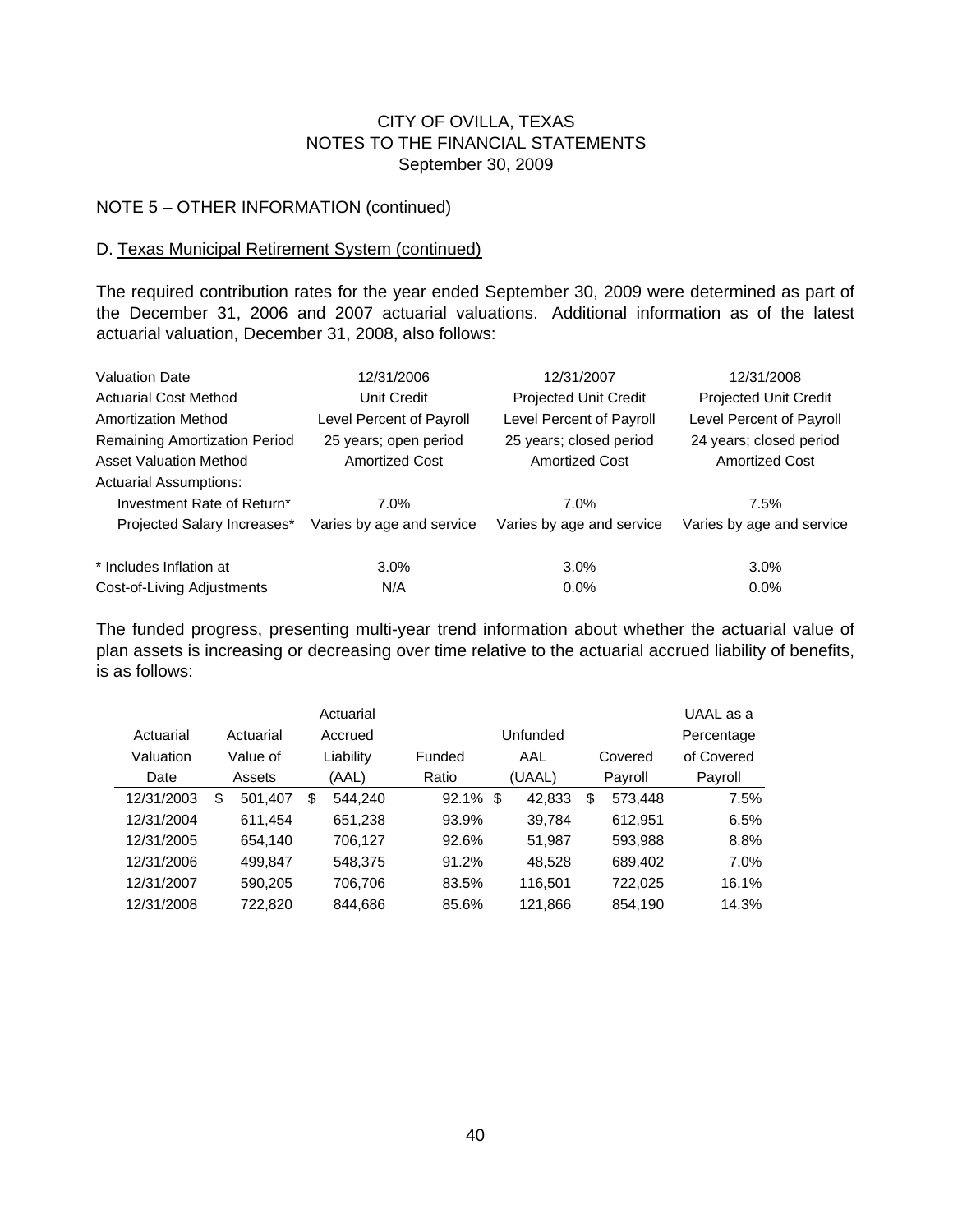#### NOTE 5 – OTHER INFORMATION (continued)

#### E. Texas Emergency Services Retirement System

Plan Description -

The Fire Fighter's Pension Commissioner is the administrator of the Texas Emergency Services Retirement System (TESRS), a cost-sharing multiple employer pension system established and administered by the State of Texas to provide pension benefits for emergency services personnel who serve without significant monetary remuneration. TESRS is considered a component unit of the State of Texas financial reporting entity and is included in the State's financial reports as a pension trust fund. At August 31, 2008 there were 186 member fire or emergency services departments participating in TESRS. Eligible participants include volunteer emergency services personnel who are members in good standing of a participating department.

At August 31, 2008, TESRS membership consisted of:

| Retirees and Beneficiaries Currently Receiving Benefits*                | 1.939 |
|-------------------------------------------------------------------------|-------|
| Terminated Participants Entitled to Benefits but Not Yet Receiving Them | 1.975 |
| Active Participants (Vested and Nonvested)                              | 4.340 |
|                                                                         | 8.254 |

Senate Bill 411, 65th Legislature, Regular Session (1977), created TESRS and established the applicable benefit provisions. The 79th Legislature, Regular Session (2005), recodified the provisions and gave the TESRS Board of Trustees authority to establish vesting requirements, contribution levels, benefit formulas, and eligibility requirements by board rule. The benefit provisions include retirement benefits as well as death and disability benefits. Members are 50% vested after the tenth year of service, with the vesting percent increasing 10% for each of the next five years of service so that a member becomes 100% vested with 15 years of service.

Upon reaching age 55, each vested member may retire and receive a monthly pension equal to his vested percent multiplied by six times the governing body's average monthly contribution over the member's years of qualified service. For years of service in excess of 15 years, this monthly benefit is increased at the rate of 6.2% compounded annually.

On and off-duty death benefits and on-duty disability benefits are dependent on whether or not the member was engaged in the performance of duties at the time of death or disability. Death benefits include a lump sum amount and continuing monthly payments to a member's surviving spouse and dependent children.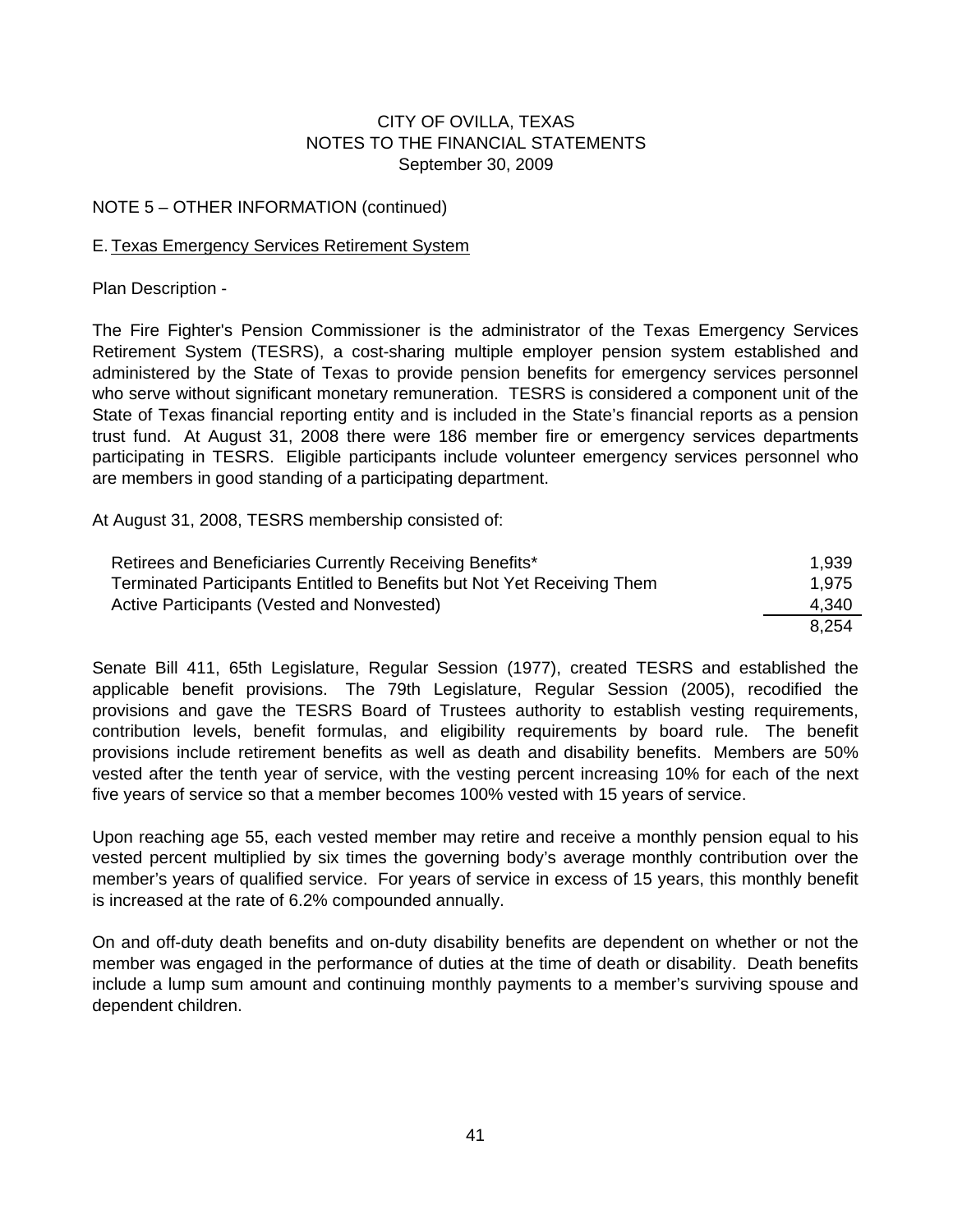#### NOTE 5 – OTHER INFORMATION (continued)

#### E. Texas Emergency Services Retirement System (continued)

Funding Policy -

Contribution provisions were established by S.B. 411, 65th Legislature, Regular Session (1977) and were amended by board rule in 2006. No contributions are required by individual members of participating departments. The governing bodies of participating departments are required to contribute at least the minimum prescribed amount per month for each active member and may contribute more. Additional contributions may be made by a governing body to pay for granting credit for service before the department began participating in TESRS (prior service). The State may also be required to make annual contributions up a limited amount to make TESRS actuarially sound.

#### Annual Required Contribution -

The contribution requirement per active emergency services personnel member per month is not actuarially determined. Rather, the minimum contribution provisions were set by board rule. For the fiscal year ending August 31, 2008 total contributions (dues and prior service) of \$2,439,339 were paid into TESRS by the political subdivisions served by the member volunteer emergency services personnel. In addition, the state appropriated \$8,800,000 for the fiscal year ending August 31, 2008. Total contributions made were greater than the contributions required by the state statute and were greater than the contributions required based on the August 31, 2006 actuarial valuation.

The purpose of the biennial actuarial valuation is to test the adequacy of the contribution arrangement to determine if it is adequate to pay the benefits that are promised. The actuarial valuation as of August 31, 2008 revealed the adequacy of the expected contributions from the political subdivisions (dues and prior service contributions) together with the actual state appropriations for the fiscal year ending August 31, 2009 (\$415,405 to help pay for the System's administrative expenses) and with the assumed continuation of legislative appropriations of (1) the maximum state contribution amount in future years as is necessary for the System to have a 30-year amortization period, and (2) approximately \$425,000 each year to help pay for the System's administrative expenses. Expected contributions for the fiscal year ending August 31, 2009 are equal to the contributions required.

| Schedule of Funding Progress |   |              |              |                  |        |                |    |                 |
|------------------------------|---|--------------|--------------|------------------|--------|----------------|----|-----------------|
|                              |   |              | Actuarial    |                  |        |                |    |                 |
|                              |   |              | Accrued      |                  |        |                |    |                 |
| Actuarial                    |   | Actuarial    | Liability    | Unfunded         |        | Total          |    | <b>UAAL</b> Per |
| Valuation                    |   | Value of     | (AAL)        | AAL              | Funded | <b>Members</b> |    | Member          |
| Date                         |   | Assets       | - Entry Age  | (UAAL)           | Ratio  | Covered        |    | Covered         |
| 08/31/2004                   |   | \$38,140,501 | \$51,567,426 | \$<br>13,426,925 | 74.0%  | 7.994          | \$ | 1.680           |
| 08/31/2005                   |   | N/A          | N/A          | N/A              | N/A    | N/A            |    | N/A             |
| 08/31/2006                   | 2 | 42,268,305   | 58,082,828   | 15,814,523       | 72.8%  | 8.061          |    | 1,962           |
| 08/31/2007                   |   | N/A          | N/A          | N/A              | N/A    | N/A            |    | N/A             |
| 08/31/2008                   | 3 | 60,987,157   | 64,227,341   | 3,240,184        | 95.0%  | 8.254          |    | 393             |
| 08/31/2009                   |   | N/A          | N/A          | N/A              | N/A    | N/A            |    | N/A             |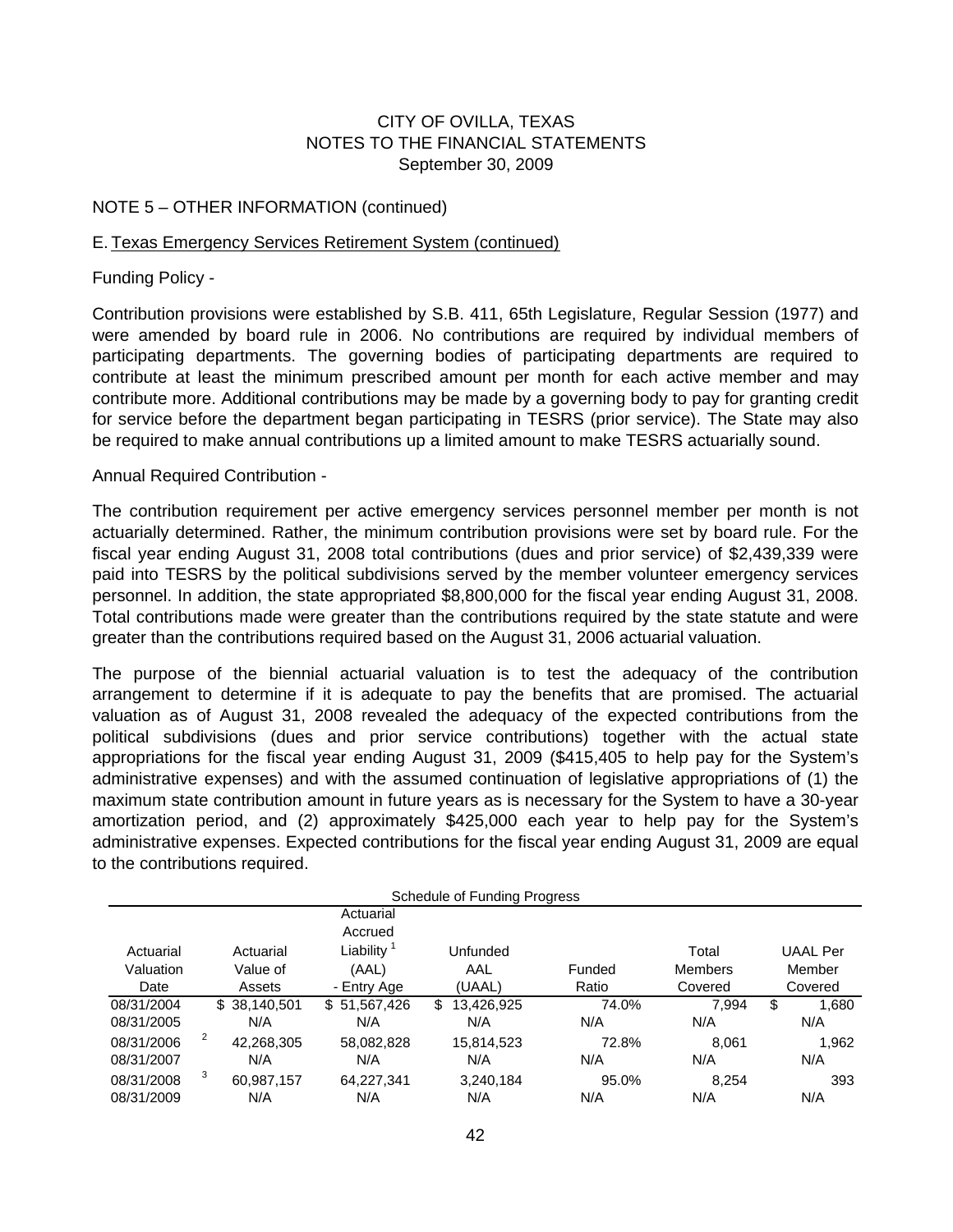#### NOTE 5 – OTHER INFORMATION (continued)

#### E. Texas Emergency Services Retirement System (continued)

Notes:

 $1$  The actuarial accrued liability is based upon the entry age actuarial cost method.

 $2$  Changes in actuarial assumptions and methods as well as benefit and contribution provisions were first reflected in this valuation.

<sup>3</sup> Changes in actuarial assumptions were reflected in this valuation.

Six-year trend information is as follows:

|            | Annual         |                 |             |
|------------|----------------|-----------------|-------------|
| Fiscal     | Required       |                 | Percentage  |
| Year       | Contributions  | Actual          | of ARC      |
| Ending     | (ARC)          | Contributions   | Contributed |
| 08/31/2004 | \$2,896,557    | 1,833,310<br>\$ | 63%         |
| 08/31/2005 | 3,206,300      | 1,891,243       | 59%         |
| 08/31/2006 | 2,753,035      | 3<br>2,753,035  | 100%        |
| 08/31/2007 | 3,162,742      | 4<br>3,162,742  | 100%        |
| 08/31/2008 | 3<br>3,160,764 | 5<br>11,239,339 | 356%        |
| 08/31/2009 | N/A            | N/A             | N/A         |
|            |                |                 |             |

 $\frac{1}{6}$  Based on the revised August 31, 2004 actuarial valuation.

<sup>2</sup> Based on the August 31, 2006 actuarial valuation.

- <sup>3</sup> Includes a state contribution of \$675,307.
- <sup>4</sup> Includes a state contribution of \$709,072.

<sup>5</sup> Includes a state contribution of \$8,800,000.

| <b>Valuation Date</b>             | 8/31/2006                                                                                                                         | 8/31/2008                                                                                         |  |  |  |
|-----------------------------------|-----------------------------------------------------------------------------------------------------------------------------------|---------------------------------------------------------------------------------------------------|--|--|--|
| <b>Actuarial Cost Method</b>      | Entry Age                                                                                                                         | Entry Age                                                                                         |  |  |  |
| <b>Amortization Method</b>        | Level dollar, open                                                                                                                | Level dollar, open                                                                                |  |  |  |
| <b>Amortization Period</b>        | 30 years                                                                                                                          | 6 years                                                                                           |  |  |  |
| Asset Valuation Method            | Market value smoothed by a 5- Market value smoothed by a<br>deferred<br>recognition<br>vear<br>method<br>corridor on market value | 5-year deferred recognition<br>with a 90%/110% method with a 90%/110%<br>corridor on market value |  |  |  |
| <b>Actuarial Assumptions:</b>     |                                                                                                                                   |                                                                                                   |  |  |  |
| Investment Rate of Return*        | 8.00%<br>of<br>net<br>vear.<br>per<br>investment expenses                                                                         | 8.00%<br>net of<br>per<br>vear,<br>investment expenses                                            |  |  |  |
| <b>Projected Salary Increases</b> | N/A                                                                                                                               | N/A                                                                                               |  |  |  |
| * Includes Inflation at           | 3.75%                                                                                                                             | 3.50%                                                                                             |  |  |  |
| Cost-of-Living Adjustments        | None                                                                                                                              | None                                                                                              |  |  |  |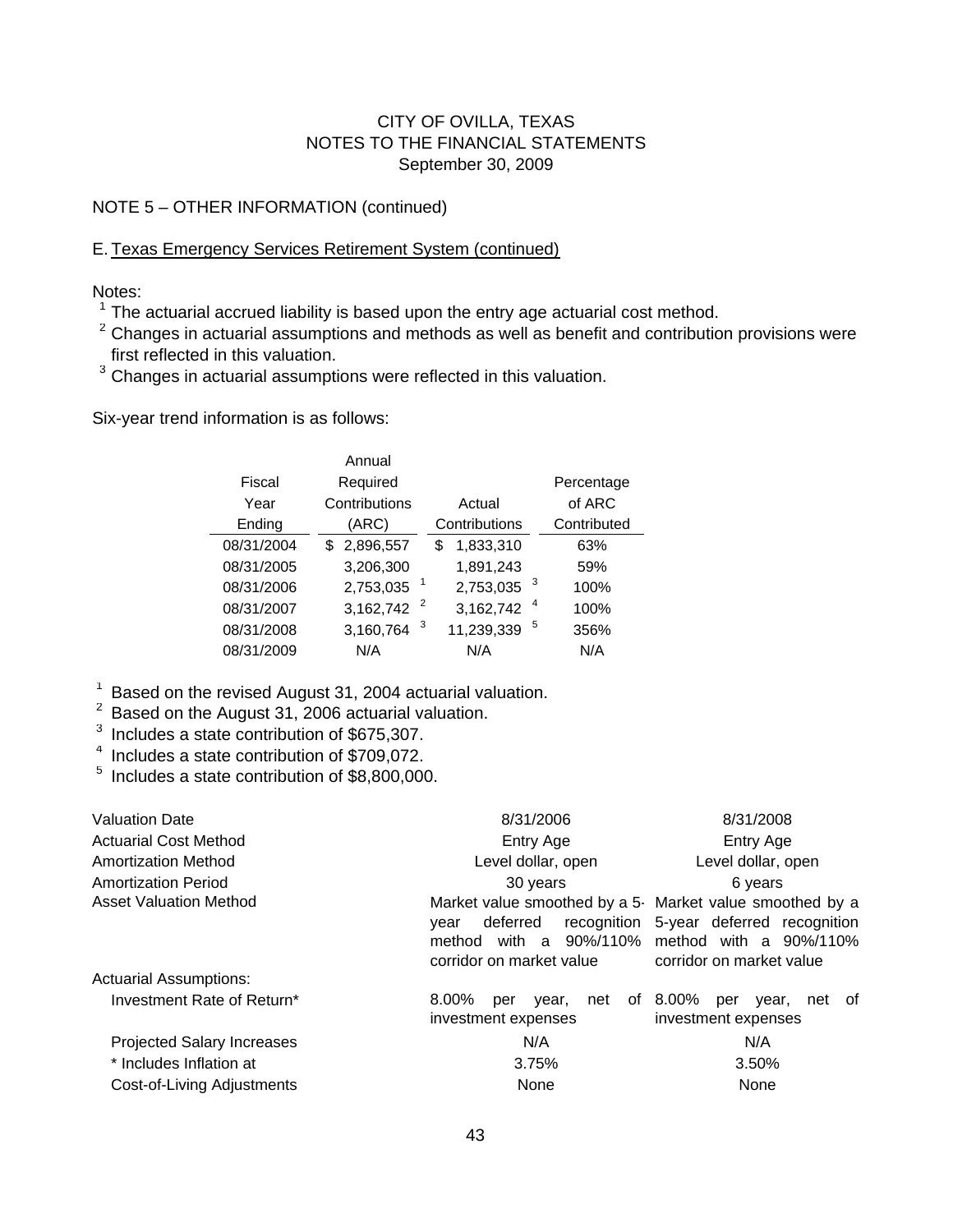#### NOTE 5 – OTHER INFORMATION (continued)

#### F. Postemployment Benefits

Effective for year ended September 30, 2009, the City implemented Governmental Accounting Standards Board (GASB) Statement 45 "Accounting and Financial Reporting by Employers for Postemployment Benefits Other than Pensions (OPEB)" prospectively (no beginning Net OPEB Obligation).

Program Description:

The City participates in the cost sharing multiple-employer defined benefit group-term life insurance plan operated by the Texas Municipal Retirement System (TMRS) known as the Supplemental Death Benefits Fund (SDBF). The City elected, by ordinance, to provide group-term life insurance coverage to both current and retired employees. The City may terminate coverage under and discontinue participation in the SDBF by adopting an ordinance before November 1 of any year to be effective the following January 1.

The death benefit for active employees provides a lump-sum payment approximately equal to the employee's annual salary (calculated based on the employee's actual earnings, for the 12-month period preceding the month of death); retired employees are insured for \$7,500; this coverage is an "other postemployment benefit," or OPEB.

The City contributes to the SDBF at a contractually required rate as determined by an annual actuarial valuation. The rate is equal to the cost of providing one-year term life insurance. The funding policy for the SDBF program is to assure that adequate resources are available to meet all death benefit payments for the upcoming year; the intent is not to pre-fund retiree term life insurance during employees' entire careers. The City's contributions to the SDBF and schedule of contribution rates are as follows:

|          |                     |   |              |              | <b>Schedule of Contribution Rates</b> |             |
|----------|---------------------|---|--------------|--------------|---------------------------------------|-------------|
|          | City's Contribution |   |              |              | As a Percentage of Covered Payroll    |             |
| Plan/    | Annual              |   | Actual       | Annual       | Actual                                | Percentage  |
| Calendar | Required            |   | Contribution | Required     | Contribution                          | of ARC      |
| Year     | Contribution        |   | Made         | Contribution | Made                                  | Contributed |
| 2004     | N/A                 |   | N/A          | N/A          | N/A                                   | N/A         |
| 2005     | \$<br>1,465         | S | 1,465        | 0.25%        | 0.25%                                 | 100.0%      |
| 2006     | 1,513               |   | 1.513        | 0.22%        | 0.22%                                 | 100.0%      |
| 2007     | 1,880               |   | 1,880        | 0.26%        | 0.26%                                 | 100.0%      |
| 2008     | 1.281               |   | 1,281        | 0.15%        | 0.15%                                 | 100.0%      |
| 2009     | 1.249               |   | 1.249        | 0.15%        | 0.15%                                 | 100.0%      |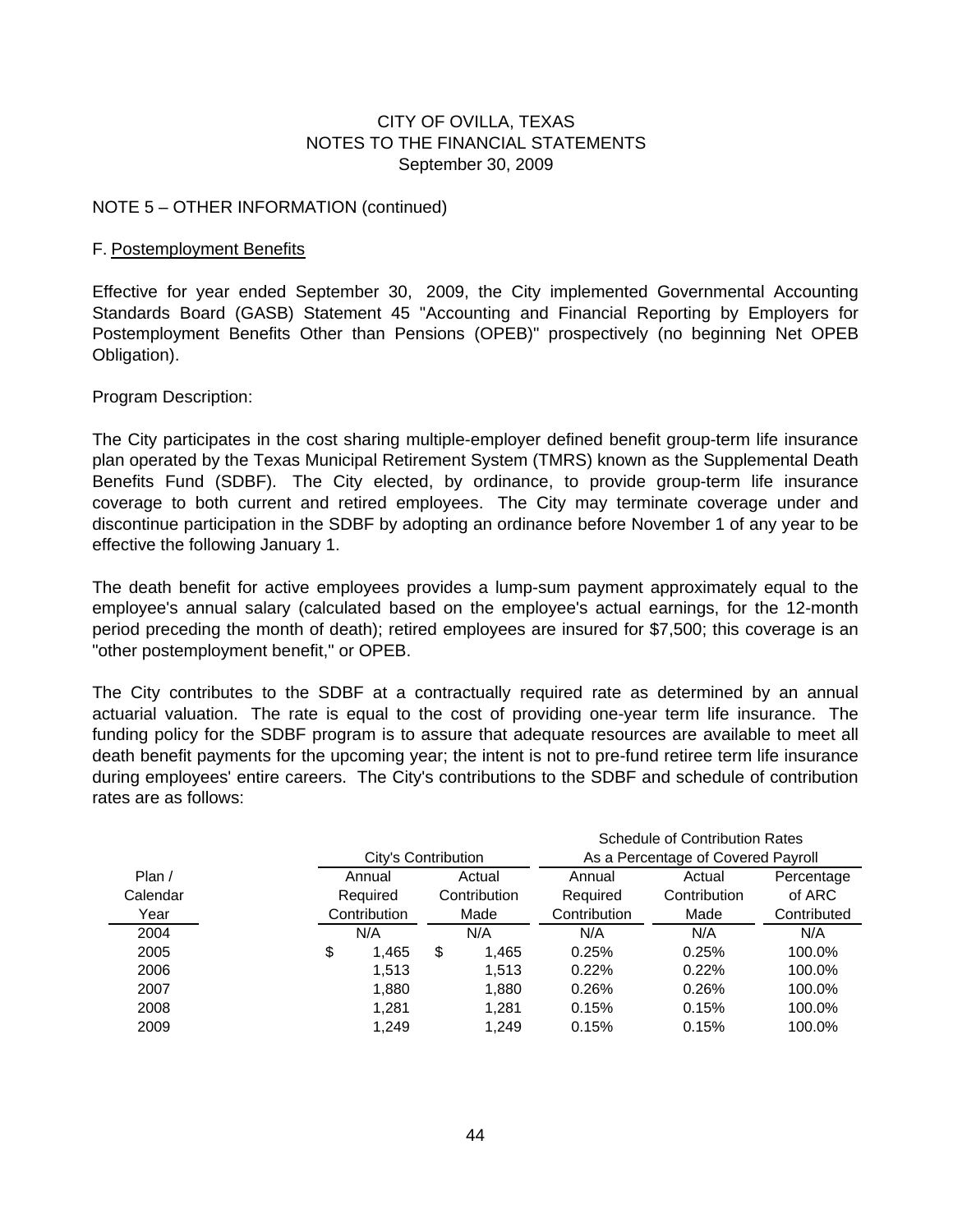#### NOTE 5 – OTHER INFORMATION (continued)

#### G.Prior Period Adjustment

Corrections have been made to the governmental activities and business-type activities beginning net assets in the government-wide financial statements and to the fund balance/net assets in the fund financial statements due to an error in classification and recording of financial transactions in the prior period, resulting in an understatement/overstatement of assets, overstatement of liabilities, understatement/overstatement of fund balance/net assets, understatement of revenues, and an overstatement of expenses of the prior year. The change to the beginning fund balance/net assets as of October 1, 2008 is summarized as follows:

|                                                   | Government-wide            |                              |  |
|---------------------------------------------------|----------------------------|------------------------------|--|
|                                                   | Governmental<br>Activities | Business-<br>type Activities |  |
| As previously reported, October 1, 2008           | \$ (3,460,070)             | \$8,737,312                  |  |
| Correct understatement of accounts receivable     | 15.274                     | 27,778                       |  |
| Correct overstatement of capital assets           | (149,432)                  | (6,661,882)                  |  |
| Correct overstatement of accumulated depreciation | 223,963                    | 379,813                      |  |
| Correct overstatement of refundable contract      |                            | 26,000                       |  |
| Report the Ovilla 4B Economic Development         |                            |                              |  |
| Corporation as a blended component unit           | 26,331                     |                              |  |
| Restated, October 1, 2008                         | $$$ $(3,343,934)$          | \$2,509,021                  |  |
| Effect of restatement on operations for the       |                            |                              |  |

Effect of restatement on operations for the year ending September 30, 2008 58,715 \$ 58,715 \$ 279,448

|                                                   |    |         | <b>Fund Financial Statements</b> |               |
|---------------------------------------------------|----|---------|----------------------------------|---------------|
|                                                   |    |         | Other                            |               |
|                                                   |    | General | Governmental                     | Water and     |
|                                                   |    | Fund    | Funds                            | Sewer         |
| As previously reported, October 1, 2008           | S  | 729.098 | \$<br>83,937                     | \$8,737,312   |
| Correct understatement of accounts receivable     |    | 15,274  |                                  | 27,778        |
| Correct overstatement of capital assets           |    |         |                                  | (6,661,882)   |
| Correct overstatement of accumulated depreciation |    |         |                                  | 379,813       |
| Correct overstatement of refundable contract      |    |         |                                  | 26,000        |
| Report the Ovilla 4B Economic Development         |    |         |                                  |               |
| Corporation as a blended component unit           |    |         | 26,331                           |               |
| Restated, October 1, 2008                         |    | 744.372 | 110,268                          | \$2,509,021   |
| Effect of restatement on operations for the       |    |         |                                  |               |
| year ending September 30, 2008                    | \$ | 15,274  | 26,331                           | \$<br>279,448 |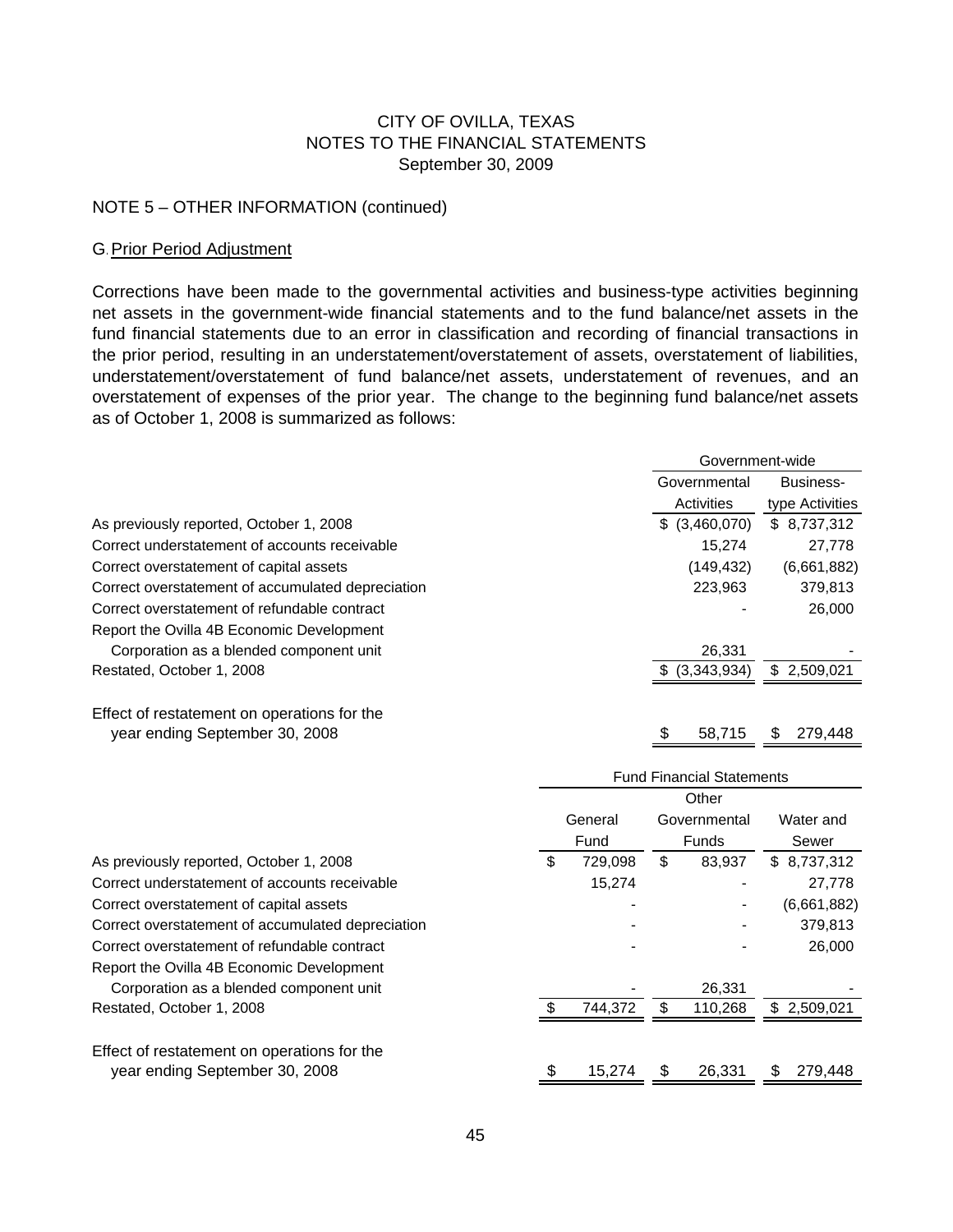# REQUIRED SUPPLEMENTARY INFORMATION

#### General Fund

This supplementary schedule is included to provide management additional information for financial analysis.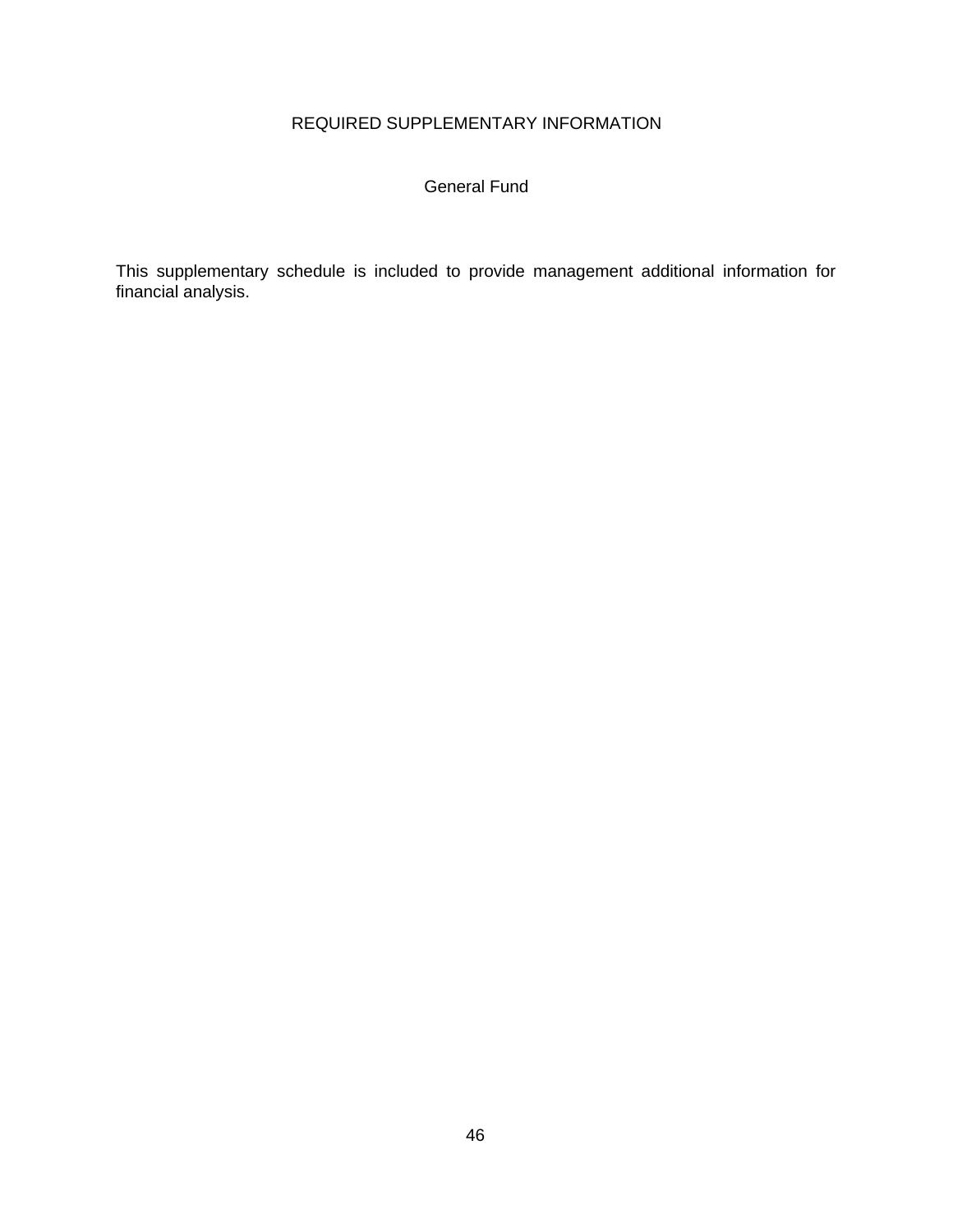#### CITY OF OVILLA, TEXAS SCHEDULE OF REVENUES, EXPENDITURES, AND CHANGES IN FUND BALANCE - BUDGET (BUDGET BASIS) AND ACTUAL GENERAL FUND Year Ended September 30, 2009

|                                         |                           | <b>Budget Amounts</b> | Actual<br><b>GAAP</b> | Adjustments<br><b>Budget</b> | Actual<br><b>Budget</b> | Variance with<br>Final Budget -<br>Over (Under) |
|-----------------------------------------|---------------------------|-----------------------|-----------------------|------------------------------|-------------------------|-------------------------------------------------|
|                                         | Original                  | Final                 | <b>Basis</b>          | <b>Basis</b>                 | <b>Basis</b>            | <b>Budget</b>                                   |
| <b>REVENUES</b>                         |                           |                       |                       |                              |                         |                                                 |
| Taxes:                                  |                           |                       |                       |                              |                         |                                                 |
| Property                                | \$1,307,350               | \$1,312,350           | \$1,311,894           | \$<br>1,512                  | \$1,310,382             | \$<br>(1,968)                                   |
| Sales                                   | 141,000                   | 146,000               | 138,808               | (851)                        | 139,659                 | (6, 341)                                        |
| Franchise                               | 135,000                   | 135,000               | 139,006               | (669)                        | 139,675                 | 4,675                                           |
| Licenses and permits                    | 54,200                    | 26,850                | 19,543                |                              | 19,543                  | (7, 307)                                        |
| Fines and forfeitures                   | 75,700                    | 78,900                | 71,929                | (7,881)                      | 79,810                  | 910                                             |
| Charges for current services            | 192,625                   | 184,625               | 188,057               | 4,336                        | 183,721                 | (904)                                           |
| Revenues from use of money and property | 22,000                    | 14,000                | 13,709                | 2,693                        | 11,016                  | (2,984)                                         |
| Other                                   | 68,650                    | 78,795                | 89,075                | 20,320                       | 68,755                  | (10,040)                                        |
| Intergovernmental                       |                           |                       | 16,832                | 13,200                       | 3,632                   | 3,632                                           |
| Total revenues                          | 1,996,525                 | 1,976,520             | 1,988,853             | 32,660                       | 1,956,193               | (20, 327)                                       |
| <b>EXPENDITURES</b>                     |                           |                       |                       |                              |                         |                                                 |
| Current:                                |                           |                       |                       |                              |                         |                                                 |
| General government:                     | 538,761                   | 521,105               | 494,602               | 52,867                       | 441,735                 | (79, 370)                                       |
| Public safety:                          |                           |                       |                       |                              |                         |                                                 |
| Fire protection                         | 389,511                   | 389,947               | 357,843               | (590)                        | 358,433                 | (31, 514)                                       |
| Police protection                       | 574,443                   | 586,612               | 533,281               | (14, 796)                    | 548,077                 | (38, 535)                                       |
| Municipal court                         | 77,424                    | 78,624                | 70,662                | (1,401)                      | 72,063                  | (6, 561)                                        |
| Code enforcement                        | 64,460                    | 50,960                | 47,775                | (211)                        | 47,986                  | (2,974)                                         |
| Total public safety                     | 1,105,838                 | 1,106,143             | 1,009,561             | (16,998)                     | 1,026,559               | (79, 584)                                       |
| <b>Streets</b>                          | 463,026                   | 453,526               | 245,173               | 134                          | 245,039                 | (208, 487)                                      |
| Cultural and recreational:              | 20,400                    | 27,246                | 22,701                | 1,255                        | 21,446                  | (5,800)                                         |
| Solid waste                             | 175,500                   | 175,500               | 182,647               |                              | 182,647                 | 7,147                                           |
| Debt service:                           |                           |                       |                       |                              |                         |                                                 |
| Principal retirement                    |                           |                       | 19,077                | 19,077                       |                         |                                                 |
| Interest and fiscal charges             |                           |                       | 2,338                 | 2,338                        |                         |                                                 |
| Total debt service                      |                           | $\overline{a}$        | 21,415                | 21,415                       |                         |                                                 |
| Total expenditures                      | 2,303,525                 | 2,283,520             | 1,976,099             | 58,673                       | 1,917,426               | (366,094)                                       |
| Excess (deficiency) of revenues over    |                           |                       |                       |                              |                         |                                                 |
| (under) expenditures                    | (307,000)                 | (307,000)             | 12,754                | (26, 013)                    | 38,767                  | 345,767                                         |
| OTHER FINANCING SOURCES (USES)          |                           |                       |                       |                              |                         |                                                 |
| Transfers in                            | 22,000                    | 22,000                | 22,000                |                              | 22,000                  |                                                 |
| Total other financing sources and uses  | 22,000                    | 22,000                | 22,000                |                              | 22,000                  |                                                 |
| Net change in fund balance              | (285,000)                 | (285,000)             | 34,754                | (26, 013)                    | 60,767                  | 345,767                                         |
| Fund balance at beginning of year       | 285,000                   | 285,000               | 744,372               |                              | 744,372                 | 459,372                                         |
| Fund balance at end of year             | $\boldsymbol{\mathsf{S}}$ | \$                    | \$<br>779,126         | (26, 013)<br>\$              | \$<br>805,139           | \$<br>805,139                                   |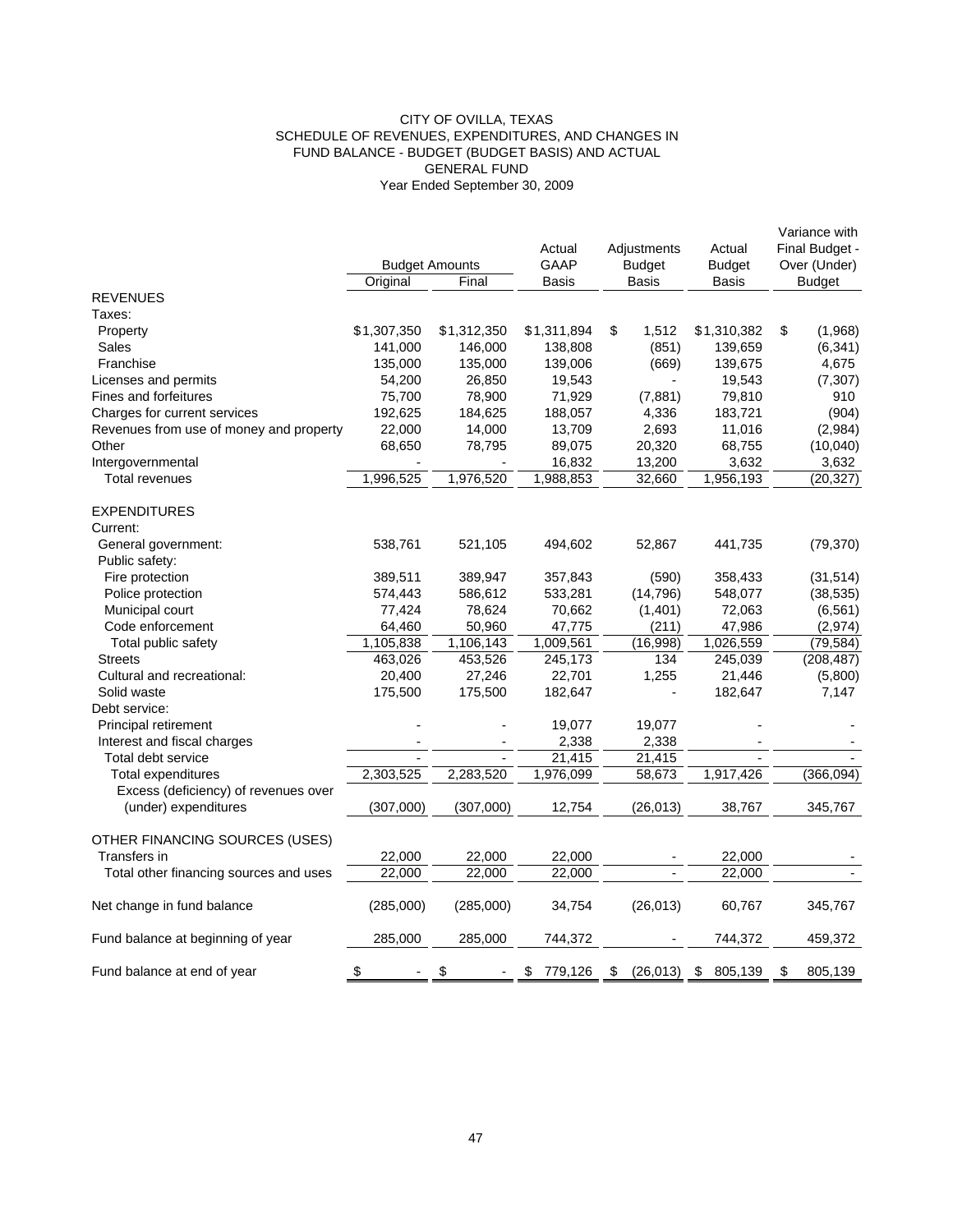#### Nonmajor Governmental Funds

#### SPECIAL REVENUE FUNDS

Special revenue funds are used to account for the proceeds of specific revenue sources that are restricted by law or administrative action to be used for specified purposes.

Fire Department Auxiliary - This fund is used to account for donations to the Fire Department which in turn are spent on education, firefighter awards banquet and community services such as National Night Out and Heritage Day.

Fire Safety and Emergency Medical Services - This fund is used to account for funds received from the Ellis County Emergency Services District #2 and #4 for the development and improvement of the Ovilla Fire Department.

Municipal Court - This fund is used to account for revenues that are to be used for technological enhancements to the municipal court and security services for buildings housing a municipal court.

Park Impact Fees - This fund is used to account for funds received from an impact fee assessed through new building permits and is used to purchase new park equipment and make improvements to our parks.

Police Department Special - This fund is used to account for donations to the Police Department which in turn are spent on education, protective equipment, police awards and community services such as National Night Out and Heritage Day.

Ovilla 4B Economic Development Corporation - This fund is used to account for the Ovilla 4B Economic Development Corporation created under Section 4B of the Development Corporation Act of 1979, as amended, Article 5190.6, Vernon's Texas civil statutes, as amended. The Ovilla 4B Economic Development Corporation initiative is to promote economic development in Ovilla and is currently accumulating funds to spend on future projects.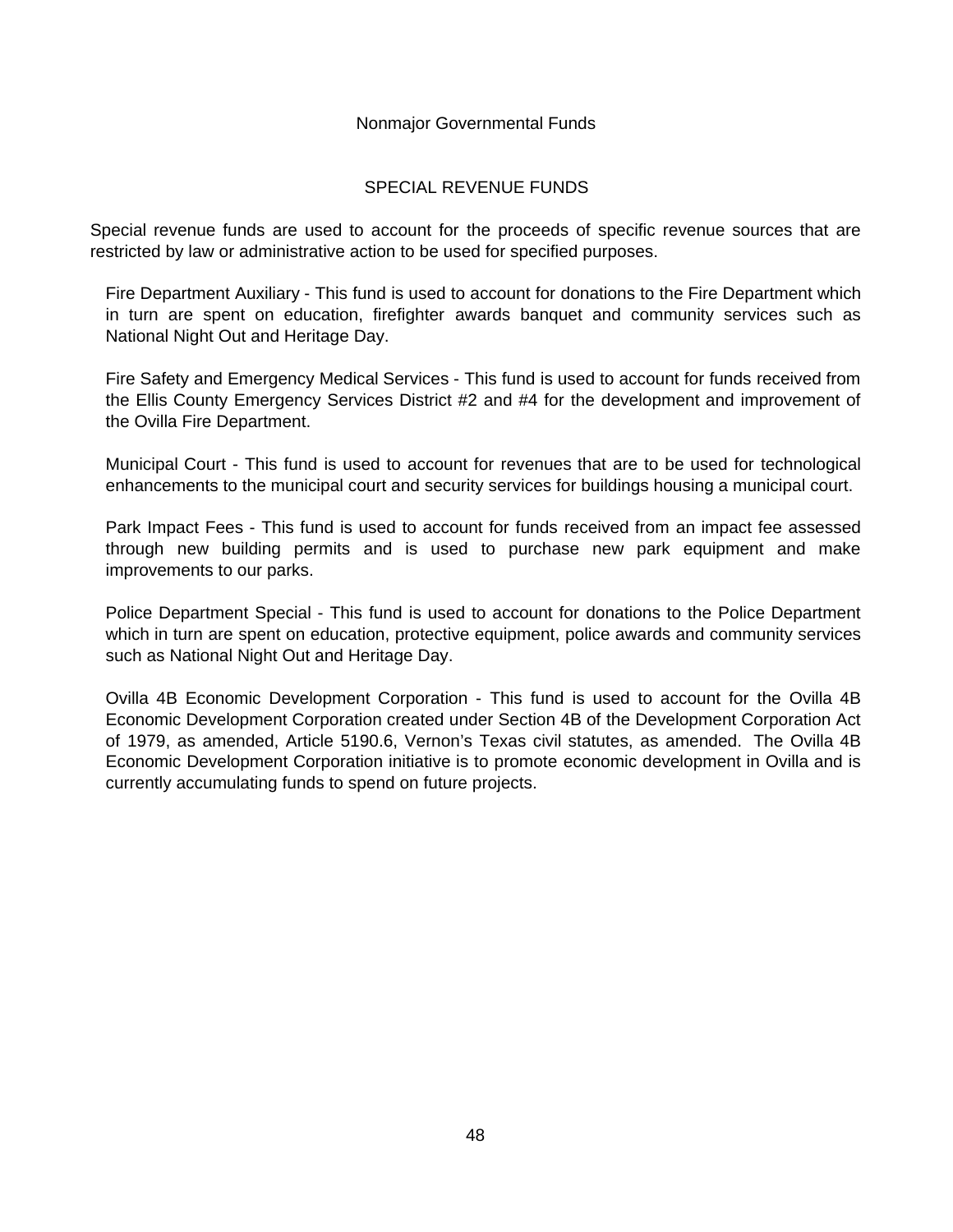# CITY OF OVILLA, TEXAS COMBINING BALANCE SHEET NONMAJOR GOVERNMENTAL FUNDS Year Ended September 30, 2009

|                                                                                                                                                                        |     |            |     | Fire                      |                      |          |    |            |                |             |                                          |
|------------------------------------------------------------------------------------------------------------------------------------------------------------------------|-----|------------|-----|---------------------------|----------------------|----------|----|------------|----------------|-------------|------------------------------------------|
|                                                                                                                                                                        |     |            |     | Safety and                |                      |          |    |            |                | Ovilla 4B   | Total                                    |
|                                                                                                                                                                        |     | Fire       |     | Emergency                 |                      | Park     |    | Police     |                | Economic    | Nonmajor                                 |
|                                                                                                                                                                        |     | Department |     | Medical                   | Municipal            | Impact   |    | Department |                | Development | Governmental                             |
|                                                                                                                                                                        |     | Auxiliary  |     | <b>Services</b>           | Court                | Fees     |    | Special    |                | Corporation | <b>Funds</b>                             |
| <b>ASSETS</b>                                                                                                                                                          |     |            |     |                           |                      |          |    |            |                |             |                                          |
| Cash and cash equivalents                                                                                                                                              | \$  | 3,807      | \$. | 94,688                    | \$2,993              | \$21,392 | \$ | 3,686      | \$             | 67,061      | \$<br>193,627                            |
| Due from other funds                                                                                                                                                   |     |            |     | 3,145                     |                      |          |    |            |                | 11,073      | 14,218                                   |
| <b>Total assets</b>                                                                                                                                                    | \$. | 3,807      | \$  | 97,833                    | \$2,993              | \$21,392 | \$ | 3,686      | $\mathfrak{S}$ | 78,134      | \$<br>207,845                            |
| $\frac{4}{5}$<br><b>LIABILITIES AND FUND BALANCES</b><br>Liabilities:<br>Accounts payable<br>Accrued payroll payable<br>Due to other funds<br><b>Total liabilities</b> | \$  |            | \$  | 25,787<br>2,028<br>27,815 | \$<br>5,503<br>5,503 | \$       | \$ |            | \$             |             | \$<br>25,787<br>2,028<br>5,503<br>33,318 |
| Fund balances:<br>Unreserved, undesignated                                                                                                                             |     | 3,807      |     | 70,018                    | (2,510)              | 21,392   |    | 3,686      |                | 78,134      | 174,527                                  |
| Total liabilities and fund balances \$                                                                                                                                 |     | 3,807      | \$  | 97,833                    | \$2,993              | \$21,392 | S  | 3,686      |                | 78,134      | 207,845                                  |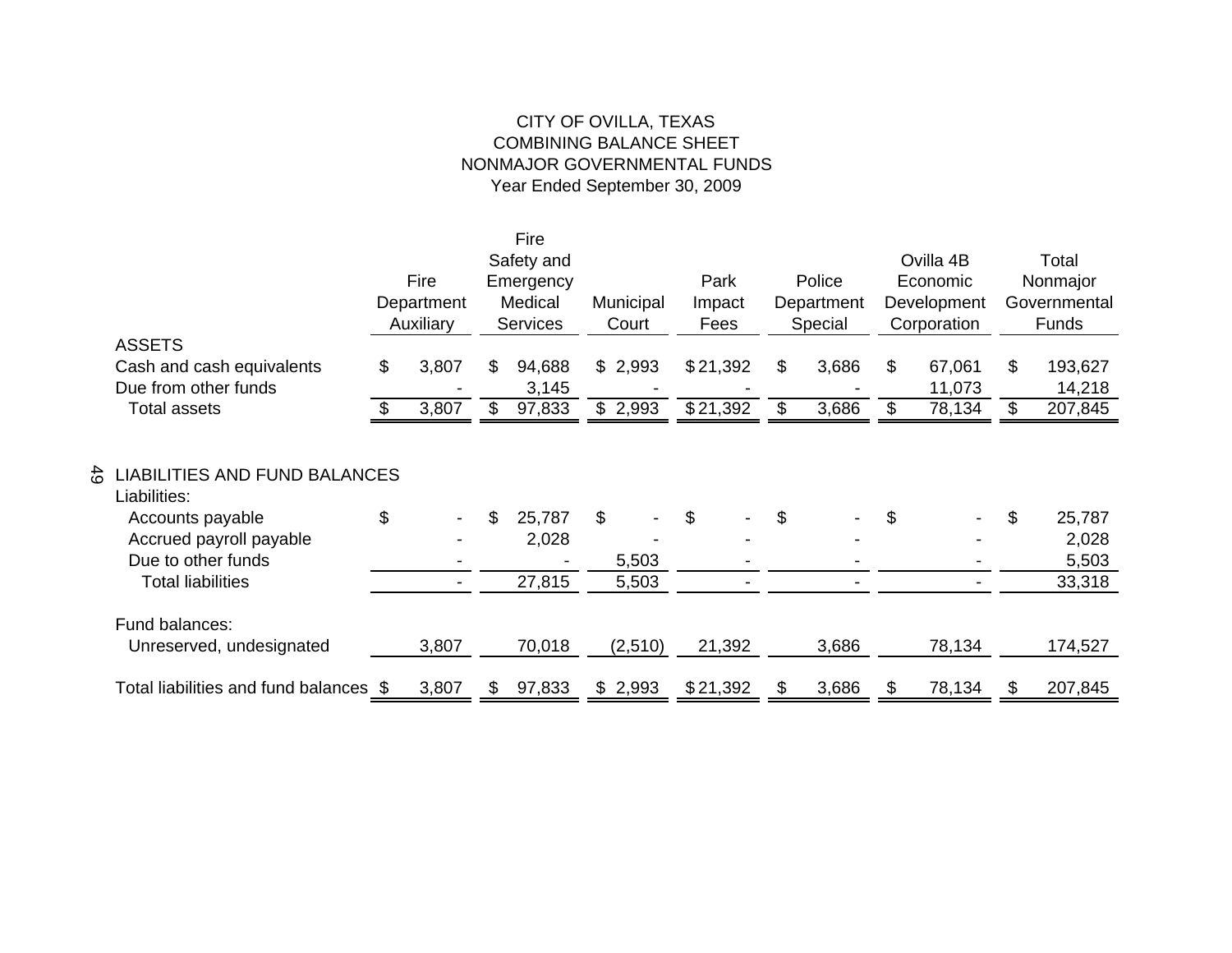### CITY OF OVILLA, TEXAS COMBINING STATEMENT OF REVENUES, EXPENDITURES, AND CHANGES IN FUND BALANCES NONMAJOR GOVERNMENTAL FUNDSYear Ended September 30, 2009

|   |                              |             | Fire            |               |              |             |              |               |
|---|------------------------------|-------------|-----------------|---------------|--------------|-------------|--------------|---------------|
|   |                              |             | Safety and      |               |              |             | Ovilla 4B    | Total         |
|   |                              | Fire        | Emergency       |               | Park         | Police      | Economic     | Nonmajor      |
|   |                              | Department  | Medical         | Municipal     | Impact       | Department  | Development  | Governmental  |
|   |                              | Auxiliary   | <b>Services</b> | Court         | Fees         | Special     | Corporation  | Funds         |
|   | <b>REVENUES</b>              |             |                 |               |              |             |              |               |
|   | Sales tax                    | \$          | \$              | \$            | \$           | \$          | \$<br>54,438 | \$<br>54,438  |
|   | <b>Fines and forfeitures</b> |             |                 | 2,634         |              |             |              | 2,634         |
|   | Charges for current services |             | 142,961         |               |              |             |              | 142,961       |
|   | Interest                     |             | 399             | 45            | 616          |             | 192          | 1,252         |
| 8 | Other                        |             |                 |               | 334          | 573         |              | 907           |
|   | Intergovernmental            |             |                 |               |              | 2,003       |              | 2,003         |
|   | Contributions and donations  | 2,968       |                 |               |              | 7,143       |              | 10,111        |
|   | <b>Total revenues</b>        | 2,968       | 143,360         | 2,679         | 950          | 9,719       | 54,630       | 214,306       |
|   |                              |             |                 |               |              |             |              |               |
|   | <b>EXPENDITURES</b>          |             |                 |               |              |             |              |               |
|   | Current:                     |             |                 |               |              |             |              |               |
|   | Public safety                | 7,268       | 124,352         | 1,388         |              | 8,288       |              | 141,296       |
|   | Cultural and recreational    |             |                 |               | 5,924        |             |              | 5,924         |
|   | Economic development         |             |                 |               |              |             | 2,827        | 2,827         |
|   | Total expenditures           | 7,268       | 124,352         | 1,388         | 5,924        | 8,288       | 2,827        | 150,047       |
|   |                              |             |                 |               |              |             |              |               |
|   | Net change in fund balances  | (4,300)     | 19,008          | 1,291         | (4, 974)     | 1,431       | 51,803       | 64,259        |
|   | Fund balances - beginning    | 8,107       | 51,010          | (3,801)       | 26,366       | 2,255       | 26,331       | 110,268       |
|   | Fund balances - ending       | \$<br>3,807 | \$<br>70,018    | \$<br>(2,510) | \$<br>21,392 | \$<br>3,686 | \$<br>78,134 | \$<br>174,527 |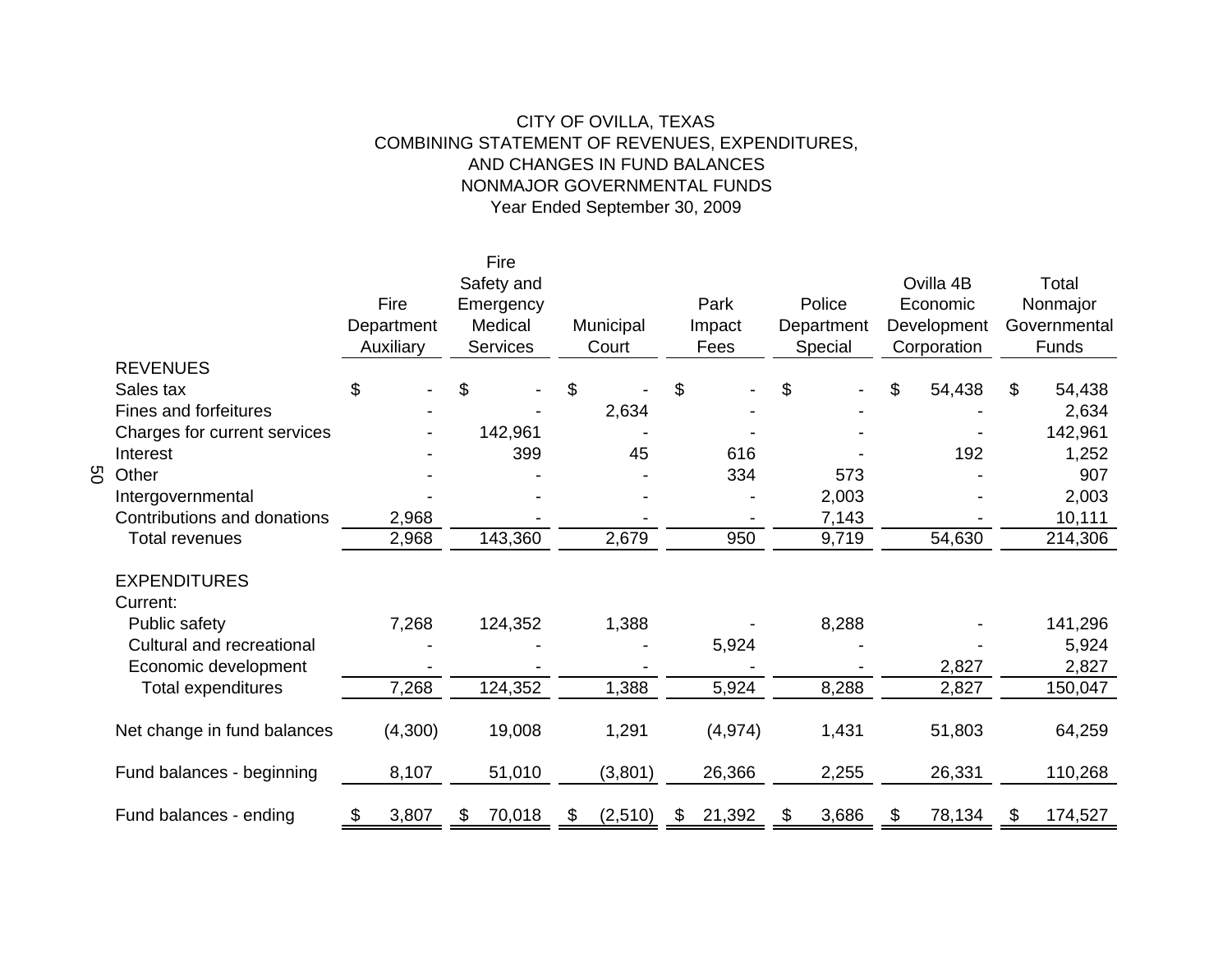#### Debt Service Fund

#### DEBT SERVICE FUND

The debt service fund is used to account for the accumulation of resources for the payment of principal and interest on general long-term debt.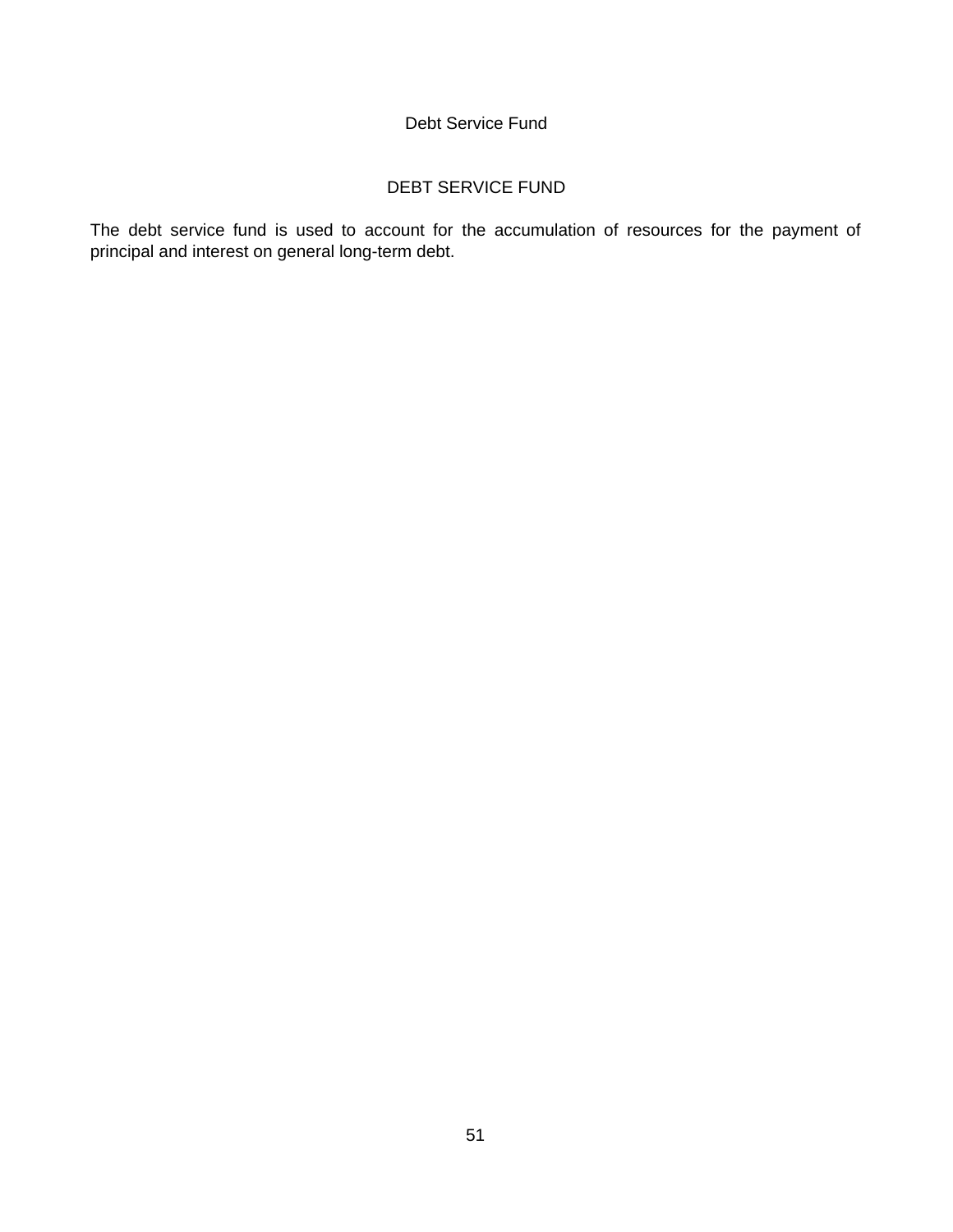### CITY OF OVILLA, TEXAS SCHEDULE OF REVENUES, EXPENDITURES, AND CHANGES IN FUND BALANCE - BUDGET (GAAP BASIS) AND ACTUAL DEBT SERVICE FUND For the Year Ended September 30, 2009

|                                      | Original<br>and Final<br><b>Budgeted</b><br>Actual<br>Amounts<br>Amounts |         |    |           | Variance with<br><b>Final Budget-</b><br>Over (Under)<br><b>Budget</b> |
|--------------------------------------|--------------------------------------------------------------------------|---------|----|-----------|------------------------------------------------------------------------|
| Revenues:                            |                                                                          |         |    |           |                                                                        |
| Property tax                         | \$                                                                       | 494,572 | \$ | 514,253   | \$<br>19,681                                                           |
| Interest                             |                                                                          | 10,000  |    | 5,087     | (4, 913)                                                               |
| <b>Total revenues</b>                |                                                                          | 504,572 |    | 519,340   | 14,768                                                                 |
| Expenditures:                        |                                                                          |         |    |           |                                                                        |
| Principal on bonds                   |                                                                          | 211,500 |    | 211,500   |                                                                        |
| Interest and fiscal charges          |                                                                          | 297,092 |    | 297,092   |                                                                        |
| <b>Total expenditures</b>            |                                                                          | 508,592 |    | 508,592   |                                                                        |
| Excess (deficiency) of               |                                                                          |         |    |           |                                                                        |
| revenues over expenditures           |                                                                          | (4,020) |    | 10,748    | 14,768                                                                 |
| Other financing sources (uses):      |                                                                          |         |    |           |                                                                        |
| <b>Transfers out</b>                 |                                                                          |         |    | (47, 039) | (47,039)                                                               |
| Total other financing sources (uses) |                                                                          |         |    | (47,039)  | (47,039)                                                               |
| Net change in fund balance           |                                                                          | (4,020) |    | (36, 291) | (32, 271)                                                              |
| Fund balance - beginning             |                                                                          | 4,020   |    | 77,284    | 73,264                                                                 |
| Fund balance - ending                |                                                                          |         | \$ | 40,993    | \$<br>40,993                                                           |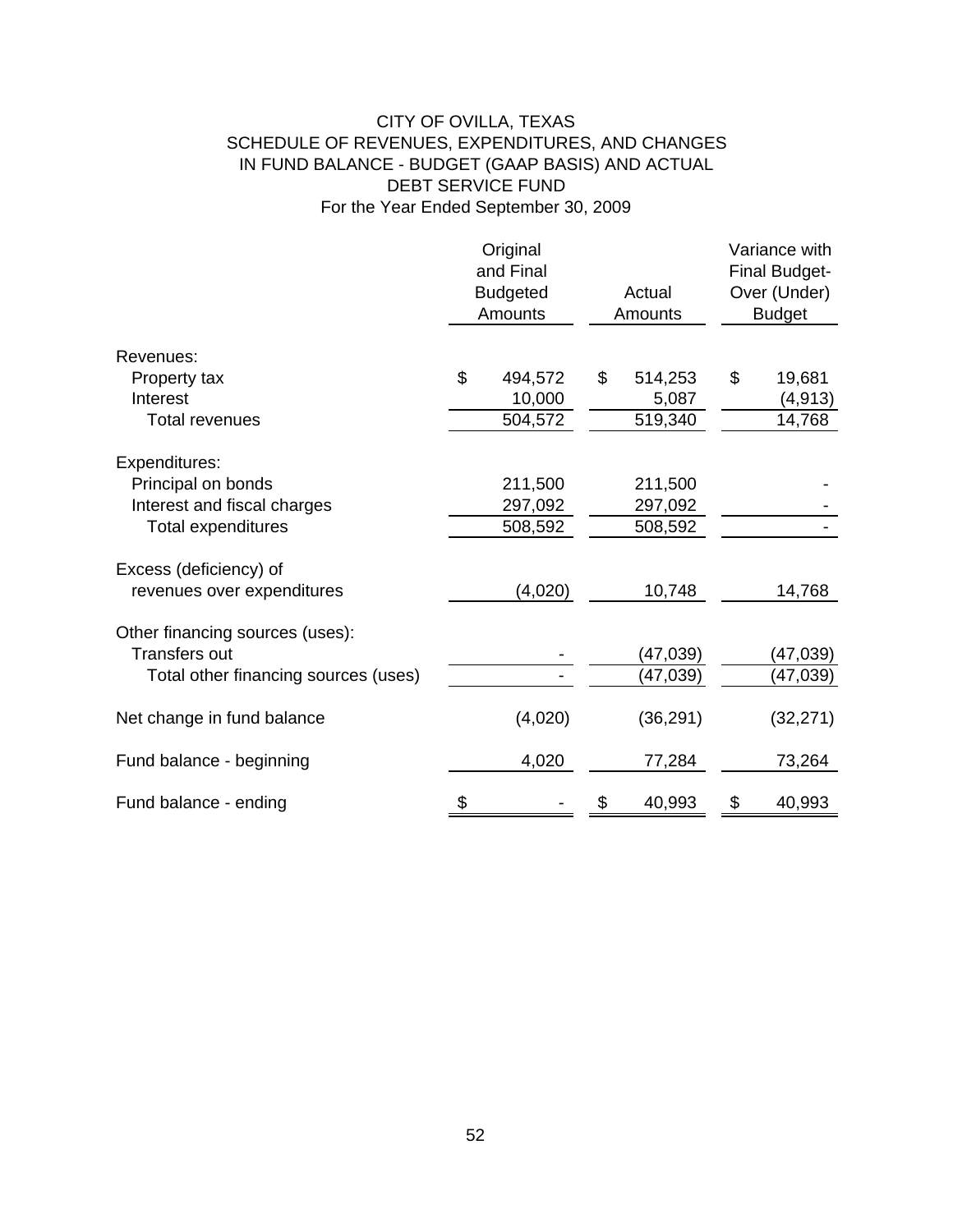# Proprietary Fund

# ENTERPRISE FUND

The City's water and sewer utility operations are accounted for in this fund.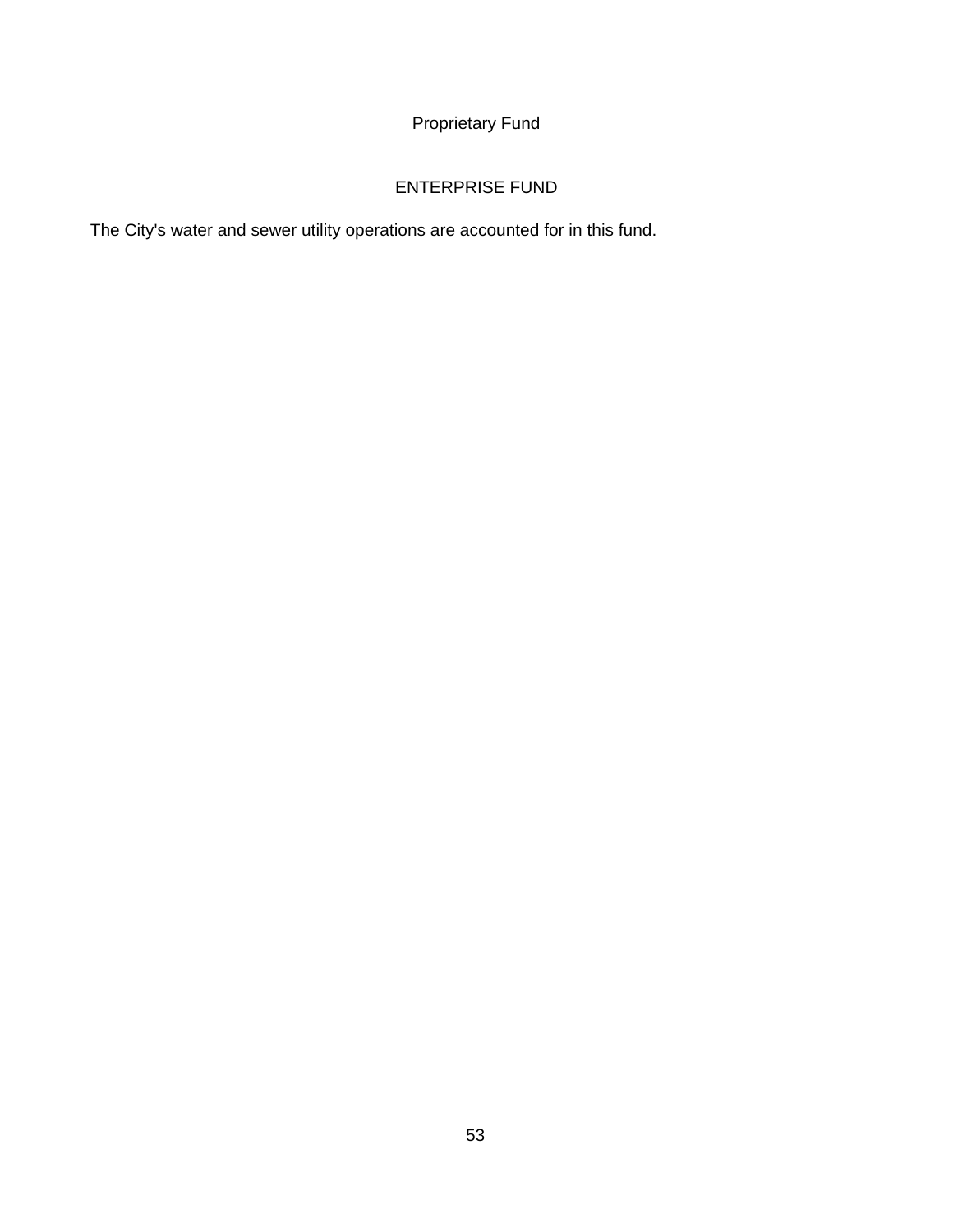#### CITY OF OVILLA, TEXAS SCHEDULE OF OPERATING REVENUES AND EXPENSES - BUDGET (BUDGET BASIS) AND ACTUAL ENTERPRISE FUND - WATER AND SEWER Year Ended September 30, 2009

|                                 |    | <b>Budget Amounts</b><br>Original |     | Final       | Actual<br>GAAP<br>Basis |    | Adjustments<br><b>Budget</b><br><b>Basis</b> |    | Actual<br><b>Budget</b><br>Basis |     | Variance with<br><b>Final Budget</b><br>Over (Under)<br><b>Budget</b> |
|---------------------------------|----|-----------------------------------|-----|-------------|-------------------------|----|----------------------------------------------|----|----------------------------------|-----|-----------------------------------------------------------------------|
| <b>WATER OPERATING REVENUES</b> |    |                                   |     |             |                         |    |                                              |    |                                  |     |                                                                       |
| Water sales                     | \$ | 875.000                           | \$. | 865.851     | \$<br>815.252           | \$ | 19.578                                       | \$ | 795.674                          | \$  | (70, 177)                                                             |
| Sewer service charge            |    | 146.000                           |     | 146.000     | 166,117                 |    | (495)                                        |    | 166,612                          |     | 20,612                                                                |
| Impact fees                     |    | 1.000                             |     | 1.000       | 84                      |    |                                              |    | 84                               |     | (916)                                                                 |
| Infrastructure improvement fees |    | 48.000                            |     | 52.000      | 52.289                  |    | (10,000)                                     |    | 62.289                           |     | 10,289                                                                |
| Miscellaneous                   |    | 26,000                            |     | 26,100      | 24,174                  |    |                                              |    | 24,174                           |     | (1,926)                                                               |
| TOTAL OPERATING REVENUES        |    | \$1,096,000                       |     | \$1,090,951 | \$1,057,916             | S  | 9,083                                        |    | \$1,048,833                      | \$  | (42,118)                                                              |
|                                 |    |                                   |     |             |                         |    |                                              |    |                                  |     |                                                                       |
| <b>OPERATING EXPENSES</b>       |    |                                   |     |             |                         |    |                                              |    |                                  |     |                                                                       |
| Water administration            | S  | 180.638                           | S   | 177.289     | \$<br>133,083           | \$ | (3,777)                                      | \$ | 136,860                          | \$. | (40, 429)                                                             |
| Water expenses                  |    | 730.869                           |     | 762.769     | 454.166                 |    | (22.050)                                     |    | 476,216                          |     | (286, 553)                                                            |
| Sewer expenses                  |    | 136,775                           |     | 138,275     | 87,296                  |    | (5,994)                                      |    | 93,290                           |     | (44,985)                                                              |
| Depreciation                    |    |                                   |     |             | 177,772                 |    | 177,772                                      |    |                                  |     |                                                                       |
| TOTAL OPERATING EXPENSES        |    | \$1.048.282                       |     | \$1.078.333 | 852,317                 | £. | 145,951                                      | S  | 706,366                          | \$  | (371, 967)                                                            |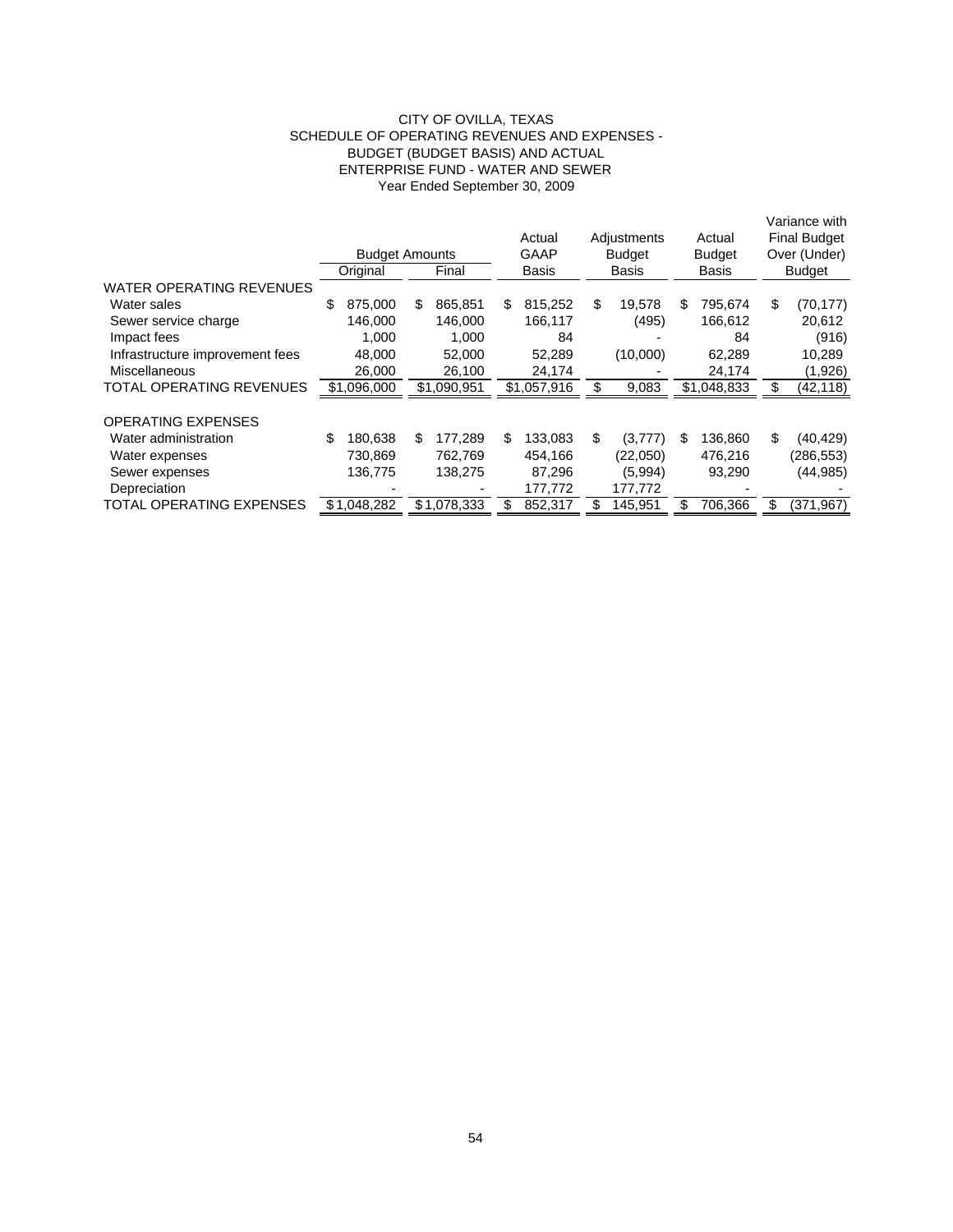Supplementary Financial Data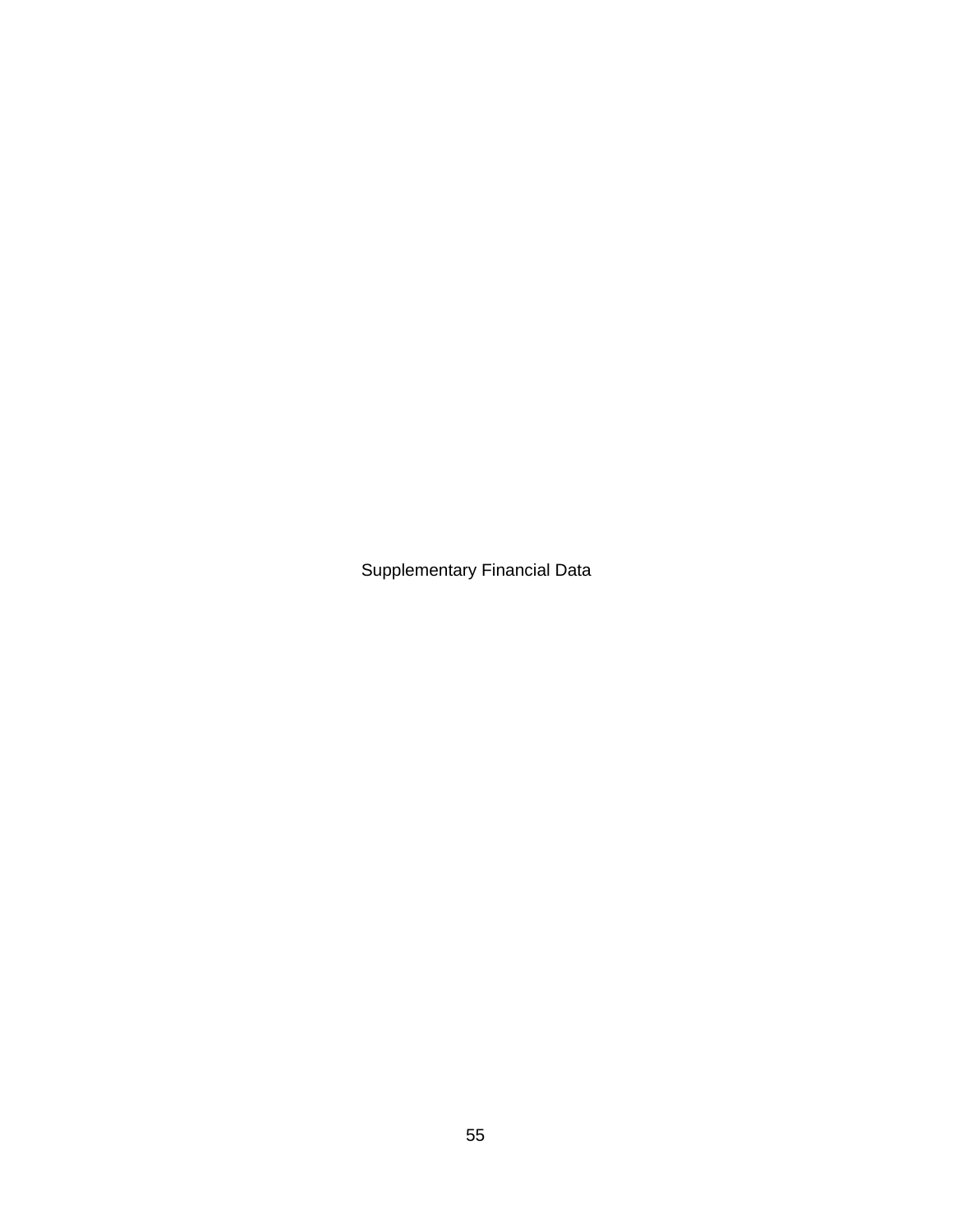## CITY OF OVILLA, TEXAS MISCELLANEOUS STATISTICAL FACTS September 30, 2009

| Estimated gallons billed (in thousands)    | 159.705 |
|--------------------------------------------|---------|
| Estimated gallons purchased (in thousands) | 168,558 |
| Percent billed to purchased                | 94.75%  |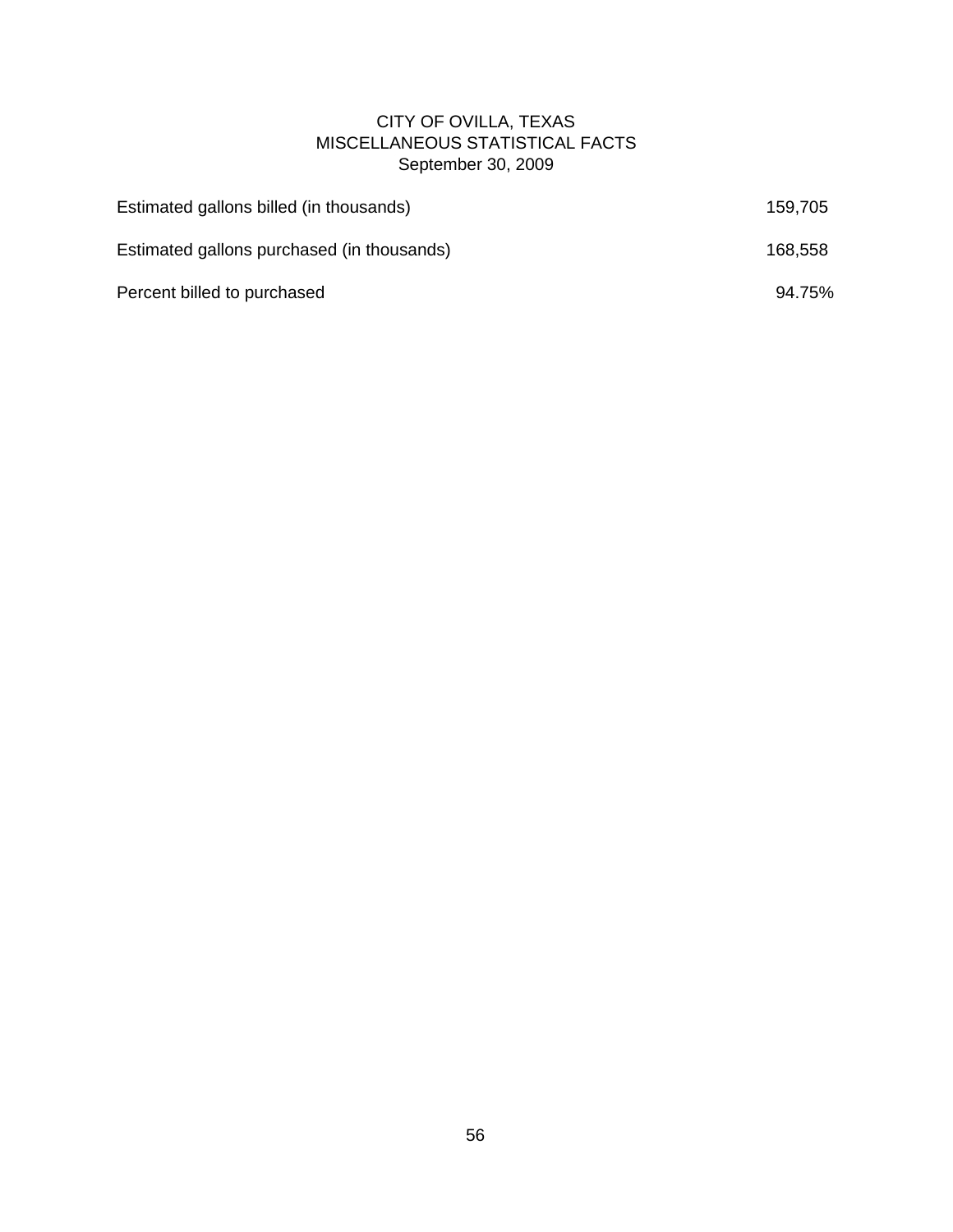#### CONTINUING FINANCIAL DISCLOSURE TABLES (Unaudited)

The Continuing Financial Disclosure Tables portion of the Statistical section presents various financial data originally distributed in a debt official statement. The City is required to update financial tables originally distributed in a debt official statement within six months after the end of each fiscal year. The financial tables that follow are updated through September 30, 2009, from the last debt issues that were sold in 2005. This financial information is also sent to each nationally recognized municipal securities information repository ("NRMSIR") and to any state information depository ("SID") that is designated by the State of Texas and approved by the Securities and Exchange Commission ("SEC").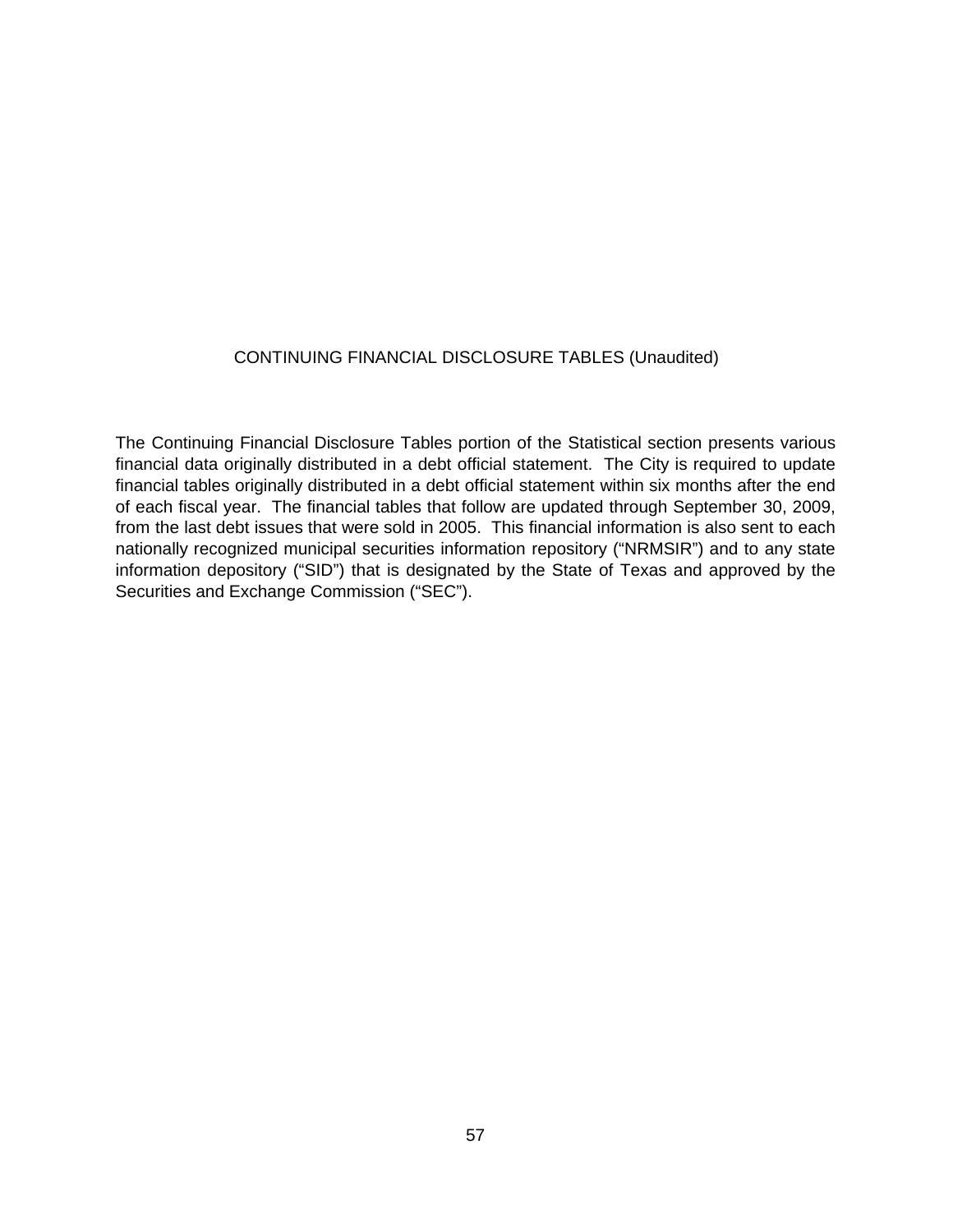| VALUATION, EXEMPTIONS AND GENERAL OBLIGATION DEBT                   |                           | TABLE 1         |
|---------------------------------------------------------------------|---------------------------|-----------------|
| 2009 Actual Market Value of Taxable Property<br>Less Exemptions:    |                           | \$280,560,586   |
| Local, Optional Over-65 and/or Disabled Homestead Exemptions        | \$12,753,894              |                 |
| Disabled and Deceased Veterans' Exemptions                          | 1,565,647                 |                 |
| <b>Productivity Loss</b>                                            | 12,160,445                |                 |
| <b>Homestead Cap Loss</b>                                           | 242,731                   |                 |
| Historical/Minimal Value and Other                                  | 11,101,250                | 37,823,967      |
| 2009 Net Taxable Assessed Valuation (100% of Actual)                |                           | \$242,736,619   |
|                                                                     |                           |                 |
| General Obligation Debt Payable from Ad Valorem Taxes               |                           | \$<br>7,871,000 |
| LESS: Self-Supporting Debt (1)                                      |                           | 1,620,500       |
| Net General Obligation Tax Debt to Taxable Assessed Valuation       |                           | 6,250,500       |
|                                                                     |                           |                 |
| Ratio Net General Obligation Tax Debt to Taxable Assessed Valuation |                           | 2.58%           |
|                                                                     |                           |                 |
|                                                                     | 2009 Estimated Population | 3,850           |

Per Capita Taxable Assessed Valuation  $$63,048$ 

Per Capita Net General Obligation Debt Payable from Ad Valorem Taxes \$1,624

(1) General obligation debt in the amounts shown for which repayment is provided from revenues of the City's enterprise funds. The amount of self-supporting debt is based on the percentages of revenue support as shown in "Table 9 - Computation of self-supporting Debt". It is the City's current policy to provide these payments from enterprise fund revenues; this policy is subject to change in the future.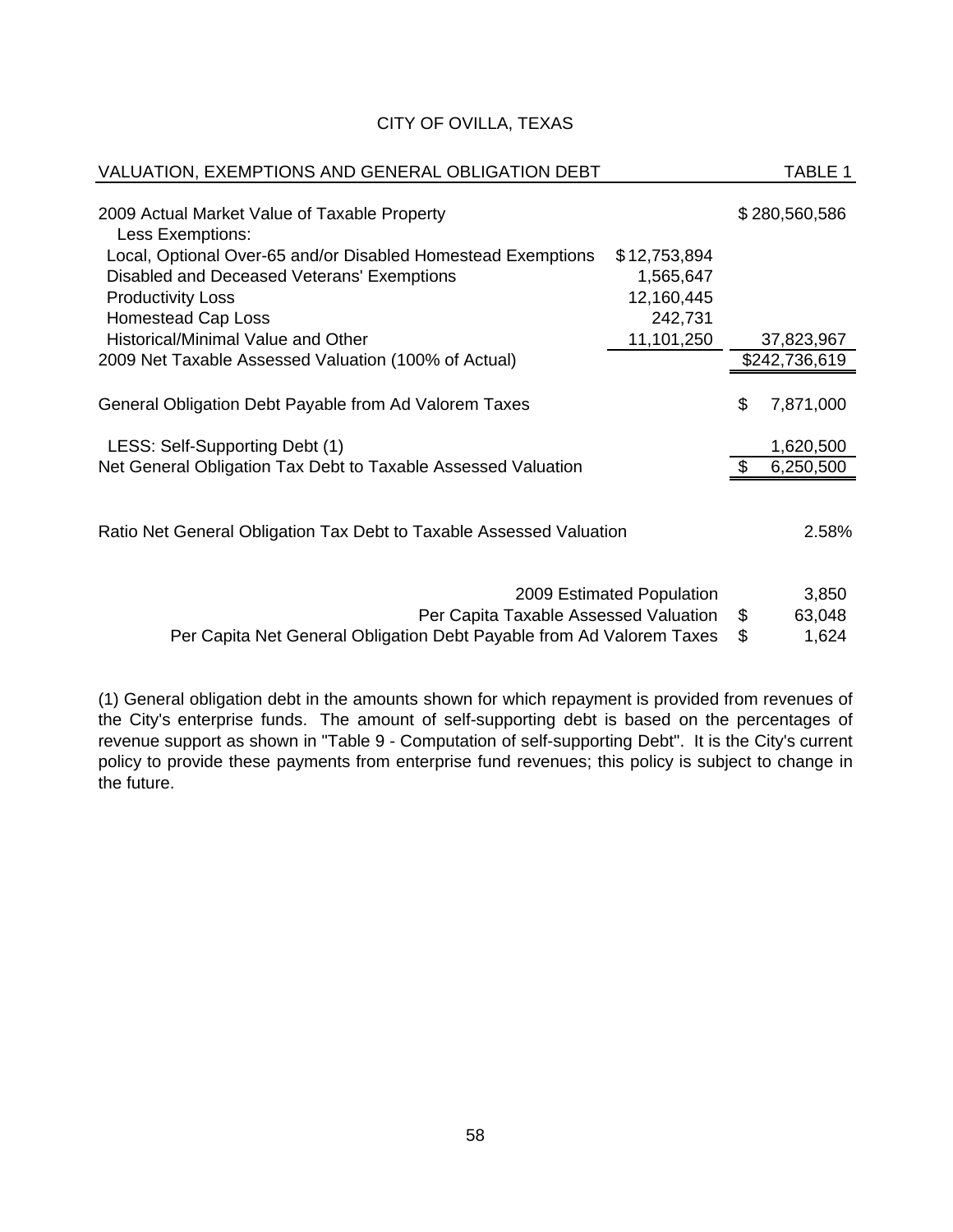#### TAXABLE ASSESSED VALUATIONS BY CATEGORY TABLE 2

|                                                | Tax Year      |          |               |          |               |          |  |  |  |
|------------------------------------------------|---------------|----------|---------------|----------|---------------|----------|--|--|--|
|                                                | 2009          |          | 2008          |          | 2007          |          |  |  |  |
|                                                |               | $%$ of   |               | $%$ of   |               | $%$ of   |  |  |  |
| Category                                       | Amount        | Total    | Amount        | Total    | Amount        | Total    |  |  |  |
| Real, Residential, Single-Family               | \$242,607,922 | 86.47%   | \$261,416,406 | 86.24%   | \$235,077,610 | 86.09%   |  |  |  |
| Real, Vacant Lots/Tracts                       | 2,159,805     | 0.77%    | 2,755,420     | 0.79%    | 2,670,090     | 0.83%    |  |  |  |
| Real, Acreage (Land Only)                      | 13,828,312    | 4.93%    | 15,049,328    | 4.25%    | 15,301,598    | 4.47%    |  |  |  |
| Real, Farm and Ranch Improvements              | 2.319.257     | 0.83%    | 3.146.960     | 1.36%    | 3.036.760     | 1.42%    |  |  |  |
| Real, Commercial                               | 2,692,790     | 0.96%    | 2,353,080     | 0.62%    | 2,258,350     | 0.64%    |  |  |  |
| Real and Tangible Personal, Utilities          | 2,442,180     | 0.87%    | 2,861,830     | 1.03%    | 2,841,880     | 1.10%    |  |  |  |
| Tangible Personal, Commercial                  | 796.750       | 0.28%    | 848.540       | 0.31%    | 816,360       | 0.49%    |  |  |  |
| Intangible                                     | 1.780         | $0.00\%$ | 2.450         | $0.00\%$ | 2.470         | $0.00\%$ |  |  |  |
| Real Property, Inventory                       | 2,610,540     | 0.93%    | 3.011.640     | 1.15%    | 1.784.290     | 1.47%    |  |  |  |
| <b>Constitutional Exempt</b>                   | 11,101,250    | 3.96%    | 11.384.160    | 4.24%    | 11.022.330    | 3.48%    |  |  |  |
| <b>Total Appraised Value Before Exemptions</b> | \$280,560,586 | 100.00%  | \$302,829,814 | 100.00%  | \$274.811.738 | 100.00%  |  |  |  |
| Less: Total Exemptions/Reductions              | 37,823,967    |          | 56,324,840    |          | 37,358,210    |          |  |  |  |
| Taxable Assessed Value                         | \$242,736,619 |          | \$246,504,974 |          | \$237,453,528 |          |  |  |  |

|                                                | Tax Year      |          |               |          |  |  |  |
|------------------------------------------------|---------------|----------|---------------|----------|--|--|--|
|                                                | 2006          |          | 2005          |          |  |  |  |
|                                                |               | $%$ of   |               | % of     |  |  |  |
| Category                                       | Amount        | Total    | Amount        | Total    |  |  |  |
| Real, Residential, Single-Family               | \$225,624,816 | 84.52%   | \$221,510,360 | 85.85%   |  |  |  |
| Real, Vacant Lots/Tracts                       | 3,661,740     | 1.37%    | 2.017.620     | 1.06%    |  |  |  |
| Real, Acreage (Land Only)                      | 14,207,229    | 5.32%    | 10.923.000    | 4.14%    |  |  |  |
| Real, Farm and Ranch Improvements              | 3,422,130     | 1.28%    | 3,486,250     | 1.81%    |  |  |  |
| Real, Commercial                               | 2,136,280     | 0.80%    | 1,602,900     | 0.58%    |  |  |  |
| Real and Tangible Personal, Utilities          | 2,742,800     | 1.03%    | 2,651,030     | 1.27%    |  |  |  |
| Tangible Personal, Commercial                  | 947,530       | 0.35%    | 805.510       | 0.89%    |  |  |  |
| Intangible                                     | 2.400         | $0.00\%$ | 2.490         | 3.04%    |  |  |  |
| Real Property, Inventory                       | 3.174.340     | 1.19%    | 2.949.000     | 1.35%    |  |  |  |
| <b>Constitutional Exempt</b>                   | 11,044,320    | 4.14%    | 10,899,530    | $0.00\%$ |  |  |  |
| <b>Total Appraised Value Before Exemptions</b> | \$266,963,585 | 100.00%  | \$256,847,690 | 100.00%  |  |  |  |
| Less: Total Exemptions/Reductions              | 36,226,987    |          | 31,584,541    |          |  |  |  |
| Taxable Assessed Value                         | 230,736,598   |          | \$225,263,149 |          |  |  |  |

NOTE: Valuations shown are certified taxable assessed values reported by the Ellis Central Appraisal District to the State Comptroller of Public Accounts. Certified values are subject to change throughout the year as contested values are resolved and the Appraisal District updates records.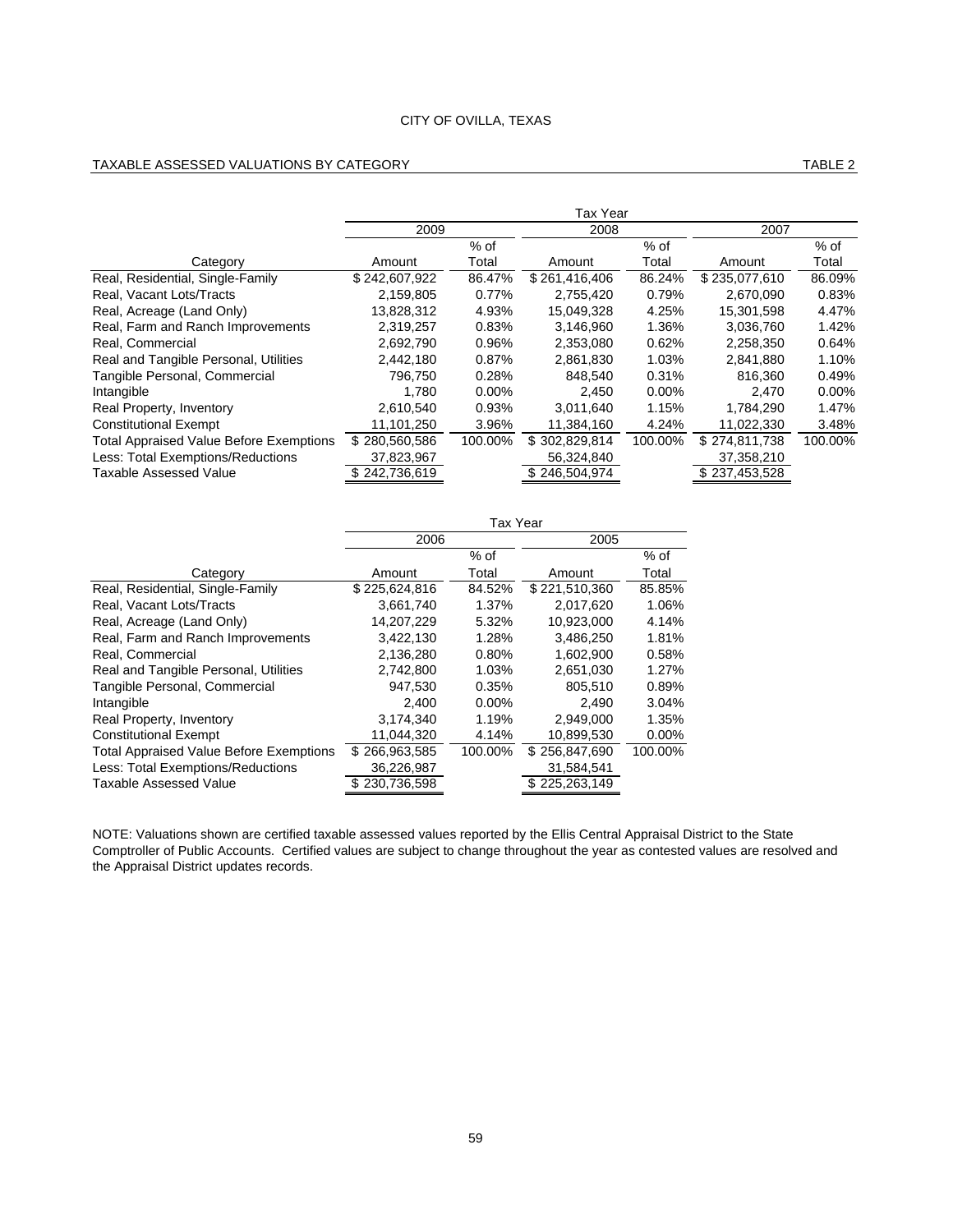|                        |                                              |              |                                       | Per Capita                | General         | Per                   | <b>Tax Debt</b> |
|------------------------|----------------------------------------------|--------------|---------------------------------------|---------------------------|-----------------|-----------------------|-----------------|
|                        | Estimated                                    |              | Taxable                               | Taxable                   | Obligation      | Capita                | to Taxable      |
| Tax                    | City                                         |              | Assessed                              | Assessed                  | (G.O.)          | G.O. Tax              | Assessed        |
| Year                   | Population                                   |              | Valuation                             | Valuation                 | <b>Tax Debt</b> | Debt                  | Valuation       |
| 2005                   | 3,600                                        | $\mathbb{S}$ | 225,263,149                           | \$62,573                  | \$8,233,000     | \$<br>2,287           | 3.65%           |
| 2006                   | 3,700                                        |              | 230,736,598                           | 62,361                    | 8,680,000       | 2,346                 | 3.76%           |
| 2007                   | 3,700                                        |              | 237,453,528                           | 64,177                    | 8,450,000       | 2,284                 | 3.56%           |
| 2008                   | 3,700                                        |              | 246,504,974                           | 66,623                    | 8,233,000       | 2,225                 | 3.34%           |
| 2009                   | 3,850                                        |              | 242,736,619                           | 63,048                    | 7,871,000       | $\mathbf{1}$<br>2,044 | 3.24%           |
|                        | <sup>1</sup> Assumes debt paid as scheduled. |              |                                       |                           |                 |                       |                 |
|                        |                                              |              | TAX RATE, LEVY AND COLLECTION HISTORY |                           |                 |                       | TABLE 4         |
|                        |                                              |              |                                       | Interest                  |                 |                       |                 |
|                        |                                              |              |                                       | and                       |                 |                       |                 |
| Tax                    | Tax                                          |              | General                               | Sinking                   |                 | % Current             | % Total         |
| Year                   | Rate                                         |              | Fund                                  | Fund                      | Tax Levy        | Collections           | Collections     |
| 2005-06                | \$0.6825                                     | \$           | 0.4569                                | \$0.2256                  | \$1,537,421     | 97.94%                | 97.83%          |
| 2006-07                | 0.6825                                       |              | 0.4631                                | 0.2194                    | 1,574,777       | 97.42%                | 97.69%          |
| 2007-08                | 0.6680                                       |              | 0.4708                                | 0.1972                    | 1,586,182       | 98.33%                | 97.73%          |
| 2008-09                | 0.6680                                       |              | 0.4802                                | 0.1878                    | 1,646,646       | 98.20%                | 99.97%          |
| 2009-10                | 0.6679                                       |              | 0.4771                                | 0.1908                    | 1,621,238       | n/a                   | n/a             |
|                        | <b>TEN LARGEST TAXPAYERS</b>                 |              |                                       |                           |                 |                       | TABLE 5         |
|                        |                                              |              |                                       |                           |                 |                       |                 |
|                        |                                              |              |                                       |                           |                 | 2009                  | % of Total      |
|                        |                                              |              |                                       |                           |                 | Taxable               | Taxable         |
|                        |                                              |              |                                       |                           |                 | Assessed              | Assessed        |
| Name of Taxpayer       |                                              |              |                                       | <b>Nature of Property</b> |                 | Valuation             | Valuation       |
|                        | <b>Oncor Electric Delivery Company</b>       |              |                                       | <b>Business</b>           |                 | \$1,558,810           | 20.35%          |
|                        | Triumph Development Co. Inc.                 |              |                                       | <b>Business</b>           |                 | 750,960               | 9.80%           |
|                        | Jon R. and Vanessa L. Jensen                 |              |                                       | Individual                |                 | 739,690               | 9.66%           |
|                        | Gene and Les Lee Johnston                    |              |                                       | Individual                |                 | 723,820               | 9.45%           |
|                        | James N and Jodi L Godwin                    |              |                                       | Individual                |                 | 719,010               | 9.39%           |
| Christopher M Fayson   |                                              |              |                                       | Individual                |                 | 670,760               | 8.76%           |
| Herman B Moody         |                                              |              |                                       | Individual                |                 | 657,940               | 8.59%           |
|                        | <b>Barbara and Todd Matthews</b>             |              |                                       | Individual                |                 | 633,000               | 8.26%           |
|                        | Paul D. and Mary K. Vinton                   |              |                                       | Individual                |                 | 608,110               | 7.94%           |
| Karen L Preston Beason |                                              |              |                                       | Individual                |                 | 598,800               | 7.82%           |
|                        |                                              |              |                                       |                           |                 | \$7,660,900           | 100.00%         |

#### VALUATION AND GENERAL OBLIGATION DEBT HISTORY **TABLE 3**

# 60

Ratio G.O.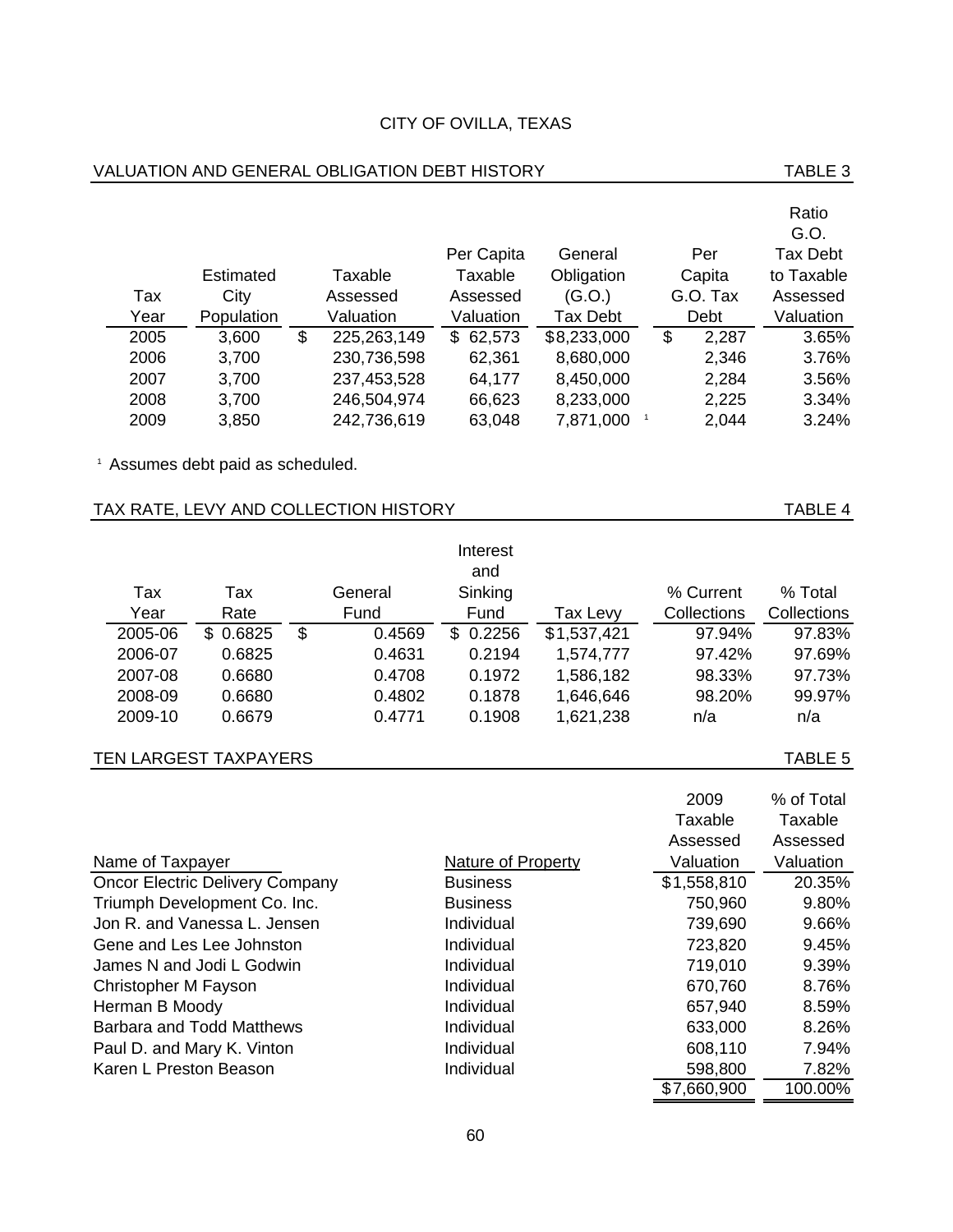#### ESTIMATED OVERLAPPING DEBT **TABLE 6**

|                                                    | Based on         | <b>Net</b><br>Debt | $\%$        | Amount        | Authorized<br><b>But Unissued</b><br>Debt As Of |
|----------------------------------------------------|------------------|--------------------|-------------|---------------|-------------------------------------------------|
| <b>Taxing Entity</b>                               | <b>TMR Dated</b> | Principal          | Overlapping | Overlapping   | As of 09/30/09                                  |
| Cedar Hill ISD                                     | 06/30/09         | \$98,916,141       | 0.15%       | 148,374<br>\$ | \$                                              |
| DeSoto ISD                                         | 01/31/10         | 149,063,090 *      | 2.08%       | 3,100,512     |                                                 |
| Midlothian ISD                                     | 06/30/09         | 162,304,953        | 2.61%       | 4,236,159     |                                                 |
| Red Oak ISD                                        | 06/30/09         | 113,847,696        | 10.69%      | 12.170.319    |                                                 |
| <b>Dallas County</b>                               | 01/31/10         | 138,531,552 *      | $0.01\%$    | 13,853        |                                                 |
| Dallas County CCD                                  | 08/31/08         | 397,628,369        | 0.15%       | 596,443       |                                                 |
| <b>Dallas County Hospital District</b>             | 09/30/09         | 2,737,000          | 0.15%       | 4,106         |                                                 |
| <b>Ellis County</b>                                | 01/31/10         | 65,586,262 *       | 2.50%       | 1,639,657     |                                                 |
| <b>Total Gross Overlapping Debt Principal</b>      |                  |                    |             | \$21,909,422  | \$                                              |
| City of Ovilla                                     |                  | 7,871,000          | 100.00%     | 7,871,000     |                                                 |
| <b>Total Direct and Overlapping Debt Principal</b> |                  |                    |             | \$21,909,422  | \$                                              |

Ratio of Total Direct and Overlapping Debt Principal to 2009 Net Taxable Assessed Valuation 9.03% Per Capita Direct and Overlapping Debt Principal 5,691 \$5,691

\* Gross Debt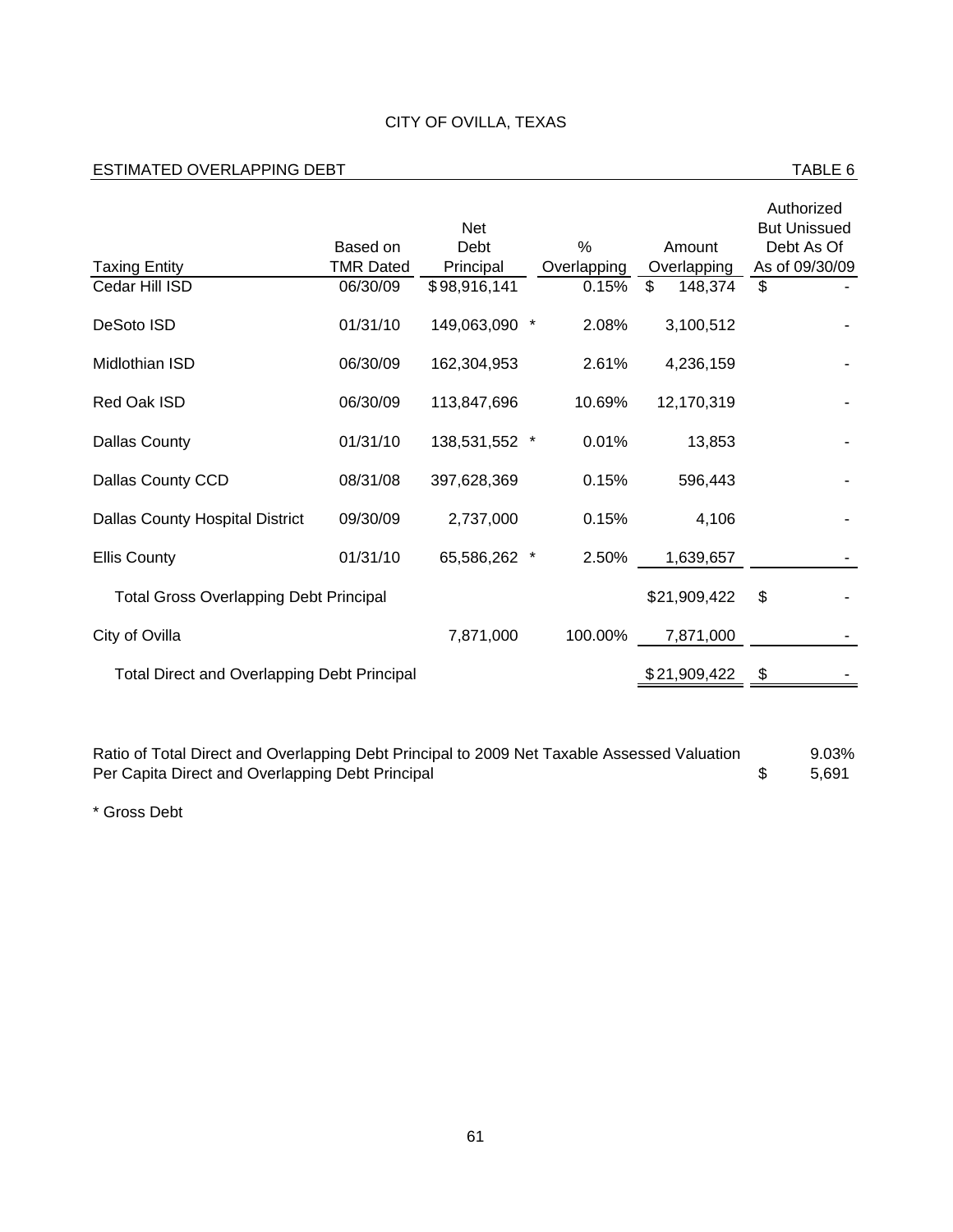| CITY OF OVILLA, TEXAS |  |
|-----------------------|--|
|-----------------------|--|

# PRO-FORMA GENERAL OBLIGATION DEBT SERVICE REQUIREMENTS TABLE 7

| Fiscal |    |           |    |                                |       | <b>NET</b> |                   |                     |        |              |           |
|--------|----|-----------|----|--------------------------------|-------|------------|-------------------|---------------------|--------|--------------|-----------|
| Year   |    |           |    |                                | LESS: |            | <b>Total Debt</b> |                     | $%$ of |              |           |
| Ended  |    |           |    | <b>General Obligation Debt</b> |       |            |                   | Self-Supporting     |        | Service      | Principal |
| 9/30   |    | Principal |    | Interest                       |       | Total      |                   | <b>Debt Service</b> |        | Requirements | Retired   |
|        |    |           |    |                                |       |            |                   |                     |        |              |           |
| 2010   | \$ | 323,000   | \$ | 358,632                        | \$    | 681,632    | \$                | 171,993             | \$     | 509,640      |           |
| 2011   |    | 331,000   |    | 345,740                        |       | 676,740    |                   | 166,920             |        | 509,820      |           |
| 2012   |    | 344,000   |    | 332,428                        |       | 676,428    |                   | 166,788             |        | 509,640      |           |
| 2013   |    | 353,000   |    | 318,677                        |       | 671,677    |                   | 162,577             |        | 509,100      |           |
| 2014   |    | 310,000   |    | 305,574                        |       | 615,574    |                   | 107,374             |        | 508,200      | 21%       |
| 2015   |    | 325,000   |    | 292,991                        |       | 617,991    |                   | 111,052             |        | 506,940      |           |
| 2016   |    | 340,000   |    | 279,533                        |       | 619,533    |                   | 110,045             |        | 509,488      |           |
| 2017   |    | 350,000   |    | 265,068                        |       | 615,068    |                   | 108,437             |        | 506,630      |           |
| 2018   |    | 370,000   |    | 249,670                        |       | 619,670    |                   | 112,140             |        | 507,530      |           |
| 2019   |    | 385,000   |    | 233,090                        |       | 618,090    |                   | 110,627             |        | 507,463      | 44%       |
| 2020   |    | 405,000   |    | 215,398                        |       | 620,398    |                   | 109,504             |        | 510,894      |           |
| 2021   |    | 415,000   |    | 196,503                        |       | 611,503    |                   | 107,260             |        | 504,243      |           |
| 2022   |    | 430,000   |    | 176,840                        |       | 606,840    |                   | 109,842             |        | 496,998      |           |
| 2023   |    | 460,000   |    | 156,400                        |       | 616,400    |                   | 109,250             |        | 507,150      |           |
| 2024   |    | 485,000   |    | 133,680                        |       | 618,680    |                   | 107,930             |        | 510,750      | 71%       |
| 2025   |    | 510,000   |    | 109,603                        |       | 619,603    |                   | 110,878             |        | 508,725      |           |
| 2026   |    | 535,000   |    | 84,418                         |       | 619,418    |                   | 109,118             |        | 510,300      |           |
| 2027   |    | 560,000   |    | 57,875                         |       | 617,875    |                   | 111,625             |        | 506,250      |           |
| 2028   |    | 590,000   |    | 30,225                         |       | 620,225    |                   | 109,925             |        | 510,300      |           |
| 2029   |    | 50,000    |    | 1,075                          |       | 51,075     |                   | 51,075              |        |              | 100%      |
|        | S  | 7,871,000 | \$ | 4,143,417                      | \$    | 12,014,417 | \$                | 2,364,358           | \$     | 9,650,059    |           |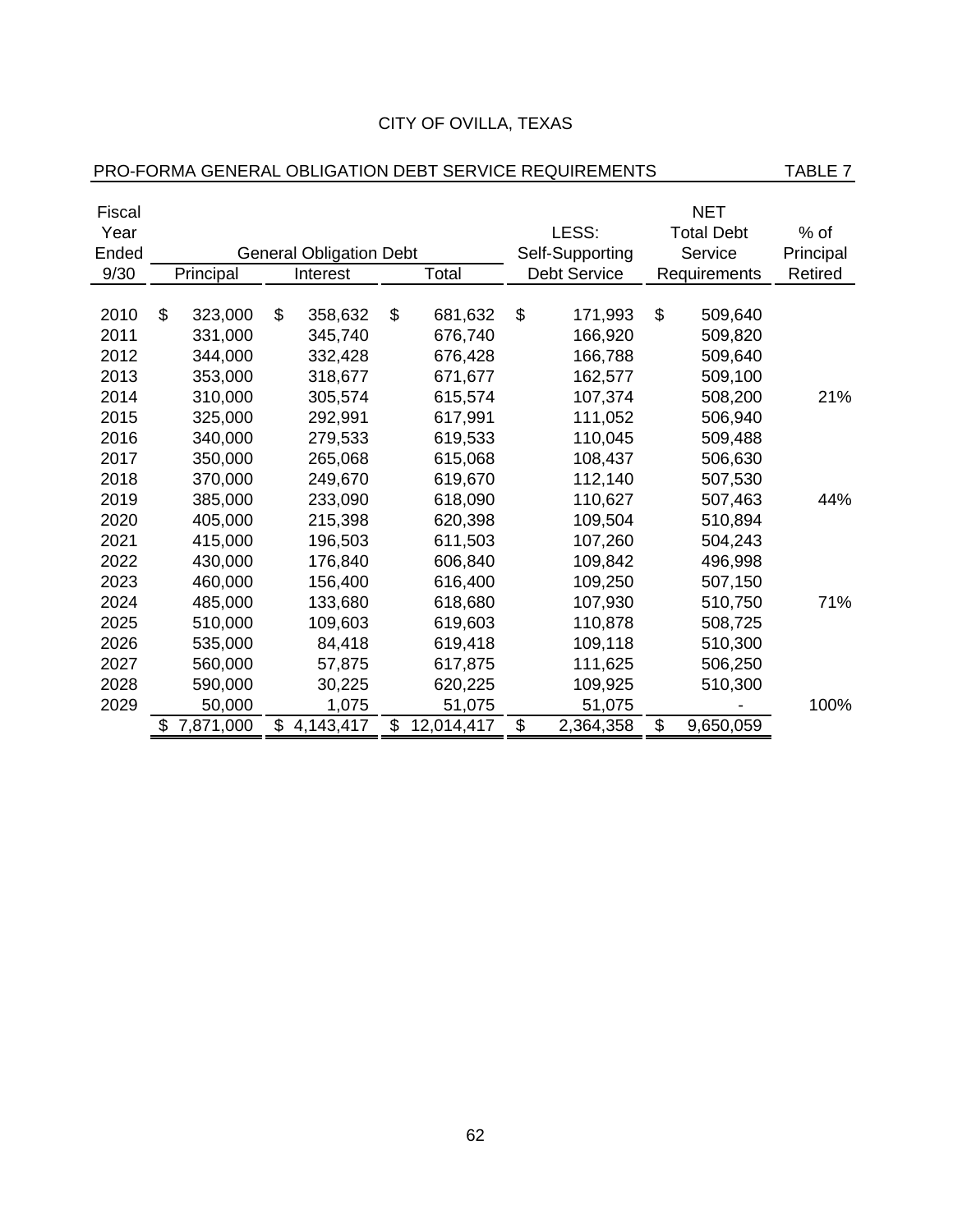| INTEREST AND SINKING FUND BUDGET PROJECTION                                                        |                     | TABLE 8      |
|----------------------------------------------------------------------------------------------------|---------------------|--------------|
| Net Tax Supported Debt Service Requirements, Fiscal Year Ending 9/30/09                            |                     | \$509,640    |
| Interest and Sinking Fund, 9/30/09<br>Budgeted Interest and Sinking Fund Tax Levy                  | \$38,940<br>513,448 |              |
| Estimated Investment Income and Transfer Revenue                                                   | 8,000               | \$560,388    |
| Estimated balance, 9/30/09                                                                         |                     | 50,748<br>S. |
| COMPUTATION OF SELF-SUPPORTING DEBT, FISCAL YEAR ENDED 9-30-09                                     |                     | TABLE 9      |
| Budgeted Net Waterworks and Sewer System Revenue Available<br>Less: Requirements for Revenue Bonds |                     | \$171,993    |
| <b>Balance Available for Other Purposes</b>                                                        |                     | \$171,993    |
| Requirements for System Tax Bonds                                                                  |                     | \$171,993    |
| Percentage of System General Obligation Debt Self-Supporting                                       |                     | 100%         |
|                                                                                                    |                     |              |
| <b>OTHER OBLIGATIONS</b>                                                                           |                     | TABLE 10     |

The City has entered into an interlocal agreement with a remaining payable of \$67,000 due in an annual installment on June 1, 2010.

The City has also entered into a lease purchase in the amount of \$60,354 for vehicles which requires an annual payment in the amount of \$21,415 on April 28, 2010.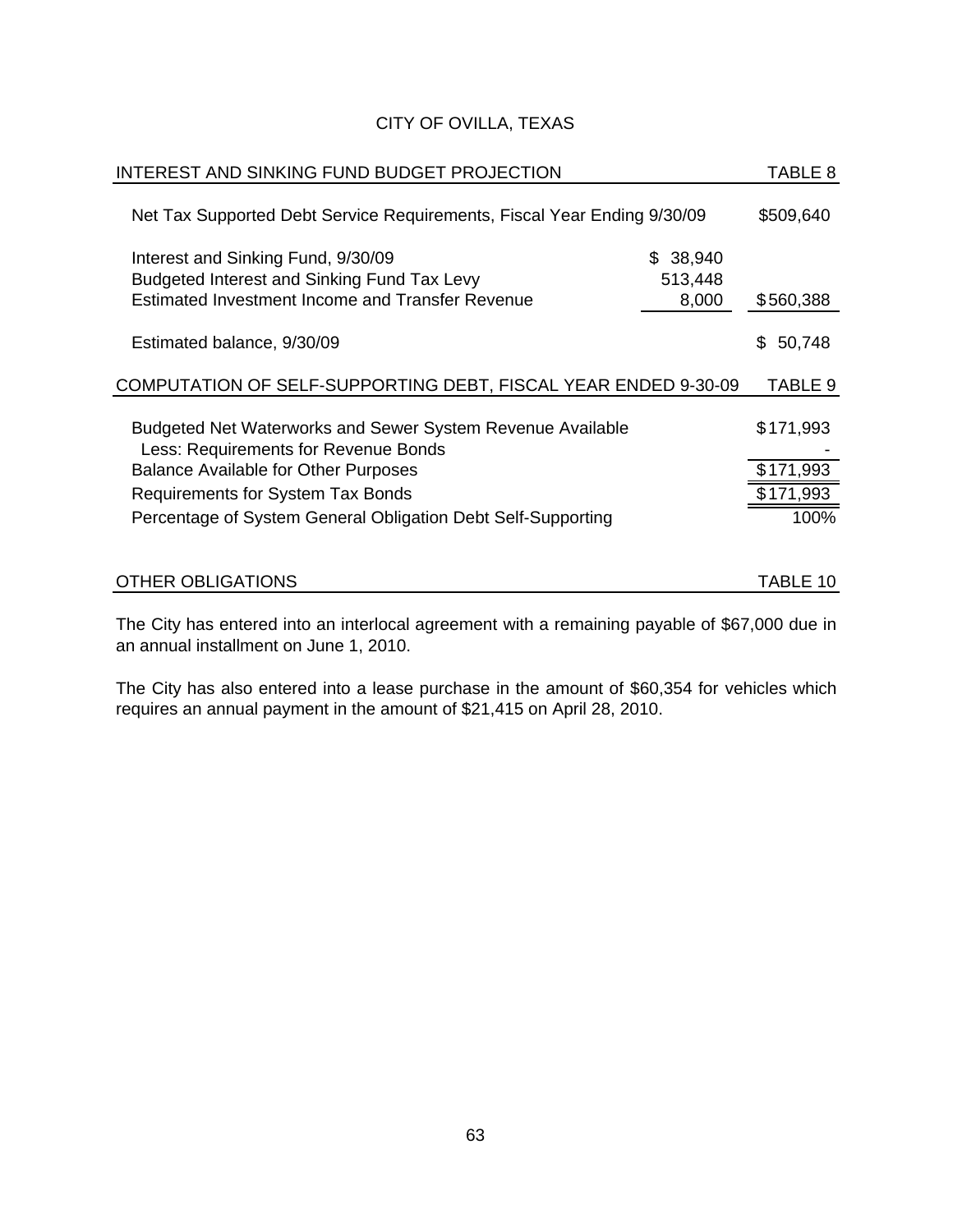#### GENERAL FUND REVENUES AND EXPENDITURE HISTORY TABLE 11

|                                   | Fiscal Year Ended September 30 |                                     |                                     |                                     |                                     |  |
|-----------------------------------|--------------------------------|-------------------------------------|-------------------------------------|-------------------------------------|-------------------------------------|--|
|                                   | 2009                           | 2008                                | 2007                                | 2006                                | 2005                                |  |
| Revenues:                         |                                |                                     |                                     |                                     |                                     |  |
| Property tax                      | \$1,311,894                    | \$1,257,190                         | \$1,132,529                         | \$1,574,239                         | \$1,545,222                         |  |
| Sales tax                         | 138,808                        | 130,118                             | 105,529                             | 81,906                              | 71,951                              |  |
| Franchise tax                     | 139,006                        | 134,900                             | 135,071                             | 158,764                             | 131,426                             |  |
| Licenses and permits              | 19,543                         | 58,902                              | 76,063                              | 58,242                              | 64,896                              |  |
| <b>Fines and forfeitures</b>      | 71,929                         | 88,741                              | 72,519                              | 74,124                              | 51,991                              |  |
| Charges for current services      | 188,057                        | 165,709                             | 8,560                               | 31,723                              | 3,228                               |  |
| Revenues from use of money        |                                |                                     |                                     |                                     |                                     |  |
| and property                      | 13,709                         | 34,948                              | 37,384                              | 8,645                               | 7,719                               |  |
| Other                             | 89,075                         | 81,653                              | 100,736                             | 56,802                              | 11,057                              |  |
| Intergovernmental                 | 16,832                         | 2,250                               | 4,674                               |                                     |                                     |  |
| <b>Total Revenues</b>             | 1,988,853                      | 1,954,411                           | 1,673,065                           | 2,044,445                           | 1,887,490                           |  |
|                                   |                                |                                     |                                     |                                     |                                     |  |
| Expenditures:                     |                                |                                     |                                     |                                     |                                     |  |
| General government                | 494,602                        | 441,594                             | 403,927                             | 361,199                             | 349,601                             |  |
| Public safety                     | 1,009,561                      | 1,057,119                           | 904,722                             | 921,484                             | 858,588                             |  |
| <b>Streets</b>                    | 245,173                        | 363,535                             | 166,034                             | 104,810                             | 168,343                             |  |
| Cultural and recreational         | 22,701                         | 17,264                              | 19,134                              | 11,848                              | 13,907                              |  |
| Solid waste                       | 182,647                        | 135,539                             |                                     |                                     |                                     |  |
| Debt service                      | 21,415                         | 21,415                              |                                     | 25,383                              | 35,140                              |  |
| <b>Total Expenditures</b>         | 1,976,099                      | 2,036,466                           | 1,493,817                           | 1,424,724                           | 1,425,579                           |  |
| Other Sources (Uses):             |                                |                                     |                                     |                                     |                                     |  |
| Transfer in                       | 22,000                         | 8,000                               | 8,000                               | 16,973                              | 95,247                              |  |
| <b>Transfer out</b>               |                                | (3, 158)                            | (12, 843)                           | (503, 656)                          | (508, 673)                          |  |
| Sale of assets                    |                                | 27,500                              | 40,800                              |                                     | 14,000                              |  |
| Note proceeds                     |                                | 67,000                              |                                     |                                     |                                     |  |
| <b>Capital leases</b>             |                                | 60,704                              |                                     | 30,150                              |                                     |  |
| <b>Total Other Sources (Uses)</b> | 22,000                         | 160,046                             | 35,957                              | (456,533)                           | (399,426)                           |  |
|                                   |                                |                                     |                                     |                                     |                                     |  |
| Net change in fund balance        | 34,754                         | 77,991                              | 215,205                             | 163,188                             | 62,485                              |  |
| <b>Beginning Fund Balance</b>     | 744,372                        | 666,381                             | 451,176                             | 287,988                             | 225,503                             |  |
| Fund Balance - End of Year        | \$<br>779,126                  | $\overline{\mathcal{S}}$<br>744,372 | $\overline{\mathcal{S}}$<br>666,381 | $\overline{\mathcal{S}}$<br>451,176 | $\overline{\mathcal{S}}$<br>287,988 |  |